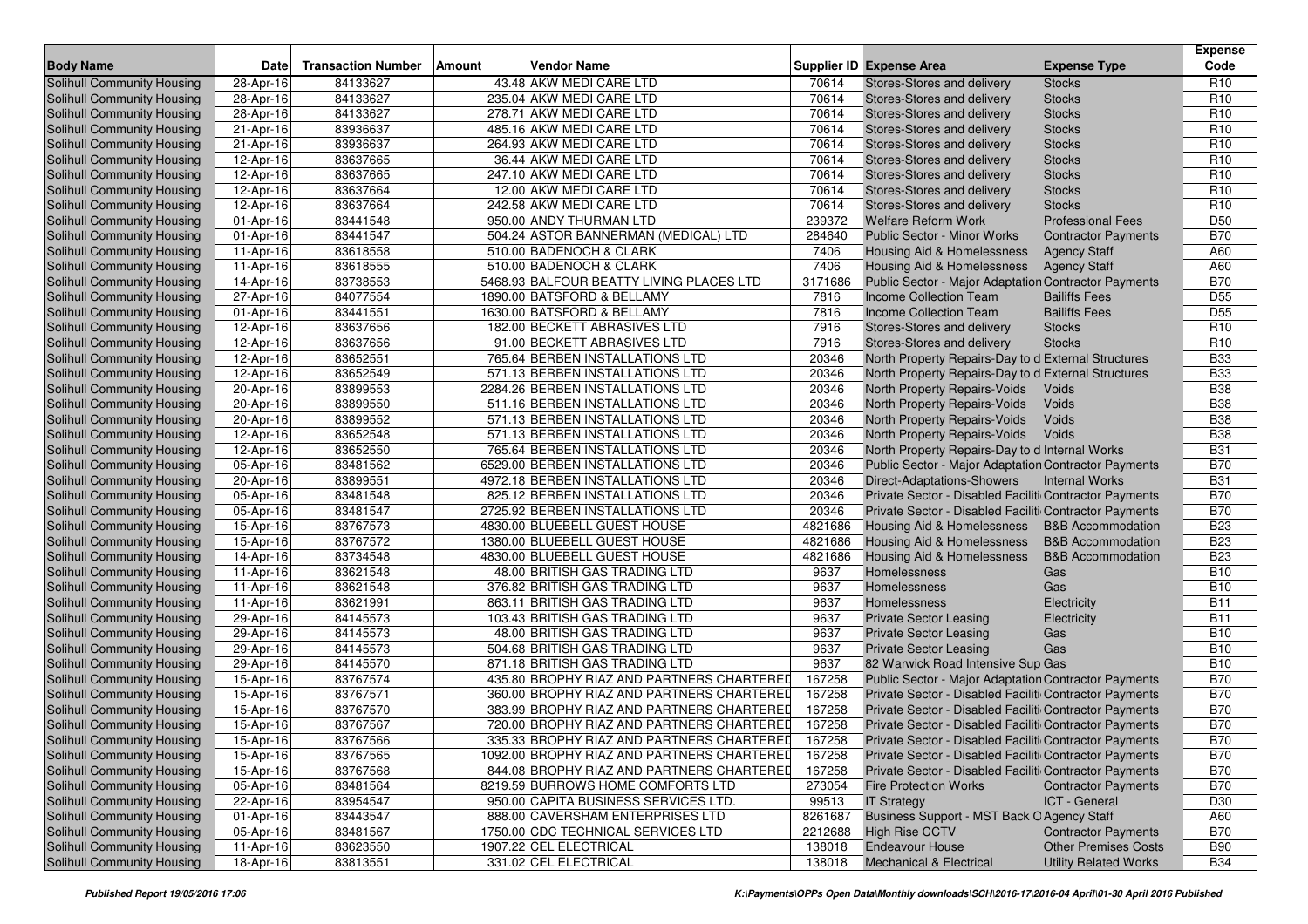|                                   |                         |                           |        |                                             |         |                                                     |                              | <b>Expense</b>  |
|-----------------------------------|-------------------------|---------------------------|--------|---------------------------------------------|---------|-----------------------------------------------------|------------------------------|-----------------|
| <b>Body Name</b>                  | Date                    | <b>Transaction Number</b> | Amount | <b>Vendor Name</b>                          |         | <b>Supplier ID Expense Area</b>                     | <b>Expense Type</b>          | Code            |
| <b>Solihull Community Housing</b> | 13-Apr-16               | 83687607                  |        | 337.00 CEL ELECTRICAL                       | 138018  | <b>Mechanical &amp; Electrical</b>                  | <b>Utility Related Works</b> | <b>B34</b>      |
| Solihull Community Housing        | 13-Apr-16               | 83687602                  |        | 924.00 CEL ELECTRICAL                       | 138018  | <b>Mechanical &amp; Electrical</b>                  | <b>Utility Related Works</b> | <b>B34</b>      |
| Solihull Community Housing        | 12-Apr-16               | 83652758                  |        | 536.68 CENTRAL (HIGH RISE) LTD              | 56904   | <b>Mechanical &amp; Electrical</b>                  | <b>Utility Related Works</b> | <b>B34</b>      |
| Solihull Community Housing        | $\overline{1}$ 2-Apr-16 | 83652755                  |        | 259.16 CENTRAL (HIGH RISE) LTD              | 56904   | <b>Mechanical &amp; Electrical</b>                  | <b>Utility Related Works</b> | <b>B34</b>      |
| Solihull Community Housing        | 12-Apr-16               | 83652754                  |        | 334.60 CENTRAL (HIGH RISE) LTD              | 56904   | Mechanical & Electrical                             | <b>Utility Related Works</b> | <b>B34</b>      |
| Solihull Community Housing        | 12-Apr-16               | 83652753                  |        | 578.45 CENTRAL (HIGH RISE) LTD              | 56904   | <b>Mechanical &amp; Electrical</b>                  | <b>Utility Related Works</b> | <b>B34</b>      |
| Solihull Community Housing        | 12-Apr-16               | 83652752                  |        | 791.74 CENTRAL (HIGH RISE) LTD              | 56904   | <b>Mechanical &amp; Electrical</b>                  | <b>Utility Related Works</b> | <b>B34</b>      |
| Solihull Community Housing        | 12-Apr-16               | 83652750                  |        | 307.70 CENTRAL (HIGH RISE) LTD              | 56904   | <b>Mechanical &amp; Electrical</b>                  | <b>Utility Related Works</b> | <b>B34</b>      |
| Solihull Community Housing        | 12-Apr-16               | 83652749                  |        | 268.34 CENTRAL (HIGH RISE) LTD              | 56904   | Mechanical & Electrical                             | <b>Utility Related Works</b> | <b>B34</b>      |
| Solihull Community Housing        | 12-Apr-16               | 83652746                  |        | 564.03 CENTRAL (HIGH RISE) LTD              | 56904   | <b>Mechanical &amp; Electrical</b>                  | <b>Utility Related Works</b> | <b>B34</b>      |
| Solihull Community Housing        | 22-Apr-16               | 83954548                  |        | 840.00 CHARTER OFFICE EQUIPMENT LTD         | 9886    | #N/A                                                | Furniture                    | D <sub>11</sub> |
| Solihull Community Housing        | 08-Apr-16               | 83588549                  |        | 800.00 CHARTERED INSTITUTE OF HOUSING       | 9889    | <b>Central Administration</b>                       | Conferences                  | D <sub>56</sub> |
| Solihull Community Housing        | 26-Apr-16               | 84030548                  |        | 1250.00 CHELMSLEY & DISTRICT CONSERVATIVE C | 63897   | Business Support - MST Back O Professional Fees     |                              | D <sub>50</sub> |
| Solihull Community Housing        | 22-Apr-16               | 83954549                  |        | 12256.33 CHUBB FIRE LTD                     | 11217   | <b>Mechanical &amp; Electrical</b>                  | <b>Other Building costs</b>  | <b>B39</b>      |
| Solihull Community Housing        | 20-Apr-16               | 83899548                  |        | 1986.92 CHUBB FIRE LTD                      | 11217   | <b>Mechanical &amp; Electrical</b>                  | <b>Other Building costs</b>  | <b>B39</b>      |
| Solihull Community Housing        | 12-Apr-16               | 83652547                  |        | 300.00 CHUBB FIRE LTD                       | 11217   | <b>Mechanical &amp; Electrical</b>                  | <b>Other Building costs</b>  | <b>B39</b>      |
| Solihull Community Housing        | 22-Apr-16               | 83954550                  |        | -797.70 CHUBB FIRE LTD                      | 11217   | <b>Mechanical &amp; Electrical</b>                  | <b>Other Building costs</b>  | <b>B39</b>      |
| Solihull Community Housing        | 11-Apr-16               | 83623552                  |        | 275.00 CLEARWATER TECHNOLOGY LTD            | 121213  | Client ¿ H & S Water Risk                           | <b>Water Risks</b>           | <b>B13</b>      |
| Solihull Community Housing        | 27-Apr-16               | 84077557                  |        | 601.62 DANIEL OWEN LTD                      | 9360687 | North Property Repairs-Day to d Agency Staff        |                              | A60             |
| Solihull Community Housing        | 27-Apr-16               | 84077557                  |        | 528.36 DANIEL OWEN LTD                      | 9360687 | North Property Repairs-Day to d Agency Staff        |                              | A60             |
| Solihull Community Housing        | 14-Apr-16               | 83738547                  |        | 662.24 DANIEL OWEN LTD                      | 9360687 | North Property Repairs-Day to d Agency Staff        |                              | A60             |
| Solihull Community Housing        | 05-Apr-16               | 83479556                  |        | 916.20 DANIEL OWEN LTD                      | 9360687 | North Property Repairs-Day to d Agency Staff        |                              | A60             |
| Solihull Community Housing        | 12-Apr-16               | 83652583                  |        | 225.00 DMW ENVIRONMENTAL                    | 281856  | North Property Repairs-Day to d Internal Works      |                              | <b>B31</b>      |
| Solihull Community Housing        | 12-Apr-16               | 83652583                  |        | 95.00 DMW ENVIRONMENTAL                     | 281856  | North Property Repairs-Day to d Internal Works      |                              | <b>B31</b>      |
| Solihull Community Housing        | 12-Apr-16               | 83652583                  |        | 95.00 DMW ENVIRONMENTAL                     | 281856  | North Property Repairs-Day to d Internal Works      |                              | <b>B31</b>      |
| Solihull Community Housing        | 12-Apr-16               | 83652583                  |        | 95.00 DMW ENVIRONMENTAL                     | 281856  | North Property Repairs-Day to d Internal Works      |                              | <b>B31</b>      |
| Solihull Community Housing        | 12-Apr-16               | 83652583                  |        | 95.00 DMW ENVIRONMENTAL                     | 281856  | North Property Repairs-Day to d Internal Works      |                              | <b>B31</b>      |
| Solihull Community Housing        | 12-Apr-16               | 83652583                  |        | 95.00 DMW ENVIRONMENTAL                     | 281856  | North Property Repairs-Day to d Internal Works      |                              | <b>B31</b>      |
| Solihull Community Housing        | 12-Apr-16               | 83652583                  |        | 95.00 DMW ENVIRONMENTAL                     | 281856  | North Property Repairs-Day to d Internal Works      |                              | <b>B31</b>      |
| Solihull Community Housing        | 12-Apr-16               | 83652581                  |        | 225.00 DMW ENVIRONMENTAL                    | 281856  | North Property Repairs-Day to d Internal Works      |                              | <b>B31</b>      |
| Solihull Community Housing        | 12-Apr-16               | 83652581                  |        | 225.00 DMW ENVIRONMENTAL                    | 281856  | North Property Repairs-Day to d Internal Works      |                              | <b>B31</b>      |
| Solihull Community Housing        | 12-Apr-16               | 83652581                  |        | 225.00 DMW ENVIRONMENTAL                    | 281856  | North Property Repairs-Day to d Internal Works      |                              | <b>B31</b>      |
| Solihull Community Housing        | 12-Apr-16               | 83652581                  |        | 225.00 DMW ENVIRONMENTAL                    | 281856  | North Property Repairs-Day to d Internal Works      |                              | <b>B31</b>      |
| Solihull Community Housing        | 12-Apr-16               | 83652581                  |        | 95.00 DMW ENVIRONMENTAL                     | 281856  | North Property Repairs-Day to d Internal Works      |                              | <b>B31</b>      |
| Solihull Community Housing        | 12-Apr-16               | 83652581                  |        | 95.00 DMW ENVIRONMENTAL                     | 281856  | North Property Repairs-Day to d Internal Works      |                              | <b>B31</b>      |
| Solihull Community Housing        | 12-Apr-16               | 83652581                  |        | 95.00 DMW ENVIRONMENTAL                     | 281856  | North Property Repairs-Day to d Internal Works      |                              | <b>B31</b>      |
| Solihull Community Housing        | 12-Apr-16               | 83652581                  |        | 95.00 DMW ENVIRONMENTAL                     | 281856  | North Property Repairs-Day to d Internal Works      |                              | <b>B31</b>      |
| Solihull Community Housing        | 12-Apr-16               | 83652581                  |        | 95.00 DMW ENVIRONMENTAL                     | 281856  | North Property Repairs-Day to d Internal Works      |                              | <b>B31</b>      |
| Solihull Community Housing        | 12-Apr-16               | 83652581                  |        | 95.00 DMW ENVIRONMENTAL                     | 281856  | North Property Repairs-Day to d Internal Works      |                              | <b>B31</b>      |
| Solihull Community Housing        | 12-Apr-16               | 83652581                  |        | 95.00 DMW ENVIRONMENTAL                     | 281856  | North Property Repairs-Day to d Internal Works      |                              | <b>B31</b>      |
| Solihull Community Housing        | 12-Apr-16               | 83652581                  |        | 95.00 DMW ENVIRONMENTAL                     | 281856  | North Property Repairs-Day to d Internal Works      |                              | <b>B31</b>      |
| Solihull Community Housing        | 12-Apr-16               | 83652581                  |        | 95.00 DMW ENVIRONMENTAL                     | 281856  | North Property Repairs-Day to d Internal Works      |                              | <b>B31</b>      |
| Solihull Community Housing        | 12-Apr-16               | 83652581                  |        | 95.00 DMW ENVIRONMENTAL                     | 281856  | North Property Repairs-Day to d Internal Works      |                              | <b>B31</b>      |
| Solihull Community Housing        | 12-Apr-16               | 83652584                  |        | 225.00 DMW ENVIRONMENTAL                    | 281856  | Gas Warm Air/B'boiler/Storage I Contractor Payments |                              | <b>B70</b>      |
| Solihull Community Housing        | 12-Apr-16               | 83652584                  |        | 135.00 DMW ENVIRONMENTAL                    | 281856  | Gas Warm Air/B'boiler/Storage I Contractor Payments |                              | <b>B70</b>      |
| Solihull Community Housing        | 12-Apr-16               | 83652584                  |        | 95.00 DMW ENVIRONMENTAL                     | 281856  | Gas Warm Air/B'boiler/Storage I Contractor Payments |                              | <b>B70</b>      |
| Solihull Community Housing        | 12-Apr-16               | 83652583                  |        | 135.00 DMW ENVIRONMENTAL                    | 281856  | Kitchens                                            | <b>Contractor Payments</b>   | <b>B70</b>      |
| Solihull Community Housing        | 12-Apr-16               | 83652580                  |        | 135.00 DMW ENVIRONMENTAL                    | 281856  | Kitchens                                            | <b>Contractor Payments</b>   | <b>B70</b>      |
| Solihull Community Housing        | 12-Apr-16               | 83652580                  |        | 135.00 DMW ENVIRONMENTAL                    | 281856  | Kitchens                                            | <b>Contractor Payments</b>   | <b>B70</b>      |
| Solihull Community Housing        | 12-Apr-16               | 83652580                  |        | 135.00 DMW ENVIRONMENTAL                    | 281856  | Kitchens                                            | <b>Contractor Payments</b>   | <b>B70</b>      |
| Solihull Community Housing        | 26-Apr-16               | 84030662                  |        | 244.52 DODD GROUP                           | 164798  | North Property Repairs-Voids                        | Voids                        | <b>B38</b>      |
| Solihull Community Housing        | 26-Apr-16               | 84030654                  |        | 391.88 DODD GROUP                           | 164798  | North Property Repairs-Voids                        | Voids                        | <b>B38</b>      |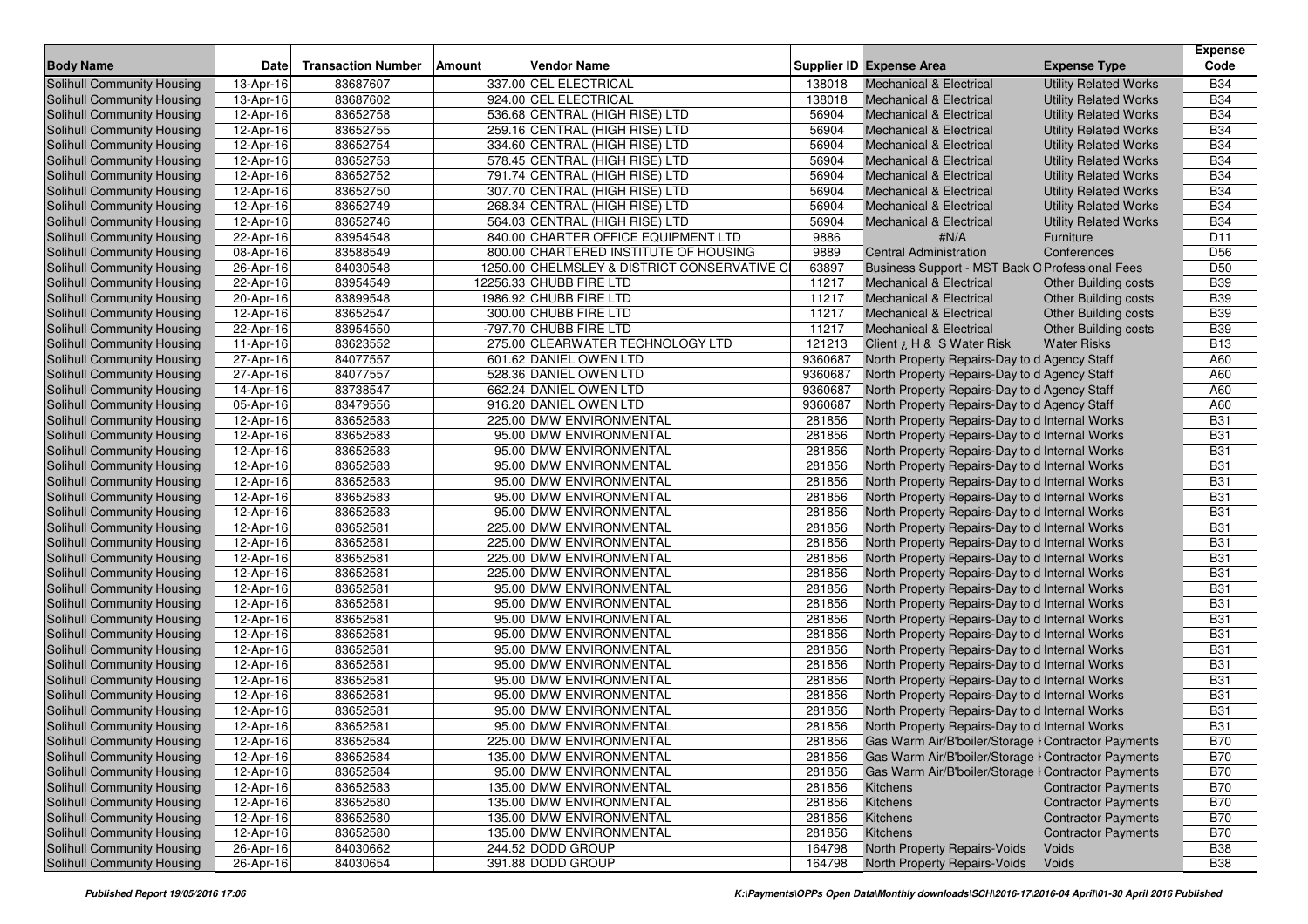| <b>Transaction Number</b><br><b>Body Name</b><br>Date<br>Amount<br><b>Vendor Name</b><br>Supplier ID Expense Area<br><b>Expense Type</b><br>Solihull Community Housing<br>84030653<br>351.29 DODD GROUP<br>26-Apr-16<br>164798<br><b>North Property Repairs-Voids</b><br>Voids<br>84030661<br>226.02 DODD GROUP<br>164798<br><b>Solihull Community Housing</b><br>26-Apr-16<br>North Property Repairs-Voids<br>Voids<br>84030650<br>266.17 DODD GROUP<br>164798<br>Voids<br><b>Solihull Community Housing</b><br>26-Apr-16<br>North Property Repairs-Voids | Code<br><b>B38</b><br><b>B38</b><br><b>B38</b><br><b>B38</b> |
|------------------------------------------------------------------------------------------------------------------------------------------------------------------------------------------------------------------------------------------------------------------------------------------------------------------------------------------------------------------------------------------------------------------------------------------------------------------------------------------------------------------------------------------------------------|--------------------------------------------------------------|
|                                                                                                                                                                                                                                                                                                                                                                                                                                                                                                                                                            |                                                              |
|                                                                                                                                                                                                                                                                                                                                                                                                                                                                                                                                                            |                                                              |
|                                                                                                                                                                                                                                                                                                                                                                                                                                                                                                                                                            |                                                              |
| 330.77 DODD GROUP<br>84030648<br>164798<br>Voids                                                                                                                                                                                                                                                                                                                                                                                                                                                                                                           |                                                              |
| Solihull Community Housing<br>26-Apr-16<br>North Property Repairs-Voids<br>84030645<br>284.85 DODD GROUP<br>164798<br>Voids                                                                                                                                                                                                                                                                                                                                                                                                                                | <b>B38</b>                                                   |
| Solihull Community Housing<br>26-Apr-16<br>North Property Repairs-Voids<br>357.49 DODD GROUP<br><b>Solihull Community Housing</b><br>84030643<br>164798<br>26-Apr-16<br>Voids                                                                                                                                                                                                                                                                                                                                                                              | <b>B38</b>                                                   |
| North Property Repairs-Voids<br>84030639<br>223.43 DODD GROUP<br>164798<br>Voids                                                                                                                                                                                                                                                                                                                                                                                                                                                                           | <b>B38</b>                                                   |
| Solihull Community Housing<br>26-Apr-16<br>North Property Repairs-Voids<br>84030736<br>550.37 DODD GROUP<br>164798<br>Voids<br>Solihull Community Housing<br>26-Apr-16<br>North Property Repairs-Voids                                                                                                                                                                                                                                                                                                                                                     | <b>B38</b>                                                   |
| 84030732<br>395.25 DODD GROUP<br>164798<br>Solihull Community Housing<br>26-Apr-16<br>North Property Repairs-Voids<br>Voids                                                                                                                                                                                                                                                                                                                                                                                                                                | <b>B38</b>                                                   |
| 290.50 DODD GROUP<br>Voids<br><b>Solihull Community Housing</b><br>26-Apr-16<br>84030731<br>164798                                                                                                                                                                                                                                                                                                                                                                                                                                                         | <b>B38</b>                                                   |
| North Property Repairs-Voids<br>84030727<br>209.22 DODD GROUP<br>164798<br>Voids                                                                                                                                                                                                                                                                                                                                                                                                                                                                           | <b>B</b> 38                                                  |
| Solihull Community Housing<br>26-Apr-16<br>North Property Repairs-Voids<br>164798<br>Solihull Community Housing                                                                                                                                                                                                                                                                                                                                                                                                                                            |                                                              |
| 84030725<br>504.57 DODD GROUP<br>26-Apr-16<br>North Property Repairs-Voids<br>Voids<br>84030722<br>318.36 DODD GROUP<br>164798<br><b>Solihull Community Housing</b><br>Voids                                                                                                                                                                                                                                                                                                                                                                               | <b>B38</b><br><b>B38</b>                                     |
| 26-Apr-16<br>North Property Repairs-Voids<br>1678.38 DODD GROUP<br>164798                                                                                                                                                                                                                                                                                                                                                                                                                                                                                  | <b>B38</b>                                                   |
| 84030720<br>Voids<br>Solihull Community Housing<br>26-Apr-16<br>North Property Repairs-Voids                                                                                                                                                                                                                                                                                                                                                                                                                                                               |                                                              |
| 84030633<br>559.54 DODD GROUP<br>164798<br>Solihull Community Housing<br>26-Apr-16<br>North Property Repairs-Voids<br>Voids                                                                                                                                                                                                                                                                                                                                                                                                                                | <b>B38</b><br><b>B38</b>                                     |
| 84030629<br>333.53 DODD GROUP<br>164798<br>Solihull Community Housing<br>26-Apr-16<br>North Property Repairs-Voids<br>Voids                                                                                                                                                                                                                                                                                                                                                                                                                                |                                                              |
| 84030623<br>623.71 DODD GROUP<br>164798<br>Solihull Community Housing<br>26-Apr-16<br>North Property Repairs-Voids<br>Voids<br>228.53 DODD GROUP                                                                                                                                                                                                                                                                                                                                                                                                           | <b>B38</b>                                                   |
| 84030620<br>Solihull Community Housing<br>26-Apr-16<br>164798<br>North Property Repairs-Voids<br>Voids<br>Solihull Community Housing                                                                                                                                                                                                                                                                                                                                                                                                                       | <b>B38</b>                                                   |
| 84030719<br>262.48 DODD GROUP<br>Voids<br>164798<br>North Property Repairs-Voids<br>26-Apr-16<br>164798                                                                                                                                                                                                                                                                                                                                                                                                                                                    | <b>B38</b>                                                   |
| 84030615<br>350.92 DODD GROUP<br>Solihull Community Housing<br>26-Apr-16<br>North Property Repairs-Voids<br>Voids                                                                                                                                                                                                                                                                                                                                                                                                                                          | <b>B38</b>                                                   |
| Voids<br><b>Solihull Community Housing</b><br>84030613<br>442.38 DODD GROUP<br>164798<br>North Property Repairs-Voids<br>26-Apr-16                                                                                                                                                                                                                                                                                                                                                                                                                         | <b>B38</b>                                                   |
| Solihull Community Housing<br>84030611<br>320.42 DODD GROUP<br>164798<br>Voids<br>26-Apr-16<br>North Property Repairs-Voids<br>164798                                                                                                                                                                                                                                                                                                                                                                                                                      | <b>B</b> 38                                                  |
| 84030609<br>456.89 DODD GROUP<br>Solihull Community Housing<br>26-Apr-16<br>North Property Repairs-Voids<br>Voids                                                                                                                                                                                                                                                                                                                                                                                                                                          | <b>B38</b>                                                   |
| 84030605<br>489.06 DODD GROUP<br><b>Solihull Community Housing</b><br>26-Apr-16<br>164798<br>North Property Repairs-Voids<br>Voids                                                                                                                                                                                                                                                                                                                                                                                                                         | <b>B38</b><br><b>B38</b>                                     |
| 84030604<br>164798<br><b>Solihull Community Housing</b><br>26-Apr-16<br>249.46 DODD GROUP<br>North Property Repairs-Voids<br>Voids                                                                                                                                                                                                                                                                                                                                                                                                                         |                                                              |
| 594.96 DODD GROUP<br>164798<br>Solihull Community Housing<br>26-Apr-16<br>84030601<br>North Property Repairs-Voids<br>Voids                                                                                                                                                                                                                                                                                                                                                                                                                                | <b>B38</b>                                                   |
| 84030599<br>265.26 DODD GROUP<br>164798<br>Solihull Community Housing<br>26-Apr-16<br>North Property Repairs-Voids<br>Voids                                                                                                                                                                                                                                                                                                                                                                                                                                | <b>B38</b>                                                   |
| 702.79 DODD GROUP<br>Voids<br><b>Solihull Community Housing</b><br>26-Apr-16<br>84030598<br>164798<br>North Property Repairs-Voids                                                                                                                                                                                                                                                                                                                                                                                                                         | <b>B38</b>                                                   |
| 84030597<br>352.97 DODD GROUP<br>Solihull Community Housing<br>26-Apr-16<br>164798<br>North Property Repairs-Voids<br>Voids                                                                                                                                                                                                                                                                                                                                                                                                                                | <b>B38</b>                                                   |
| 84030594<br>250.45 DODD GROUP<br>164798<br>Voids<br>Solihull Community Housing<br>26-Apr-16<br>North Property Repairs-Voids                                                                                                                                                                                                                                                                                                                                                                                                                                | <b>B38</b><br><b>B</b> 38                                    |
| Solihull Community Housing<br>84030593<br>216.27 DODD GROUP<br>164798<br>26-Apr-16<br>North Property Repairs-Voids<br>Voids                                                                                                                                                                                                                                                                                                                                                                                                                                |                                                              |
| Solihull Community Housing<br>84030592<br>336.85 DODD GROUP<br>164798<br>North Property Repairs-Voids<br>Voids<br>26-Apr-16<br>84030591<br>529.80 DODD GROUP<br>164798<br>Voids                                                                                                                                                                                                                                                                                                                                                                            | <b>B38</b><br><b>B38</b>                                     |
| Solihull Community Housing<br>26-Apr-16<br>North Property Repairs-Voids<br>164798<br>84030712<br>413.40 DODD GROUP<br>Solihull Community Housing<br>26-Apr-16<br>North Property Repairs-Voids<br>Voids                                                                                                                                                                                                                                                                                                                                                     | <b>B38</b>                                                   |
| 84030711<br>236.59 DODD GROUP<br>164798<br><b>Solihull Community Housing</b><br>Voids                                                                                                                                                                                                                                                                                                                                                                                                                                                                      | <b>B38</b>                                                   |
| 26-Apr-16<br>North Property Repairs-Voids<br>84030709<br>278.47 DODD GROUP<br>164798<br>Voids                                                                                                                                                                                                                                                                                                                                                                                                                                                              | <b>B38</b>                                                   |
| Solihull Community Housing<br>26-Apr-16<br>North Property Repairs-Voids<br>84030587<br>333.08 DODD GROUP<br>164798<br>Voids                                                                                                                                                                                                                                                                                                                                                                                                                                | <b>B38</b>                                                   |
| Solihull Community Housing<br>26-Apr-16<br>North Property Repairs-Voids<br>84030699<br>541.21 DODD GROUP<br>164798<br>Solihull Community Housing<br>26-Apr-16<br>North Property Repairs-Voids<br>Voids                                                                                                                                                                                                                                                                                                                                                     | <b>B38</b>                                                   |
| 84030697<br>401.32 DODD GROUP<br>164798<br>Voids                                                                                                                                                                                                                                                                                                                                                                                                                                                                                                           | <b>B38</b>                                                   |
| Solihull Community Housing<br>26-Apr-16<br>North Property Repairs-Voids<br>84030706<br>406.33 DODD GROUP<br>164798<br>Solihull Community Housing<br>26-Apr-16<br>North Property Repairs-Voids<br>Voids                                                                                                                                                                                                                                                                                                                                                     | <b>B38</b>                                                   |
| 84030703<br>1099.25 DODD GROUP<br>164798<br>Solihull Community Housing<br>26-Apr-16<br>North Property Repairs-Voids<br>Voids                                                                                                                                                                                                                                                                                                                                                                                                                               | <b>B38</b>                                                   |
| 84030584<br>211.40 DODD GROUP<br>164798<br>Solihull Community Housing<br>26-Apr-16<br>North Property Repairs-Voids<br>Voids                                                                                                                                                                                                                                                                                                                                                                                                                                | <b>B</b> 38                                                  |
| 84030581<br>941.08 DODD GROUP<br>North Property Repairs-Voids<br>Solihull Community Housing<br>26-Apr-16<br>164798<br>Voids                                                                                                                                                                                                                                                                                                                                                                                                                                | <b>B38</b>                                                   |
| 84030704<br>164798<br>Voids<br>Solihull Community Housing<br>26-Apr-16<br>299.49 DODD GROUP<br>North Property Repairs-Voids                                                                                                                                                                                                                                                                                                                                                                                                                                | <b>B38</b>                                                   |
| Solihull Community Housing<br>26-Apr-16<br>84030553<br>349.34 DODD GROUP<br>164798<br>North Property Repairs-Voids<br>Voids                                                                                                                                                                                                                                                                                                                                                                                                                                | <b>B38</b>                                                   |
| Solihull Community Housing<br>$\overline{26}$ -Apr-16<br>84025601<br>750.92 DODD GROUP<br>164798<br><b>Mechanical &amp; Electrical</b><br><b>Utility Related Works</b>                                                                                                                                                                                                                                                                                                                                                                                     | <b>B34</b>                                                   |
| 84025582<br>Solihull Community Housing<br>428.39 DODD GROUP<br>164798<br><b>Mechanical &amp; Electrical</b><br>26-Apr-16<br><b>Utility Related Works</b>                                                                                                                                                                                                                                                                                                                                                                                                   | <b>B34</b>                                                   |
| Solihull Community Housing<br>26-Apr-16<br>84026536<br>423.96 DODD GROUP<br>164798<br><b>Mechanical &amp; Electrical</b><br><b>Utility Related Works</b>                                                                                                                                                                                                                                                                                                                                                                                                   | <b>B34</b>                                                   |
| Solihull Community Housing<br>84026520<br>26-Apr-16<br>243.04 DODD GROUP<br>164798<br><b>Utility Related Works</b><br><b>Mechanical &amp; Electrical</b>                                                                                                                                                                                                                                                                                                                                                                                                   | <b>B34</b>                                                   |
| 84026517<br>Solihull Community Housing<br>26-Apr-16<br>300.16 DODD GROUP<br>164798<br><b>Mechanical &amp; Electrical</b><br><b>Utility Related Works</b>                                                                                                                                                                                                                                                                                                                                                                                                   | <b>B34</b>                                                   |
| Solihull Community Housing<br>243.04 DODD GROUP<br>26-Apr-16<br>84026504<br>164798<br><b>Mechanical &amp; Electrical</b><br><b>Utility Related Works</b>                                                                                                                                                                                                                                                                                                                                                                                                   | <b>B34</b>                                                   |
| 84026493<br>845.95 DODD GROUP<br>Solihull Community Housing<br>26-Apr-16<br>164798<br><b>Mechanical &amp; Electrical</b><br><b>Utility Related Works</b>                                                                                                                                                                                                                                                                                                                                                                                                   | <b>B34</b>                                                   |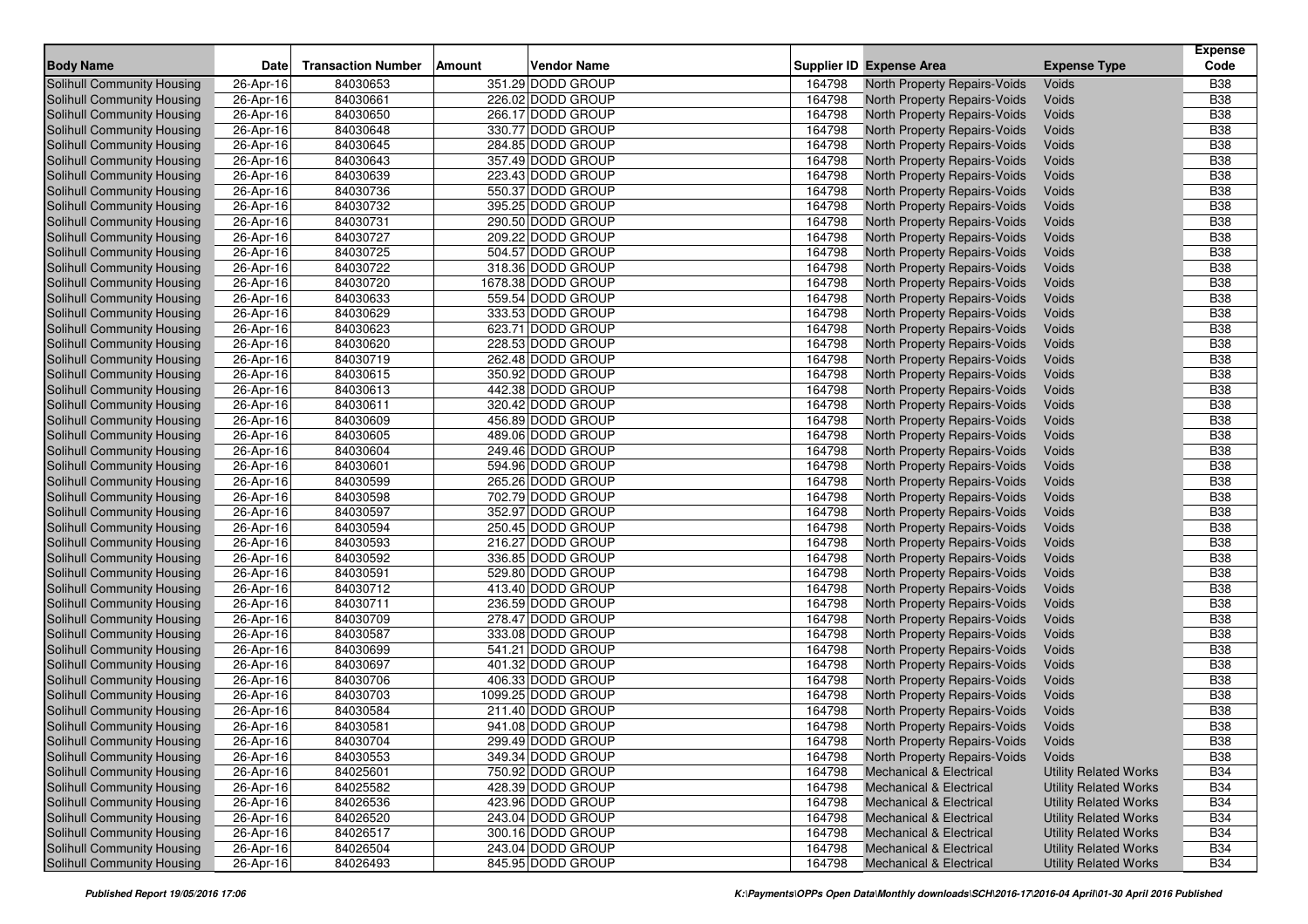| <b>Body Name</b>                                                | Date                   | <b>Transaction Number</b> | Amount | <b>Vendor Name</b>                     |                  | <b>Supplier ID Expense Area</b>                     | <b>Expense Type</b>          | <b>Expense</b><br>Code |
|-----------------------------------------------------------------|------------------------|---------------------------|--------|----------------------------------------|------------------|-----------------------------------------------------|------------------------------|------------------------|
| <b>Solihull Community Housing</b>                               |                        | 84026482                  |        | 216.97 DODD GROUP                      | 164798           | <b>Mechanical &amp; Electrical</b>                  | <b>Utility Related Works</b> | <b>B34</b>             |
| <b>Solihull Community Housing</b>                               | 26-Apr-16<br>26-Apr-16 | 84025638                  |        | 386.81 DODD GROUP                      | 164798           | <b>Mechanical &amp; Electrical</b>                  |                              | <b>B34</b>             |
|                                                                 |                        | 84026207                  |        | 265.25 DODD GROUP                      | 164798           | <b>Mechanical &amp; Electrical</b>                  | <b>Utility Related Works</b> | <b>B34</b>             |
| <b>Solihull Community Housing</b><br>Solihull Community Housing | 26-Apr-16              | 84026194                  |        | 306.21 DODD GROUP                      | 164798           | <b>Mechanical &amp; Electrical</b>                  | <b>Utility Related Works</b> | <b>B34</b>             |
|                                                                 | 26-Apr-16              | 84026177                  |        | 210.86 DODD GROUP                      | 164798           | <b>Mechanical &amp; Electrical</b>                  | <b>Utility Related Works</b> | <b>B34</b>             |
| Solihull Community Housing                                      | 26-Apr-16              | 84026166                  |        |                                        |                  |                                                     | <b>Utility Related Works</b> | <b>B34</b>             |
| Solihull Community Housing                                      | 26-Apr-16              |                           |        | 259.56 DODD GROUP                      | 164798           | <b>Mechanical &amp; Electrical</b>                  | <b>Utility Related Works</b> | <b>B34</b>             |
| Solihull Community Housing                                      | 26-Apr-16              | 84026160                  |        | 260.98 DODD GROUP                      | 164798           | <b>Mechanical &amp; Electrical</b>                  | <b>Utility Related Works</b> |                        |
| Solihull Community Housing                                      | 26-Apr-16              | 84026433                  |        | 233.96 DODD GROUP                      | 164798<br>164798 | <b>Mechanical &amp; Electrical</b>                  | <b>Utility Related Works</b> | <b>B34</b>             |
| Solihull Community Housing                                      | 26-Apr-16              | 84026317                  |        | 723.64 DODD GROUP<br>239.03 DODD GROUP |                  | Mechanical & Electrical                             | <b>Utility Related Works</b> | <b>B34</b>             |
| Solihull Community Housing                                      | 26-Apr-16              | 84026223                  |        |                                        | 164798           | <b>Mechanical &amp; Electrical</b>                  | <b>Utility Related Works</b> | <b>B34</b>             |
| Solihull Community Housing                                      | 26-Apr-16              | 84027586                  |        | 300.43 DODD GROUP                      | 164798           | <b>Mechanical &amp; Electrical</b>                  | <b>Utility Related Works</b> | <b>B34</b>             |
| Solihull Community Housing                                      | 26-Apr-16              | 84025547                  |        | 361.58 DODD GROUP                      | 164798           | <b>Mechanical &amp; Electrical</b>                  | <b>Utility Related Works</b> | <b>B34</b>             |
| <b>Solihull Community Housing</b>                               | 26-Apr-16              | 84025554                  |        | 425.16 DODD GROUP                      | 164798           | <b>Mechanical &amp; Electrical</b>                  | <b>Utility Related Works</b> | <b>B34</b>             |
| <b>Solihull Community Housing</b>                               | 26-Apr-16              | 84025553                  |        | 481.89 DODD GROUP                      | 164798           | <b>Mechanical &amp; Electrical</b>                  | <b>Utility Related Works</b> | <b>B34</b>             |
| Solihull Community Housing                                      | 26-Apr-16              | 84025551                  |        | 326.92 DODD GROUP                      | 164798           | Mechanical & Electrical                             | <b>Utility Related Works</b> | <b>B34</b>             |
| Solihull Community Housing                                      | 26-Apr-16              | 84025550                  |        | 357.04 DODD GROUP                      | 164798           | <b>Mechanical &amp; Electrical</b>                  | <b>Utility Related Works</b> | <b>B34</b>             |
| Solihull Community Housing                                      | 26-Apr-16              | 84025549                  |        | 371.05 DODD GROUP                      | 164798           | <b>Mechanical &amp; Electrical</b>                  | <b>Utility Related Works</b> | <b>B34</b>             |
| Solihull Community Housing                                      | 26-Apr-16              | 84026391                  |        | 215.83 DODD GROUP                      | 164798           | <b>Mechanical &amp; Electrical</b>                  | <b>Utility Related Works</b> | <b>B34</b>             |
| <b>Solihull Community Housing</b>                               | 26-Apr-16              | 84026388                  |        | 305.58 DODD GROUP                      | 164798           | <b>Mechanical &amp; Electrical</b>                  | <b>Utility Related Works</b> | <b>B34</b>             |
| Solihull Community Housing                                      | 26-Apr-16              | 84026380                  |        | 461.43 DODD GROUP                      | 164798           | <b>Mechanical &amp; Electrical</b>                  | <b>Utility Related Works</b> | <b>B34</b>             |
| Solihull Community Housing                                      | 26-Apr-16              | 84026379                  |        | 429.54 DODD GROUP                      | 164798           | <b>Mechanical &amp; Electrical</b>                  | <b>Utility Related Works</b> | <b>B34</b>             |
| Solihull Community Housing                                      | 26-Apr-16              | 84026366                  |        | 421.92 DODD GROUP                      | 164798           | <b>Mechanical &amp; Electrical</b>                  | <b>Utility Related Works</b> | <b>B34</b>             |
| Solihull Community Housing                                      | 26-Apr-16              | 84026361                  |        | 361.78 DODD GROUP                      | 164798           | <b>Mechanical &amp; Electrical</b>                  | <b>Utility Related Works</b> | <b>B34</b>             |
| Solihull Community Housing                                      | 26-Apr-16              | 84026341                  |        | 432.90 DODD GROUP                      | 164798           | <b>Mechanical &amp; Electrical</b>                  | <b>Utility Related Works</b> | <b>B34</b>             |
| <b>Solihull Community Housing</b>                               | 26-Apr-16              | 84026340                  |        | 218.81 DODD GROUP                      | 164798           | <b>Mechanical &amp; Electrical</b>                  | <b>Utility Related Works</b> | <b>B34</b>             |
| Solihull Community Housing                                      | 26-Apr-16              | 84026094                  |        | 224.85 DODD GROUP                      | 164798           | <b>Mechanical &amp; Electrical</b>                  | <b>Utility Related Works</b> | <b>B34</b>             |
| Solihull Community Housing                                      | 26-Apr-16              | 84026008                  |        | 323.55 DODD GROUP                      | 164798           | <b>Mechanical &amp; Electrical</b>                  | <b>Utility Related Works</b> | <b>B34</b>             |
| Solihull Community Housing                                      | 26-Apr-16              | 84026003                  |        | 226.03 DODD GROUP                      | 164798           | <b>Mechanical &amp; Electrical</b>                  | <b>Utility Related Works</b> | <b>B34</b>             |
| Solihull Community Housing                                      | 26-Apr-16              | 84026063                  |        | 231.72 DODD GROUP                      | 164798           | <b>Mechanical &amp; Electrical</b>                  | <b>Utility Related Works</b> | <b>B34</b>             |
| <b>Solihull Community Housing</b>                               | 26-Apr-16              | 84026037                  |        | 453.38 DODD GROUP                      | 164798           | Mechanical & Electrical                             | <b>Utility Related Works</b> | <b>B34</b>             |
| <b>Solihull Community Housing</b>                               | 26-Apr-16              | 84026024                  |        | 447.06 DODD GROUP                      | 164798           | <b>Mechanical &amp; Electrical</b>                  | <b>Utility Related Works</b> | <b>B34</b>             |
| Solihull Community Housing                                      | 26-Apr-16              | 84025725                  |        | 411.70 DODD GROUP                      | 164798           | <b>Mechanical &amp; Electrical</b>                  | <b>Utility Related Works</b> | <b>B34</b>             |
| Solihull Community Housing                                      | 26-Apr-16              | 84025715                  |        | 278.74 DODD GROUP                      | 164798           | <b>Mechanical &amp; Electrical</b>                  | <b>Utility Related Works</b> | <b>B34</b>             |
| Solihull Community Housing                                      | 26-Apr-16              | 84025709                  |        | 351.85 DODD GROUP                      | 164798           | <b>Mechanical &amp; Electrical</b>                  | <b>Utility Related Works</b> | <b>B34</b>             |
| Solihull Community Housing                                      | 26-Apr-16              | 84025704                  |        | 353.33 DODD GROUP                      | 164798           | <b>Mechanical &amp; Electrical</b>                  | <b>Utility Related Works</b> | <b>B34</b>             |
| <b>Solihull Community Housing</b>                               | 26-Apr-16              | 84025672                  |        | 289.76 DODD GROUP                      | 164798           | Mechanical & Electrical                             | <b>Utility Related Works</b> | <b>B34</b>             |
| Solihull Community Housing                                      | 26-Apr-16              | 84026036                  |        | 365.35 DODD GROUP                      | 164798           | Mechanical & Electrical                             | <b>Utility Related Works</b> | <b>B34</b>             |
| Solihull Community Housing                                      | 26-Apr-16              | 84025726                  |        | 358.44 DODD GROUP                      | 164798           | <b>Mechanical &amp; Electrical</b>                  | <b>Utility Related Works</b> | <b>B34</b>             |
| Solihull Community Housing                                      | 26-Apr-16              | 84026543                  |        | 550.16 DODD GROUP                      | 164798           | <b>Mechanical &amp; Electrical</b>                  | <b>Utility Related Works</b> | <b>B34</b>             |
| Solihull Community Housing                                      | 26-Apr-16              | 84026291                  |        | 316.66 DODD GROUP                      | 164798           | <b>Mechanical &amp; Electrical</b>                  | <b>Utility Related Works</b> | <b>B34</b>             |
| <b>Solihull Community Housing</b>                               | 26-Apr-16              | 84026290                  |        | 601.46 DODD GROUP                      | 164798           | <b>Mechanical &amp; Electrical</b>                  | <b>Utility Related Works</b> | <b>B34</b>             |
| <b>Solihull Community Housing</b>                               | 26-Apr-16              | 84025753                  |        | 463.07 DODD GROUP                      | 164798           | <b>Mechanical &amp; Electrical</b>                  | <b>Utility Related Works</b> | <b>B34</b>             |
| Solihull Community Housing                                      | 26-Apr-16              | 84033555                  |        | 457.64 DODD GROUP                      | 164798           | <b>Direct-Adaptations-Showers</b>                   | <b>Internal Works</b>        | <b>B31</b>             |
| Solihull Community Housing                                      | 26-Apr-16              | 84033554                  |        | 654.43 DODD GROUP                      | 164798           | <b>Direct-Adaptations-Showers</b>                   | <b>Internal Works</b>        | <b>B31</b>             |
| Solihull Community Housing                                      | 26-Apr-16              | 84033553                  |        | 637.52 DODD GROUP                      | 164798           | Direct-Adaptations-Showers                          | <b>Internal Works</b>        | <b>B31</b>             |
| Solihull Community Housing                                      | 26-Apr-16              | 84033551                  |        | 416.31 DODD GROUP                      | 164798           | <b>Direct-Adaptations-Showers</b>                   | <b>Internal Works</b>        | <b>B31</b>             |
| Solihull Community Housing                                      | 26-Apr-16              | 84033550                  |        | 425.16 DODD GROUP                      | 164798           | Direct-Adaptations-Showers                          | <b>Internal Works</b>        | <b>B31</b>             |
| Solihull Community Housing                                      | 26-Apr-16              | 84033549                  |        | 458.76 DODD GROUP                      | 164798           | <b>Direct-Adaptations-Showers</b>                   | <b>Internal Works</b>        | <b>B31</b>             |
| Solihull Community Housing                                      | 26-Apr-16              | 84033552                  |        | 439.90 DODD GROUP                      | 164798           | <b>Direct-Adaptations-Showers</b>                   | <b>Internal Works</b>        | <b>B31</b>             |
| Solihull Community Housing                                      | 11-Apr-16              | 83598547                  |        | 40600.00 DODD GROUP                    | 164798           | Gas Warm Air/B'boiler/Storage I Contractor Payments |                              | <b>B70</b>             |
| Solihull Community Housing                                      | 08-Apr-16              | 83587550                  |        | 80100.00 DODD GROUP                    | 164798           | Gas Warm Air/B'boiler/Storage I Contractor Payments |                              | <b>B70</b>             |
| Solihull Community Housing                                      | 05-Apr-16              | 83481569                  |        | 78300.00 DODD GROUP                    | 164798           | Gas Warm Air/B'boiler/Storage I Contractor Payments |                              | <b>B70</b>             |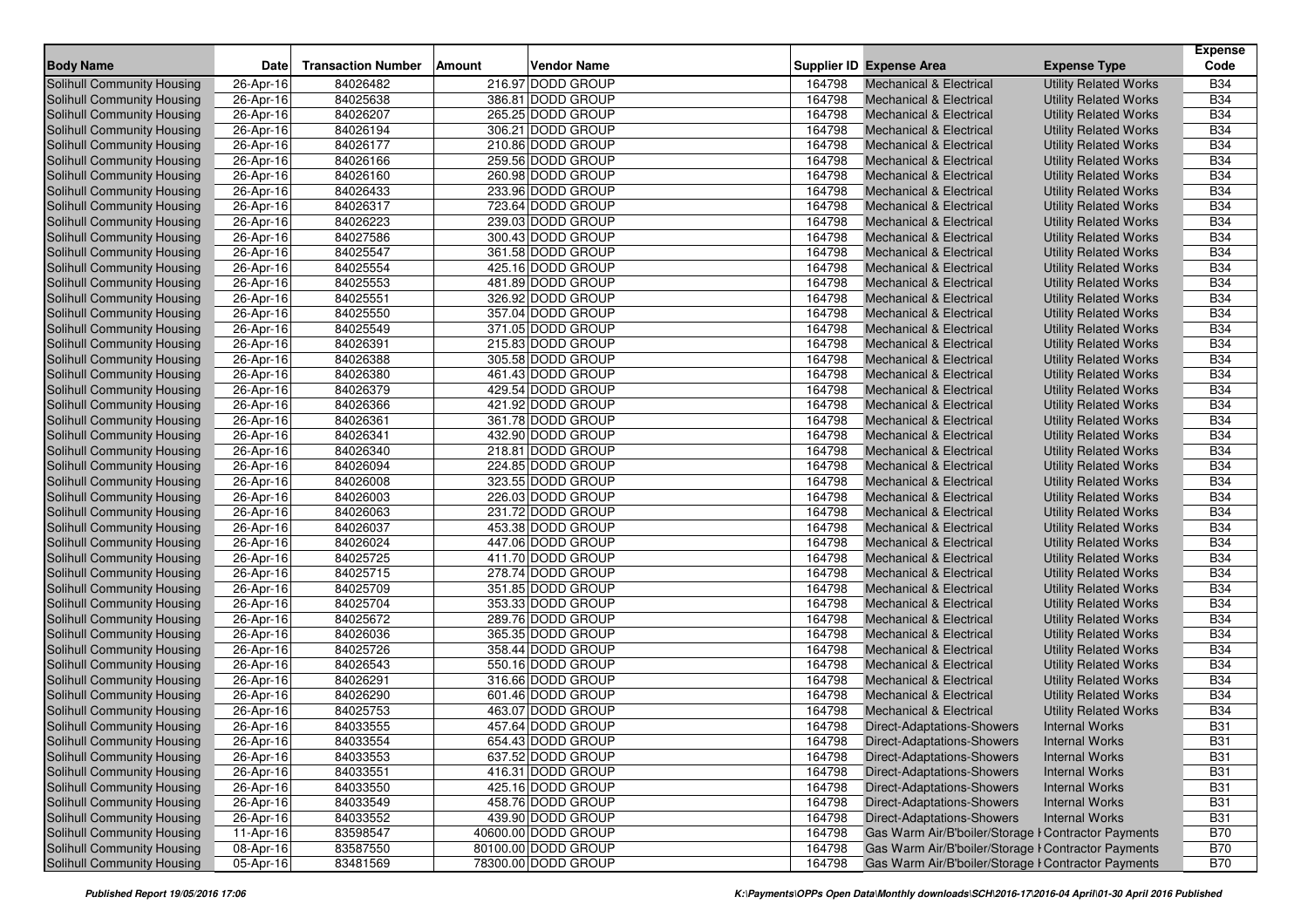| <b>Body Name</b>                  | Date      | <b>Transaction Number</b> | <b>Vendor Name</b><br>Amount             |        | <b>Supplier ID Expense Area</b><br><b>Expense Type</b>        | <b>Expense</b><br>Code |
|-----------------------------------|-----------|---------------------------|------------------------------------------|--------|---------------------------------------------------------------|------------------------|
| <b>Solihull Community Housing</b> | 11-Apr-16 | 83623557                  | 5701.59 DODD GROUP                       | 164798 | <b>Utility Related Works</b><br><b>Electrical Testing</b>     | <b>B34</b>             |
| Solihull Community Housing        | 11-Apr-16 | 83623555                  | 3519.50 DODD GROUP                       | 164798 | <b>Electrical Testing</b><br><b>Utility Related Works</b>     | <b>B34</b>             |
| Solihull Community Housing        | 11-Apr-16 | 83623556                  | 2674.82 DODD GROUP                       | 164798 | <b>Utility Related Works</b><br><b>Electrical Testing</b>     | <b>B34</b>             |
| <b>Solihull Community Housing</b> | 05-Apr-16 | 83481573                  | 2041.31 DODD GROUP                       | 164798 | <b>Electrical Testing</b><br><b>Utility Related Works</b>     | <b>B34</b>             |
| Solihull Community Housing        | 05-Apr-16 | 83481570                  | 3519.50 DODD GROUP                       | 164798 | <b>Electrical Testing</b><br><b>Utility Related Works</b>     | <b>B34</b>             |
| Solihull Community Housing        | 21-Apr-16 | 83936576                  | 25.00 DOORFIT PRODUCTS LTD               | 5228   | Stores-Stores and delivery<br><b>Stocks</b>                   | R <sub>10</sub>        |
| Solihull Community Housing        | 21-Apr-16 | 83936576                  | 61.25 DOORFIT PRODUCTS LTD               | 5228   | Stores-Stores and delivery<br><b>Stocks</b>                   | R <sub>10</sub>        |
| Solihull Community Housing        | 21-Apr-16 | 83936576                  | 57.50 DOORFIT PRODUCTS LTD               | 5228   | Stores-Stores and delivery<br><b>Stocks</b>                   | R <sub>10</sub>        |
| <b>Solihull Community Housing</b> | 21-Apr-16 | 83936576                  | 39.00 DOORFIT PRODUCTS LTD               | 5228   | Stores-Stores and delivery<br><b>Stocks</b>                   | R <sub>10</sub>        |
| Solihull Community Housing        | 21-Apr-16 | 83936576                  | 71.20 DOORFIT PRODUCTS LTD               | 5228   | Stores-Stores and delivery<br><b>Stocks</b>                   | R <sub>10</sub>        |
| Solihull Community Housing        | 21-Apr-16 | 83936576                  | 50.00 DOORFIT PRODUCTS LTD               | 5228   | Stores-Stores and delivery<br><b>Stocks</b>                   | R <sub>10</sub>        |
| <b>Solihull Community Housing</b> | 12-Apr-16 | 83637564                  | 39.00 DOORFIT PRODUCTS LTD               | 5228   | Stores-Stores and delivery<br><b>Stocks</b>                   | R <sub>10</sub>        |
| Solihull Community Housing        | 12-Apr-16 | 83637564                  | 88.20 DOORFIT PRODUCTS LTD               | 5228   | Stores-Stores and delivery<br><b>Stocks</b>                   | R <sub>10</sub>        |
| <b>Solihull Community Housing</b> | 12-Apr-16 | 83637564                  | 32.50 DOORFIT PRODUCTS LTD               | 5228   | Stores-Stores and delivery<br><b>Stocks</b>                   | R <sub>10</sub>        |
| <b>Solihull Community Housing</b> | 12-Apr-16 | 83637564                  | 33.00 DOORFIT PRODUCTS LTD               | 5228   | Stores-Stores and delivery<br><b>Stocks</b>                   | R <sub>10</sub>        |
| <b>Solihull Community Housing</b> | 12-Apr-16 | 83637564                  | 75.00 DOORFIT PRODUCTS LTD               | 5228   | Stores-Stores and delivery<br><b>Stocks</b>                   | R <sub>10</sub>        |
| Solihull Community Housing        | 12-Apr-16 | 83637550                  | 640.00 DOORFIT PRODUCTS LTD              | 5228   | Stores-Stores and delivery<br><b>Stocks</b>                   | R <sub>10</sub>        |
| <b>Solihull Community Housing</b> | 12-Apr-16 | 83637555                  | 40.00 DOORFIT PRODUCTS LTD               | 5228   | Stores-Stores and delivery<br><b>Stocks</b>                   | R <sub>10</sub>        |
| Solihull Community Housing        | 12-Apr-16 | 83637555                  | 280.00 DOORFIT PRODUCTS LTD              | 5228   | Stores-Stores and delivery<br><b>Stocks</b>                   | R <sub>10</sub>        |
| Solihull Community Housing        | 12-Apr-16 | 83637562                  | 280.00 DOORFIT PRODUCTS LTD              | 5228   | Stores-Stores and delivery<br><b>Stocks</b>                   | R <sub>10</sub>        |
| Solihull Community Housing        | 12-Apr-16 | 83637562                  | 160.00 DOORFIT PRODUCTS LTD              | 5228   | Stores-Stores and delivery<br><b>Stocks</b>                   | R <sub>10</sub>        |
| <b>Solihull Community Housing</b> | 05-Apr-16 | 83481550                  | 602.10 DR GAIL YOUNG                     | 221701 | Housing Aid & Homelessness Tenant Medicals                    | D63                    |
| Solihull Community Housing        | 12-Apr-16 | 83652618                  | 391.28 DRAINTECH SERVICES (MIDLANDS) LTD | 338596 | North Property Repairs-Day to d Other Works                   | <b>B32</b>             |
| Solihull Community Housing        | 12-Apr-16 | 83652585                  | 284.50 DRAINTECH SERVICES (MIDLANDS) LTD | 338596 | North Property Repairs-Day to d Other Works                   | <b>B32</b>             |
| Solihull Community Housing        | 12-Apr-16 | 83652619                  | 325.00 DRAINTECH SERVICES (MIDLANDS) LTD | 338596 | North Property Repairs-Day to d Other Works                   | <b>B32</b>             |
| <b>Solihull Community Housing</b> | 12-Apr-16 | 83652617                  | 467.50 DRAINTECH SERVICES (MIDLANDS) LTD | 338596 | North Property Repairs-Day to d Other Works                   | <b>B32</b>             |
| Solihull Community Housing        | 12-Apr-16 | 83652606                  | 334.00 DRAINTECH SERVICES (MIDLANDS) LTD | 338596 | North Property Repairs-Day to d Other Works                   | <b>B32</b>             |
| Solihull Community Housing        | 12-Apr-16 | 83637595                  | 130.00 DRS LTD                           | 272292 | Stores-Stores and delivery<br><b>Stocks</b>                   | R <sub>10</sub>        |
| Solihull Community Housing        | 12-Apr-16 | 83637595                  | 130.00 DRS LTD                           | 272292 | Stores-Stores and delivery<br><b>Stocks</b>                   | R <sub>10</sub>        |
| Solihull Community Housing        | 20-Apr-16 | 83911566                  | 415.43 DULUX DECORATOR CENTRES           | 69460  | North Property Repairs-Voids<br><b>Internal Works</b>         | <b>B31</b>             |
| <b>Solihull Community Housing</b> | 20-Apr-16 | 83911559                  | 443.17 DULUX DECORATOR CENTRES           | 69460  | North Property Repairs-Voids<br>Internal Works                | <b>B31</b>             |
| Solihull Community Housing        | 20-Apr-16 | 83904598                  | 961.90 DULUX DECORATOR CENTRES           | 69460  | North Property Repairs-Voids<br><b>Internal Works</b>         | <b>B31</b>             |
| Solihull Community Housing        | 20-Apr-16 | 83890547                  | 682.55 DULUX DECORATOR CENTRES           | 69460  | North Property Repairs-Voids<br><b>Internal Works</b>         | <b>B31</b>             |
| <b>Solihull Community Housing</b> | 20-Apr-16 | 83911566                  | 184.50 DULUX DECORATOR CENTRES           | 69460  | South Property Repairs-Voids<br><b>Internal Works</b>         | <b>B31</b>             |
| Solihull Community Housing        | 20-Apr-16 | 83911565                  | 451.50 DULUX DECORATOR CENTRES           | 69460  | Gas Warm Air/B'boiler/Storage I Contractor Payments           | <b>B70</b>             |
| Solihull Community Housing        | 20-Apr-16 | 83911559                  | 361.86 DULUX DECORATOR CENTRES           | 69460  | Gas Warm Air/B'boiler/Storage I Contractor Payments           | <b>B70</b>             |
| <b>Solihull Community Housing</b> | 20-Apr-16 | 83904594                  | 844.40 DULUX DECORATOR CENTRES           | 69460  | Gas Warm Air/B'boiler/Storage I Contractor Payments           | <b>B70</b>             |
| <b>Solihull Community Housing</b> | 20-Apr-16 | 83890547                  | 720.85 DULUX DECORATOR CENTRES           | 69460  | Gas Warm Air/B'boiler/Storage I Contractor Payments           | <b>B70</b>             |
| Solihull Community Housing        | 11-Apr-16 | 83623559                  | 1298.30 DULUX DECORATOR CENTRES          | 69460  | Gas Warm Air/B'boiler/Storage I Contractor Payments           | <b>B70</b>             |
| <b>Solihull Community Housing</b> | 14-Apr-16 | 83738549                  | -69.00 ECLIPSE ACCESS SOLUTIONS LTD      | 141696 | <b>Sub Contractors Tax</b><br><b>Creditor: Inland Revenue</b> | S02                    |
| Solihull Community Housing        | 07-Apr-16 | 83563548                  | -69.00 ECLIPSE ACCESS SOLUTIONS LTD      | 141696 | <b>Sub Contractors Tax</b><br><b>Creditor: Inland Revenue</b> | S <sub>02</sub>        |
| <b>Solihull Community Housing</b> | 14-Apr-16 | 83738549                  | 2606.00 ECLIPSE ACCESS SOLUTIONS LTD     | 141696 | Private Sector - Disabled Faciliti Contractor Payments        | B70                    |
| Solihull Community Housing        | 07-Apr-16 | 83563548                  | 2747.00 ECLIPSE ACCESS SOLUTIONS LTD     | 141696 | Private Sector - Disabled Faciliti Contractor Payments        | <b>B70</b>             |
| Solihull Community Housing        | 26-Apr-16 | 84030550                  | -320.95 EDEN ADAPTIONS LTD               | 267999 | Sub Contractors Tax Creditor: Inland Revenue                  | <b>S02</b>             |
| <b>Solihull Community Housing</b> | 26-Apr-16 | 84030550                  | 1604.74 EDEN ADAPTIONS LTD               | 267999 | Safe and Sound Operational<br>#N/A                            | <b>B44</b>             |
| Solihull Community Housing        | 22-Apr-16 | 83954553                  | 3066.76 ELDERCARE                        | 78964  | Safe and Sound Operational<br><b>Other Supplies And Servi</b> | D90                    |
| Solihull Community Housing        | 01-Apr-16 | 83441552                  | 3104.63 ELDERCARE                        | 78964  | Safe and Sound Operational<br>Other Supplies And Servi        | D90                    |
| Solihull Community Housing        | 22-Apr-16 | 83954552                  | 280.86 ELDERCARE                         | 78964  | Safe and Sound Operational<br><b>Equipment Rental/Lease</b>   | D18                    |
| Solihull Community Housing        | 22-Apr-16 | 83954551                  | 453.57 ELDERCARE                         | 78964  | Safe and Sound Operational<br>Other Supplies And Servi        | D90                    |
| Solihull Community Housing        | 01-Apr-16 | 83441554                  | 414.45 ELDERCARE                         | 78964  | Other Supplies And Servi<br>Safe and Sound Operational        | D90                    |
| Solihull Community Housing        | 01-Apr-16 | 83441553                  | 280.86 ELDERCARE                         | 78964  | Safe and Sound Operational<br><b>Other Supplies And Servi</b> | D90                    |
| <b>Solihull Community Housing</b> | 12-Apr-16 | 83665551                  | 6337.35 ENTERPRISE MANAGED SERVICES LTD  | 206418 | Environmental & Estate Works Contractor Payments              | <b>B70</b>             |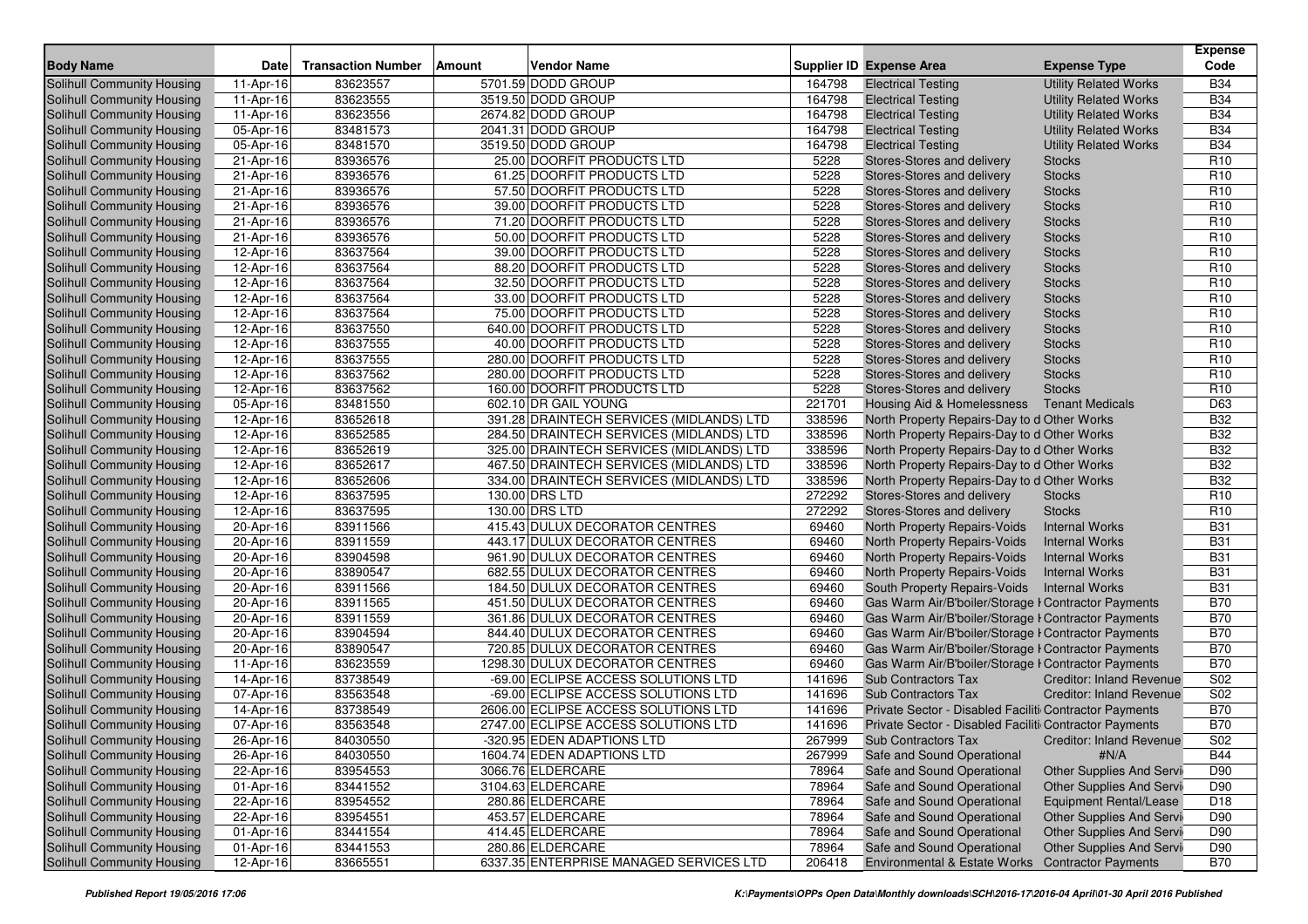| <b>Body Name</b>                  | <b>Date</b>             | <b>Transaction Number</b> | <b>Vendor Name</b><br>Amount            |         | <b>Supplier ID Expense Area</b>                             | <b>Expense Type</b>             | <b>Expense</b><br>Code |
|-----------------------------------|-------------------------|---------------------------|-----------------------------------------|---------|-------------------------------------------------------------|---------------------------------|------------------------|
| Solihull Community Housing        | 12-Apr-16               | 83652760                  | 758.40 ENVIROCALL LTD                   | 105902  | North Property Repairs-Day to d Internal Works              |                                 | <b>B31</b>             |
| <b>Solihull Community Housing</b> | 12-Apr-16               | 83652760                  | 458.20 ENVIROCALL LTD                   | 105902  | North Property Repairs-Day to d Internal Works              |                                 | <b>B31</b>             |
| Solihull Community Housing        | 12-Apr-16               | 83652760                  | 307.90 ENVIROCALL LTD                   | 105902  | North Property Repairs-Day to d Internal Works              |                                 | <b>B31</b>             |
| Solihull Community Housing        | 12-Apr-16               | 83652759                  | 1025.00 ENVIROCALL LTD                  | 105902  | North Property Repairs-Day to d Internal Works              |                                 | <b>B31</b>             |
| Solihull Community Housing        | 12-Apr-16               | 83652759                  | 123.00 ENVIROCALL LTD                   | 105902  | North Property Repairs-Day to d Internal Works              |                                 | <b>B31</b>             |
| Solihull Community Housing        | 12-Apr-16               | 83652759                  | 38.80 ENVIROCALL LTD                    | 105902  | North Property Repairs-Day to d Internal Works              |                                 | <b>B31</b>             |
| Solihull Community Housing        | 12-Apr-16               | 83652759                  | 127.50 ENVIROCALL LTD                   | 105902  | North Property Repairs-Day to d Internal Works              |                                 | <b>B31</b>             |
| Solihull Community Housing        | 12-Apr-16               | 83652759                  | 445.80 ENVIROCALL LTD                   | 105902  | North Property Repairs-Day to d Internal Works              |                                 | <b>B31</b>             |
| Solihull Community Housing        | 12-Apr-16               | 83652759                  | 264.20 ENVIROCALL LTD                   | 105902  | North Property Repairs-Day to d Internal Works              |                                 | <b>B31</b>             |
| Solihull Community Housing        | 12-Apr-16               | 83652760                  | 49.60 ENVIROCALL LTD                    | 105902  | Gas Warm Air/B'boiler/Storage I Contractor Payments         |                                 | <b>B70</b>             |
| Solihull Community Housing        | 12-Apr-16               | 83652759                  | 562.80 ENVIROCALL LTD                   | 105902  | Gas Warm Air/B'boiler/Storage I Contractor Payments         |                                 | <b>B70</b>             |
| Solihull Community Housing        | 15-Apr-16               | 83771552                  | 13408.36 ENVIRONMENTAL CONTRACTS LTD    | 9435687 | Stores-Stores and delivery                                  | <b>Waste Disposal</b>           | E20                    |
| Solihull Community Housing        | 15-Apr-16               | 83771552                  | 493.60 ENVIRONMENTAL CONTRACTS LTD      | 9435687 | Direct - Asbestos                                           | <b>Waste Disposal</b>           | E20                    |
| Solihull Community Housing        | 14-Apr-16               | 83738548                  | 7964.24 EXPERIAN LTD                    | 51482   | Housing Aid & Homelessness                                  | <b>Other Supplies And Servi</b> | D90                    |
| Solihull Community Housing        | 12-Apr-16               | 83650547                  | 932.00 EXPERIAN LTD                     | 51482   | <b>IT Strategy</b>                                          | IT Services and consultar       | D38                    |
| Solihull Community Housing        | 05-Apr-16               | 83481574                  | 437.50 EXPERIAN LTD                     | 51482   | Procurement                                                 | <b>Professional Fees</b>        | D <sub>50</sub>        |
| Solihull Community Housing        | 05-Apr-16               | 83481576                  | -437.50 EXPERIAN LTD                    | 51482   | Procurement                                                 | <b>Professional Fees</b>        | D <sub>50</sub>        |
| Solihull Community Housing        | 29-Apr-16               | 84145575                  | 1535.04 FLOOR RESTORATIONS LTD          | 5521    | <b>Endeavour House</b>                                      | <b>Other Premises Costs</b>     | <b>B90</b>             |
| Solihull Community Housing        | 20-Apr-16               | 83899555                  | 224.50 FLOOR RESTORATIONS LTD           | 5521    | North Property Repairs-Day to d Internal Works              |                                 | <b>B31</b>             |
| Solihull Community Housing        | $\overline{14}$ -Apr-16 | 83730547                  | 241.20 FLOOR RESTORATIONS LTD           | 5521    | North Property Repairs-Day to d Internal Works              |                                 | <b>B31</b>             |
| Solihull Community Housing        | 12-Apr-16               | 83663548                  | 341.70 FLOOR RESTORATIONS LTD           | 5521    | North Property Repairs-Day to d Internal Works              |                                 | <b>B31</b>             |
| Solihull Community Housing        | 14-Apr-16               | 83730548                  | -241.20 FLOOR RESTORATIONS LTD          | 5521    | North Property Repairs-Day to d Internal Works              |                                 | <b>B31</b>             |
| Solihull Community Housing        | 12-Apr-16               | 83663551                  | -341.70 FLOOR RESTORATIONS LTD          | 5521    | North Property Repairs-Day to d Internal Works              |                                 | <b>B31</b>             |
| Solihull Community Housing        | 11-Apr-16               | 83618561                  | 230.00 GRANGE REMOVAL CO LTD            | 5676    | Housing Aid & Homelessness                                  | <b>Other Supplies And Servi</b> | D90                    |
| Solihull Community Housing        | 04-Apr-16               | 83461576                  | 230.00 GRANGE REMOVAL CO LTD            | 5676    | <b>Welfare Reform Work</b>                                  | <b>Professional Fees</b>        | D <sub>50</sub>        |
| Solihull Community Housing        | 04-Apr-16               | 83461574                  | 230.00 GRANGE REMOVAL CO LTD            | 5676    | Welfare Reform Work                                         | <b>Professional Fees</b>        | D <sub>50</sub>        |
| Solihull Community Housing        | 04-Apr-16               | 83461573                  | 230.00 GRANGE REMOVAL CO LTD            | 5676    | <b>Welfare Reform Work</b>                                  | <b>Professional Fees</b>        | D <sub>50</sub>        |
| Solihull Community Housing        | 04-Apr-16               | 83461572                  | 290.60 GRANGE REMOVAL CO LTD            | 5676    | <b>Welfare Reform Work</b>                                  | <b>Professional Fees</b>        | D <sub>50</sub>        |
| Solihull Community Housing        | 04-Apr-16               | 83461575                  | 230.00 GRANGE REMOVAL CO LTD            | 5676    | <b>Welfare Reform Work</b>                                  | <b>Professional Fees</b>        | D <sub>50</sub>        |
| Solihull Community Housing        | 20-Apr-16               | 83899569                  | 1355.00 HANDICARE ACCESSIBILITY LTD     | 277953  | Public Sector - Major Adaptation Contractor Payments        |                                 | <b>B70</b>             |
| Solihull Community Housing        | 20-Apr-16               | 83899571                  | 4802.00 HANDICARE ACCESSIBILITY LTD     | 277953  | <b>Public Sector - Major Adaptation Contractor Payments</b> |                                 | <b>B70</b>             |
| Solihull Community Housing        | 20-Apr-16               | 83899566                  | 5738.00 HANDICARE ACCESSIBILITY LTD     | 277953  | Public Sector - Major Adaptation Contractor Payments        |                                 | <b>B70</b>             |
| Solihull Community Housing        | 12-Apr-16               | 83652578                  | 2245.00 HANDICARE ACCESSIBILITY LTD     | 277953  | Public Sector - Major Adaptation Contractor Payments        |                                 | <b>B70</b>             |
| Solihull Community Housing        | 20-Apr-16               | 83899572                  | 3925.00 HANDICARE ACCESSIBILITY LTD     | 277953  | Private Sector - Disabled Faciliti Contractor Payments      |                                 | <b>B70</b>             |
| Solihull Community Housing        | 20-Apr-16               | 83899570                  | 1722.00 HANDICARE ACCESSIBILITY LTD     | 277953  | Private Sector - Disabled Faciliti Contractor Payments      |                                 | <b>B70</b>             |
| Solihull Community Housing        | 20-Apr-16               | 83899568                  | 1585.00 HANDICARE ACCESSIBILITY LTD     | 277953  | Private Sector - Disabled Faciliti Contractor Payments      |                                 | <b>B70</b>             |
| Solihull Community Housing        | 20-Apr-16               | 83899567                  | 3240.00 HANDICARE ACCESSIBILITY LTD     | 277953  | Private Sector - Disabled Faciliti Contractor Payments      |                                 | <b>B70</b>             |
| Solihull Community Housing        | 20-Apr-16               | 83899565                  | 1867.50 HANDICARE ACCESSIBILITY LTD     | 277953  | Private Sector - Disabled Faciliti Contractor Payments      |                                 | <b>B70</b>             |
| Solihull Community Housing        | 12-Apr-16               | 83652577                  | 4092.16 HANDICARE ACCESSIBILITY LTD     | 277953  | Private Sector - Disabled Faciliti Contractor Payments      |                                 | <b>B70</b>             |
| Solihull Community Housing        | 20-Apr-16               | 83890553                  | 291.62 HANDICARE ACCESSIBILITY LTD      | 277953  | Home Improvement Agency                                     | Adaptations                     | <b>B83</b>             |
| Solihull Community Housing        | 20-Apr-16               | 83890552                  | 893.75 HANDICARE ACCESSIBILITY LTD      | 277953  | Home Improvement Agency                                     | Adaptations                     | <b>B83</b>             |
| Solihull Community Housing        | 20-Apr-16               | 83890550                  | 545.48 HANDICARE ACCESSIBILITY LTD      | 277953  | Home Improvement Agency                                     | Adaptations                     | <b>B83</b>             |
| Solihull Community Housing        | 08-Apr-16               | 83587552                  | 525.06 HANDICARE ACCESSIBILITY LTD      | 277953  | Home Improvement Agency                                     | Adaptations                     | <b>B83</b>             |
| Solihull Community Housing        | 08-Apr-16               | 83587551                  | 291.62 HANDICARE ACCESSIBILITY LTD      | 277953  | Home Improvement Agency                                     | Adaptations                     | <b>B83</b>             |
| Solihull Community Housing        | 08-Apr-16               | 83587553                  | 825.00 HANDICARE ACCESSIBILITY LTD      | 277953  | Home Improvement Agency                                     | Adaptations                     | <b>B83</b>             |
| Solihull Community Housing        | 26-Apr-16               | 84030552                  | 6565.00 HARDALL INTERNATIONAL LIMITED   | 73091   | <b>Fire Protection Works</b>                                | <b>Contractor Payments</b>      | <b>B70</b>             |
| Solihull Community Housing        | $\overline{22}$ -Apr-16 | 83954554                  | 1070.00 HERON PRESS                     | 42709   | <b>Endeavour House</b>                                      | Printing                        | D80                    |
| Solihull Community Housing        | $26 - Apr - 16$         | 84030788                  | 2210.94 HI-SPEC FACILITIES SERVICES PLC | 9978688 | <b>Endeavour House</b>                                      | Cleaning                        | <b>B50</b>             |
| Solihull Community Housing        | 26-Apr-16               | 84030788                  | 1051.67 HI-SPEC FACILITIES SERVICES PLC | 9978688 | <b>Endeavour House</b>                                      | <b>Other Premises Costs</b>     | <b>B90</b>             |
| Solihull Community Housing        | 26-Apr-16               | 84030788                  | 825.71 HI-SPEC FACILITIES SERVICES PLC  | 9978688 | Business Support - MST Back O Cleaning                      |                                 | <b>B50</b>             |
| Solihull Community Housing        | 26-Apr-16               | 84030788                  | 152.10 HI-SPEC FACILITIES SERVICES PLC  | 9978688 | <b>Greenfield Centre</b>                                    | Cleaning                        | <b>B50</b>             |
| Solihull Community Housing        | 26-Apr-16               | 84030788                  | 152.10 HI-SPEC FACILITIES SERVICES PLC  | 9978688 | <b>Auckland Hall</b>                                        | Cleaning                        | <b>B50</b>             |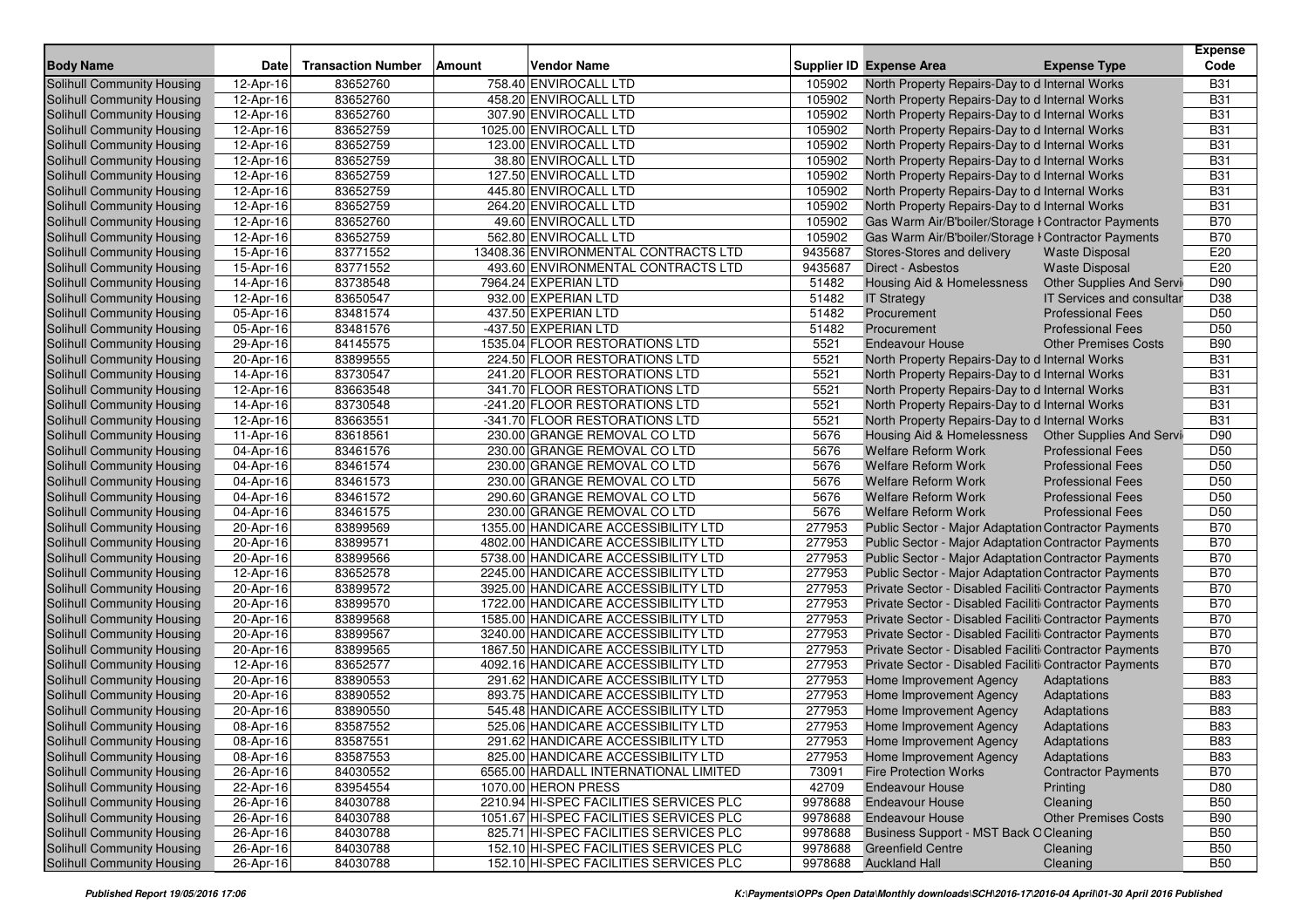|                                   |                 |                           |        |                                          |         |                                        |                                 | <b>Expense</b>  |
|-----------------------------------|-----------------|---------------------------|--------|------------------------------------------|---------|----------------------------------------|---------------------------------|-----------------|
| <b>Body Name</b>                  | <b>Date</b>     | <b>Transaction Number</b> | Amount | <b>Vendor Name</b>                       |         | <b>Supplier ID Expense Area</b>        | <b>Expense Type</b>             | Code            |
| <b>Solihull Community Housing</b> | 26-Apr-16       | 84030788                  |        | 321.59 HI-SPEC FACILITIES SERVICES PLC   | 9978688 | <b>Frontline Offices</b>               | Cleaning                        | <b>B50</b>      |
| Solihull Community Housing        | 26-Apr-16       | 84030788                  |        | 602.98 HI-SPEC FACILITIES SERVICES PLC   | 9978688 | <b>Frontline Offices</b>               | Cleaning                        | <b>B50</b>      |
| Solihull Community Housing        | 26-Apr-16       | 84030788                  |        | 152.10 HI-SPEC FACILITIES SERVICES PLC   | 9978688 | Whar Hall Farm Community Hall Cleaning |                                 | <b>B50</b>      |
| Solihull Community Housing        | 26-Apr-16       | 84030788                  |        | 201.00 HI-SPEC FACILITIES SERVICES PLC   | 9978688 | <b>Crabtree Hall</b>                   | Cleaning                        | <b>B50</b>      |
| Solihull Community Housing        | 12-Apr-16       | 83645547                  |        | 2522.02 INLAND REVENUE ONLY              | 5962    | <b>Sub Contractors Tax</b>             | <b>Creditor: Inland Revenue</b> | S02             |
| Solihull Community Housing        | 22-Apr-16       | 83954556                  |        | 548.00 IONICS RECRUITMENT LTD            | 8687687 | Stores-Stores and delivery             | <b>Agency Staff</b>             | A60             |
| Solihull Community Housing        | 15-Apr-16       | 83771560                  |        | 440.00 IONICS RECRUITMENT LTD            | 8687687 | Stores-Stores and delivery             | <b>Agency Staff</b>             | A60             |
| Solihull Community Housing        | 08-Apr-16       | 83588552                  |        | 588.00 IONICS RECRUITMENT LTD            | 8687687 | Stores-Stores and delivery             | <b>Agency Staff</b>             | A60             |
| Solihull Community Housing        | 08-Apr-16       | 83588551                  |        | 584.00 IONICS RECRUITMENT LTD            | 8687687 | Stores-Stores and delivery             | <b>Agency Staff</b>             | A60             |
| Solihull Community Housing        | 12-Apr-16       | 83665553                  |        | 3635.91 J C S COCHRANE ELECTRICAL LTD    | 4056686 | <b>Electrical Improvement Works</b>    | <b>Contractor Payments</b>      | <b>B70</b>      |
| Solihull Community Housing        | 08-Apr-16       | 83587554                  |        | 2776.36 J C S COCHRANE ELECTRICAL LTD    | 4056686 | <b>Electrical Improvement Works</b>    | <b>Contractor Payments</b>      | <b>B70</b>      |
| Solihull Community Housing        | 07-Apr-16       | 83560549                  |        | 6903.99 J C S COCHRANE ELECTRICAL LTD    | 4056686 | <b>Electrical Improvement Works</b>    | <b>Contractor Payments</b>      | <b>B70</b>      |
| Solihull Community Housing        | 07-Apr-16       | 83560548                  |        | 2752.68 J C S COCHRANE ELECTRICAL LTD    | 4056686 | <b>Electrical Improvement Works</b>    | <b>Contractor Payments</b>      | <b>B70</b>      |
| Solihull Community Housing        | 07-Apr-16       | 83558553                  |        | 6880.79 J C S COCHRANE ELECTRICAL LTD    | 4056686 | <b>Electrical Improvement Works</b>    | <b>Contractor Payments</b>      | <b>B70</b>      |
| Solihull Community Housing        | 07-Apr-16       | 83558552                  |        | 1635.74 J C S COCHRANE ELECTRICAL LTD    | 4056686 | <b>Electrical Improvement Works</b>    | <b>Contractor Payments</b>      | <b>B70</b>      |
| Solihull Community Housing        | 07-Apr-16       | 83558548                  |        | 1511.26 J C S COCHRANE ELECTRICAL LTD    | 4056686 | <b>Electrical Improvement Works</b>    | <b>Contractor Payments</b>      | <b>B70</b>      |
| Solihull Community Housing        | 07-Apr-16       | 83558549                  |        | 2877.60 J C S COCHRANE ELECTRICAL LTD    | 4056686 | <b>Electrical Improvement Works</b>    | <b>Contractor Payments</b>      | <b>B70</b>      |
| Solihull Community Housing        | 07-Apr-16       | 83558550                  |        | 3307.56 J C S COCHRANE ELECTRICAL LTD    | 4056686 | <b>Electrical Improvement Works</b>    | <b>Contractor Payments</b>      | <b>B70</b>      |
| Solihull Community Housing        | 07-Apr-16       | 83560547                  |        | 2214.07 J C S COCHRANE ELECTRICAL LTD    | 4056686 | <b>Electrical Improvement Works</b>    | <b>Contractor Payments</b>      | <b>B70</b>      |
| Solihull Community Housing        | 29-Apr-16       | 84148549                  |        | 4014.52 J C S COCHRANE ELECTRICAL LTD    | 4056686 | <b>Electrical Sub Mains</b>            | <b>Contractor Payments</b>      | <b>B70</b>      |
| Solihull Community Housing        | 29-Apr-16       | 84148548                  |        | 4410.77 J C S COCHRANE ELECTRICAL LTD    | 4056686 | <b>Electrical Sub Mains</b>            | <b>Contractor Payments</b>      | <b>B70</b>      |
| Solihull Community Housing        | 26-Apr-16       | 84031548                  |        | 5336.87 J C S COCHRANE ELECTRICAL LTD    | 4056686 | <b>Electrical Sub Mains</b>            | <b>Contractor Payments</b>      | <b>B70</b>      |
| Solihull Community Housing        | 26-Apr-16       | 84031547                  |        | 3068.23 J C S COCHRANE ELECTRICAL LTD    | 4056686 | <b>Electrical Sub Mains</b>            | <b>Contractor Payments</b>      | <b>B70</b>      |
| Solihull Community Housing        | 26-Apr-16       | 84031551                  |        | 395.25 JAMES ANDREWS RECRUITMENT SOLUTIO | 673596  | Housing Aid & Homelessness             | <b>Agency Staff</b>             | A60             |
| Solihull Community Housing        | 26-Apr-16       | 84031549                  |        | 675.75 JAMES ANDREWS RECRUITMENT SOLUTIO | 673596  | <b>Housing Aid &amp; Homelessness</b>  | <b>Agency Staff</b>             | A60             |
| Solihull Community Housing        | 11-Apr-16       | 83621550                  |        | 898.88 JAMES ANDREWS RECRUITMENT SOLUTIO | 673596  | Housing Aid & Homelessness             | <b>Agency Staff</b>             | A60             |
| Solihull Community Housing        | 11-Apr-16       | 83621547                  |        | 728.50 JAMES ANDREWS RECRUITMENT SOLUTIO | 673596  | <b>Housing Aid &amp; Homelessness</b>  | <b>Agency Staff</b>             | A60             |
| Solihull Community Housing        | 04-Apr-16       | 83461580                  |        | 863.63 JAMES ANDREWS RECRUITMENT SOLUTIO | 673596  | Housing Aid & Homelessness             | <b>Agency Staff</b>             | A60             |
| Solihull Community Housing        | 04-Apr-16       | 83461578                  |        | 851.88 JAMES ANDREWS RECRUITMENT SOLUTIO | 673596  | Housing Aid & Homelessness             | <b>Agency Staff</b>             | A60             |
| Solihull Community Housing        | 12-Apr-16       | 83647547                  |        | 68585.79 JESSUP BROTHERS LTD             | 3190686 | New Build - Oakthorpe Drive            | <b>Contractor Payments</b>      | <b>B70</b>      |
| Solihull Community Housing        | 05-Apr-16       | 83481551                  |        | 35890.00 JESSUP BROTHERS LTD             | 3190686 | New Build - Oakthorpe Drive            | <b>Contractor Payments</b>      | <b>B70</b>      |
| Solihull Community Housing        | 12-Apr-16       | 83647548                  |        | 38959.00 JESSUP BROTHERS LTD             | 3190686 | New Build - Ipswich Walk               | <b>Contractor Payments</b>      | <b>B70</b>      |
| Solihull Community Housing        | 28-Apr-16       | 84133610                  |        | 78.75 JEWSON LTD                         | 6111    | Stores-Stores and delivery             | <b>Stocks</b>                   | R <sub>10</sub> |
| Solihull Community Housing        | 28-Apr-16       | 84133610                  |        | 326.00 JEWSON LTD                        | 6111    | Stores-Stores and delivery             | <b>Stocks</b>                   | R <sub>10</sub> |
| Solihull Community Housing        | 28-Apr-16       | 84133610                  |        | 47.50 JEWSON LTD                         | 6111    | Stores-Stores and delivery             | <b>Stocks</b>                   | R <sub>10</sub> |
| Solihull Community Housing        | 28-Apr-16       | 84133610                  |        | 459.90 JEWSON LTD                        | 6111    | Stores-Stores and delivery             | <b>Stocks</b>                   | R <sub>10</sub> |
| <b>Solihull Community Housing</b> | 28-Apr-16       | 84133610                  |        | 31.60 JEWSON LTD                         | 6111    | Stores-Stores and delivery             | <b>Stocks</b>                   | R <sub>10</sub> |
| Solihull Community Housing        | 28-Apr-16       | 84133610                  |        | 2638.00 JEWSON LTD                       | 6111    | Stores-Stores and delivery             | <b>Stocks</b>                   | R <sub>10</sub> |
| Solihull Community Housing        | 28-Apr-16       | 84133610                  |        | 278.40 JEWSON LTD                        | 6111    | Stores-Stores and delivery             | <b>Stocks</b>                   | R <sub>10</sub> |
| Solihull Community Housing        | $28 - Apr - 16$ | 84133610                  |        | 38.00 JEWSON LTD                         | 6111    | Stores-Stores and delivery             | <b>Stocks</b>                   | R <sub>10</sub> |
| Solihull Community Housing        | 28-Apr-16       | 84133609                  |        | 575.41 JEWSON LTD                        | 6111    | Stores-Stores and delivery             | <b>Stocks</b>                   | R <sub>10</sub> |
| Solihull Community Housing        | 28-Apr-16       | 84133599                  |        | 6.90 JEWSON LTD                          | 6111    | Stores-Stores and delivery             | <b>Stocks</b>                   | R <sub>10</sub> |
| Solihull Community Housing        | 28-Apr-16       | 84133599                  |        | 95.06 JEWSON LTD                         | 6111    | Stores-Stores and delivery             | <b>Stocks</b>                   | R <sub>10</sub> |
| Solihull Community Housing        | 28-Apr-16       | 84133599                  |        | 192.24 JEWSON LTD                        | 6111    | Stores-Stores and delivery             | <b>Stocks</b>                   | R <sub>10</sub> |
| Solihull Community Housing        | 28-Apr-16       | 84133599                  |        | 43.75 JEWSON LTD                         | 6111    | Stores-Stores and delivery             | <b>Stocks</b>                   | R <sub>10</sub> |
| Solihull Community Housing        | 28-Apr-16       | 84133599                  |        | 3.00 JEWSON LTD                          | 6111    | Stores-Stores and delivery             | <b>Stocks</b>                   | R <sub>10</sub> |
| Solihull Community Housing        | 28-Apr-16       | 84133599                  |        | 84.60 JEWSON LTD                         | 6111    | Stores-Stores and delivery             | <b>Stocks</b>                   | R <sub>10</sub> |
| Solihull Community Housing        | 28-Apr-16       | 84133599                  |        | 144.30 JEWSON LTD                        | 6111    | Stores-Stores and delivery             | <b>Stocks</b>                   | R <sub>10</sub> |
| Solihull Community Housing        | 28-Apr-16       | 84133599                  |        | 224.53 JEWSON LTD                        | 6111    | Stores-Stores and delivery             | <b>Stocks</b>                   | R <sub>10</sub> |
| Solihull Community Housing        | 28-Apr-16       | 84133599                  |        | 199.48 JEWSON LTD                        | 6111    | Stores-Stores and delivery             | <b>Stocks</b>                   | R <sub>10</sub> |
| Solihull Community Housing        | 28-Apr-16       | 84133599                  |        | 39.00 JEWSON LTD                         | 6111    | Stores-Stores and delivery             | <b>Stocks</b>                   | R <sub>10</sub> |
| Solihull Community Housing        | 28-Apr-16       | 84133599                  |        | 230.00 JEWSON LTD                        | 6111    | Stores-Stores and delivery             | <b>Stocks</b>                   | R <sub>10</sub> |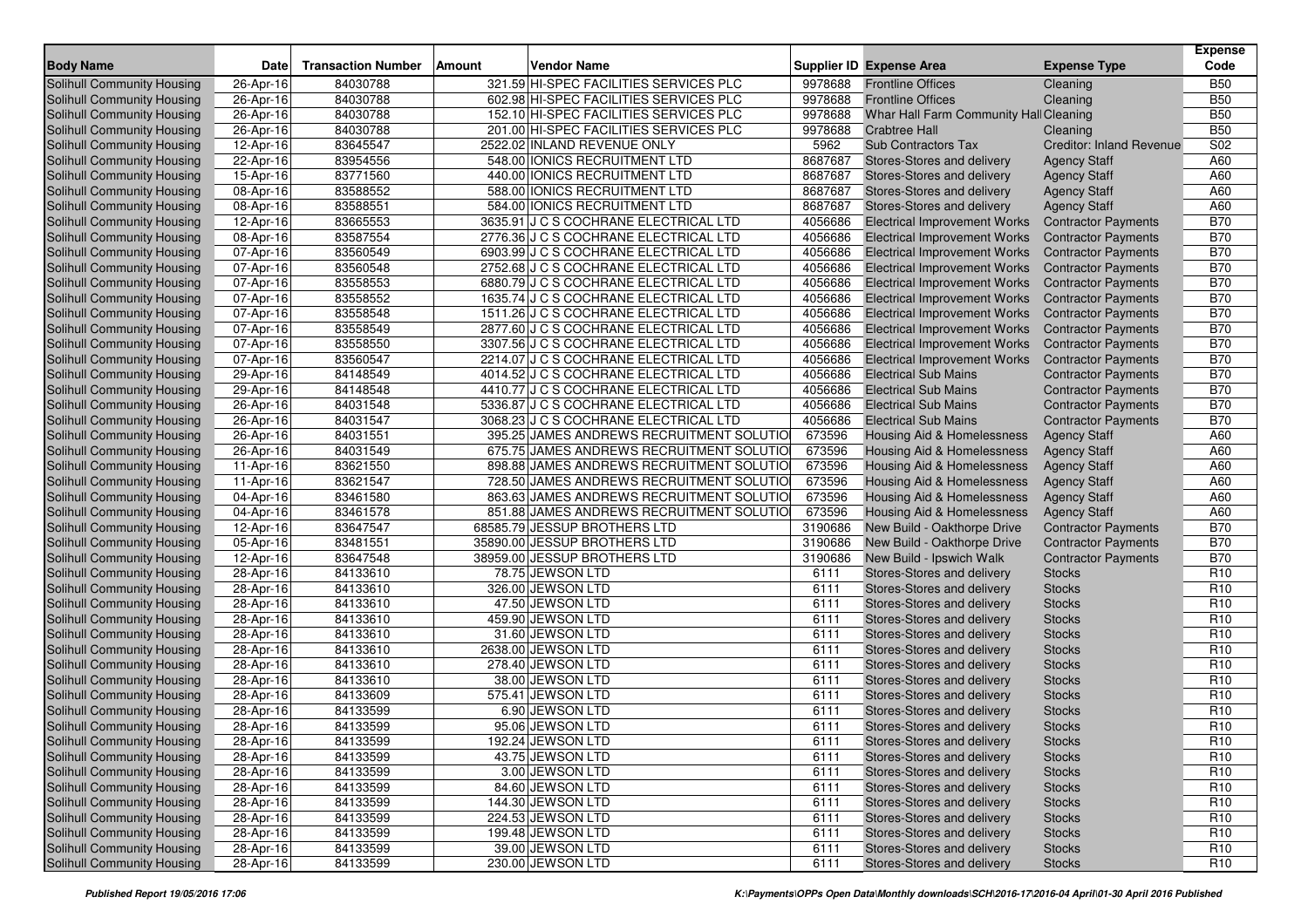| <b>Body Name</b>                  | <b>Date</b>             | <b>Transaction Number</b> | <b>Amount</b> | <b>Vendor Name</b> |      | <b>Supplier ID Expense Area</b> | <b>Expense Type</b> | <b>Expense</b><br>Code |
|-----------------------------------|-------------------------|---------------------------|---------------|--------------------|------|---------------------------------|---------------------|------------------------|
| <b>Solihull Community Housing</b> | 28-Apr-16               | 84133599                  |               | 188.40 JEWSON LTD  | 6111 | Stores-Stores and delivery      | <b>Stocks</b>       | R <sub>10</sub>        |
| Solihull Community Housing        | 28-Apr-16               | 84133599                  |               | 31.60 JEWSON LTD   | 6111 | Stores-Stores and delivery      | <b>Stocks</b>       | R <sub>10</sub>        |
| Solihull Community Housing        | 28-Apr-16               | 84133598                  |               | 143.00 JEWSON LTD  | 6111 | Stores-Stores and delivery      | <b>Stocks</b>       | R <sub>10</sub>        |
| <b>Solihull Community Housing</b> | 28-Apr-16               | 84133598                  |               | 101.00 JEWSON LTD  | 6111 | Stores-Stores and delivery      | <b>Stocks</b>       | R <sub>10</sub>        |
| Solihull Community Housing        | 28-Apr-16               | 84133598                  |               | 86.40 JEWSON LTD   | 6111 | Stores-Stores and delivery      | <b>Stocks</b>       | R <sub>10</sub>        |
| Solihull Community Housing        | 28-Apr-16               | 84133598                  |               | 160.80 JEWSON LTD  | 6111 | Stores-Stores and delivery      | <b>Stocks</b>       | R <sub>10</sub>        |
| Solihull Community Housing        | 28-Apr-16               | 84133598                  |               | 237.60 JEWSON LTD  | 6111 | Stores-Stores and delivery      | <b>Stocks</b>       | R <sub>10</sub>        |
| Solihull Community Housing        | 28-Apr-16               | 84133598                  |               | 111.20 JEWSON LTD  | 6111 | Stores-Stores and delivery      | <b>Stocks</b>       | R <sub>10</sub>        |
| Solihull Community Housing        | 28-Apr-16               | 84133598                  |               | 130.00 JEWSON LTD  | 6111 | Stores-Stores and delivery      | <b>Stocks</b>       | R <sub>10</sub>        |
| <b>Solihull Community Housing</b> | 28-Apr-16               | 84133598                  |               | 200.00 JEWSON LTD  | 6111 | Stores-Stores and delivery      | <b>Stocks</b>       | R <sub>10</sub>        |
| Solihull Community Housing        | 28-Apr-16               | 84133598                  |               | 36.00 JEWSON LTD   | 6111 | Stores-Stores and delivery      | <b>Stocks</b>       | R <sub>10</sub>        |
| Solihull Community Housing        | 28-Apr-16               | 84133598                  |               | 96.00 JEWSON LTD   | 6111 | Stores-Stores and delivery      | <b>Stocks</b>       | R <sub>10</sub>        |
| Solihull Community Housing        | 28-Apr-16               | 84133598                  |               | 96.00 JEWSON LTD   | 6111 | Stores-Stores and delivery      | <b>Stocks</b>       | R <sub>10</sub>        |
| Solihull Community Housing        | 28-Apr-16               | 84133598                  |               | 7.00 JEWSON LTD    | 6111 | Stores-Stores and delivery      | <b>Stocks</b>       | R <sub>10</sub>        |
| <b>Solihull Community Housing</b> | 28-Apr-16               | 84133598                  |               | 108.46 JEWSON LTD  | 6111 | Stores-Stores and delivery      | <b>Stocks</b>       | R <sub>10</sub>        |
| Solihull Community Housing        | 28-Apr-16               | 84133598                  |               | 269.00 JEWSON LTD  | 6111 | Stores-Stores and delivery      | <b>Stocks</b>       | R <sub>10</sub>        |
| Solihull Community Housing        | 28-Apr-16               | 84133598                  |               | 114.00 JEWSON LTD  | 6111 | Stores-Stores and delivery      | <b>Stocks</b>       | R <sub>10</sub>        |
| <b>Solihull Community Housing</b> | 28-Apr-16               | 84133598                  |               | 235.80 JEWSON LTD  | 6111 | Stores-Stores and delivery      | <b>Stocks</b>       | R <sub>10</sub>        |
| Solihull Community Housing        | 28-Apr-16               | 84133598                  |               | 340.60 JEWSON LTD  | 6111 | Stores-Stores and delivery      | <b>Stocks</b>       | R <sub>10</sub>        |
| Solihull Community Housing        | 28-Apr-16               | 84133598                  |               | 24.62 JEWSON LTD   | 6111 | Stores-Stores and delivery      | <b>Stocks</b>       | R <sub>10</sub>        |
| Solihull Community Housing        | 28-Apr-16               | 84133598                  |               | 46.20 JEWSON LTD   | 6111 | Stores-Stores and delivery      | <b>Stocks</b>       | R <sub>10</sub>        |
| Solihull Community Housing        | 28-Apr-16               | 84133598                  |               | 21.60 JEWSON LTD   | 6111 | Stores-Stores and delivery      | <b>Stocks</b>       | R <sub>10</sub>        |
| Solihull Community Housing        | 28-Apr-16               | 84133598                  |               | 45.40 JEWSON LTD   | 6111 | Stores-Stores and delivery      | <b>Stocks</b>       | R <sub>10</sub>        |
| Solihull Community Housing        | 28-Apr-16               | 84133598                  |               | 10.62 JEWSON LTD   | 6111 | Stores-Stores and delivery      | <b>Stocks</b>       | R <sub>10</sub>        |
| Solihull Community Housing        | 28-Apr-16               | 84133598                  |               | 84.00 JEWSON LTD   | 6111 | Stores-Stores and delivery      | <b>Stocks</b>       | R <sub>10</sub>        |
| Solihull Community Housing        | 28-Apr-16               | 84133598                  |               | 487.50 JEWSON LTD  | 6111 | Stores-Stores and delivery      | <b>Stocks</b>       | R <sub>10</sub>        |
| Solihull Community Housing        | 28-Apr-16               | 84133582                  |               | 45.30 JEWSON LTD   | 6111 | Stores-Stores and delivery      | <b>Stocks</b>       | R <sub>10</sub>        |
| Solihull Community Housing        | 28-Apr-16               | 84133582                  |               | 655.50 JEWSON LTD  | 6111 | Stores-Stores and delivery      | <b>Stocks</b>       | R <sub>10</sub>        |
| Solihull Community Housing        | 28-Apr-16               | 84133582                  |               | 163.20 JEWSON LTD  | 6111 | Stores-Stores and delivery      | <b>Stocks</b>       | R <sub>10</sub>        |
| Solihull Community Housing        | 28-Apr-16               | 84133598                  |               | 188.00 JEWSON LTD  | 6111 | Stores-Stores and delivery      | <b>Stocks</b>       | R <sub>10</sub>        |
| Solihull Community Housing        | 28-Apr-16               | 84133582                  |               | 33.60 JEWSON LTD   | 6111 | Stores-Stores and delivery      | <b>Stocks</b>       | R <sub>10</sub>        |
| Solihull Community Housing        | 28-Apr-16               | 84133582                  |               | 29.10 JEWSON LTD   | 6111 | Stores-Stores and delivery      | <b>Stocks</b>       | R <sub>10</sub>        |
| Solihull Community Housing        | 28-Apr-16               | 84133582                  |               | 43.40 JEWSON LTD   | 6111 | Stores-Stores and delivery      | <b>Stocks</b>       | R <sub>10</sub>        |
| Solihull Community Housing        | 28-Apr-16               | 84133582                  |               | 41.09 JEWSON LTD   | 6111 | Stores-Stores and delivery      | <b>Stocks</b>       | R <sub>10</sub>        |
| <b>Solihull Community Housing</b> | 28-Apr-16               | 84133582                  |               | 56.50 JEWSON LTD   | 6111 | Stores-Stores and delivery      | <b>Stocks</b>       | R <sub>10</sub>        |
| Solihull Community Housing        | 28-Apr-16               | 84133582                  |               | 9.88 JEWSON LTD    | 6111 | Stores-Stores and delivery      | <b>Stocks</b>       | R <sub>10</sub>        |
| Solihull Community Housing        | 28-Apr-16               | 84133582                  |               | 14.70 JEWSON LTD   | 6111 | Stores-Stores and delivery      | <b>Stocks</b>       | R <sub>10</sub>        |
| <b>Solihull Community Housing</b> | 28-Apr-16               | 84133582                  |               | 53.15 JEWSON LTD   | 6111 | Stores-Stores and delivery      | <b>Stocks</b>       | R <sub>10</sub>        |
| Solihull Community Housing        | 28-Apr-16               | 84133582                  |               | 19.00 JEWSON LTD   | 6111 | Stores-Stores and delivery      | <b>Stocks</b>       | R <sub>10</sub>        |
| <b>Solihull Community Housing</b> | 28-Apr-16               | 84133582                  |               | 367.40 JEWSON LTD  | 6111 | Stores-Stores and delivery      | <b>Stocks</b>       | R <sub>10</sub>        |
| Solihull Community Housing        | 28-Apr-16               | 84133582                  |               | 318.10 JEWSON LTD  | 6111 | Stores-Stores and delivery      | <b>Stocks</b>       | R <sub>10</sub>        |
| Solihull Community Housing        | 28-Apr-16               | 84133582                  |               | 14.00 JEWSON LTD   | 6111 | Stores-Stores and delivery      | <b>Stocks</b>       | R <sub>10</sub>        |
| Solihull Community Housing        | 28-Apr-16               | 84133582                  |               | 4.00 JEWSON LTD    | 6111 | Stores-Stores and delivery      | <b>Stocks</b>       | R <sub>10</sub>        |
| Solihull Community Housing        | 28-Apr-16               | 84133582                  |               | 53.50 JEWSON LTD   | 6111 | Stores-Stores and delivery      | <b>Stocks</b>       | R <sub>10</sub>        |
| Solihull Community Housing        | 28-Apr-16               | 84133582                  |               | 400.00 JEWSON LTD  | 6111 | Stores-Stores and delivery      | <b>Stocks</b>       | R <sub>10</sub>        |
| Solihull Community Housing        | $28-Apr-16$             | 84133581                  |               | 49.74 JEWSON LTD   | 6111 | Stores-Stores and delivery      | <b>Stocks</b>       | R <sub>10</sub>        |
| Solihull Community Housing        | 28-Apr-16               | 84133581                  |               | 2.70 JEWSON LTD    | 6111 | Stores-Stores and delivery      | <b>Stocks</b>       | R <sub>10</sub>        |
| <b>Solihull Community Housing</b> | 28-Apr-16               | 84133581                  |               | 14.80 JEWSON LTD   | 6111 | Stores-Stores and delivery      | <b>Stocks</b>       | R <sub>10</sub>        |
| <b>Solihull Community Housing</b> | 28-Apr-16               | 84133581                  |               | 74.40 JEWSON LTD   | 6111 | Stores-Stores and delivery      | <b>Stocks</b>       | R <sub>10</sub>        |
| Solihull Community Housing        | 28-Apr-16               | 84133581                  |               | 62.02 JEWSON LTD   | 6111 | Stores-Stores and delivery      | <b>Stocks</b>       | R <sub>10</sub>        |
| Solihull Community Housing        | $\overline{28}$ -Apr-16 | 84133581                  |               | 258.90 JEWSON LTD  | 6111 | Stores-Stores and delivery      | <b>Stocks</b>       | R <sub>10</sub>        |
| Solihull Community Housing        | 28-Apr-16               | 84133581                  |               | 12.56 JEWSON LTD   | 6111 | Stores-Stores and delivery      | <b>Stocks</b>       | R <sub>10</sub>        |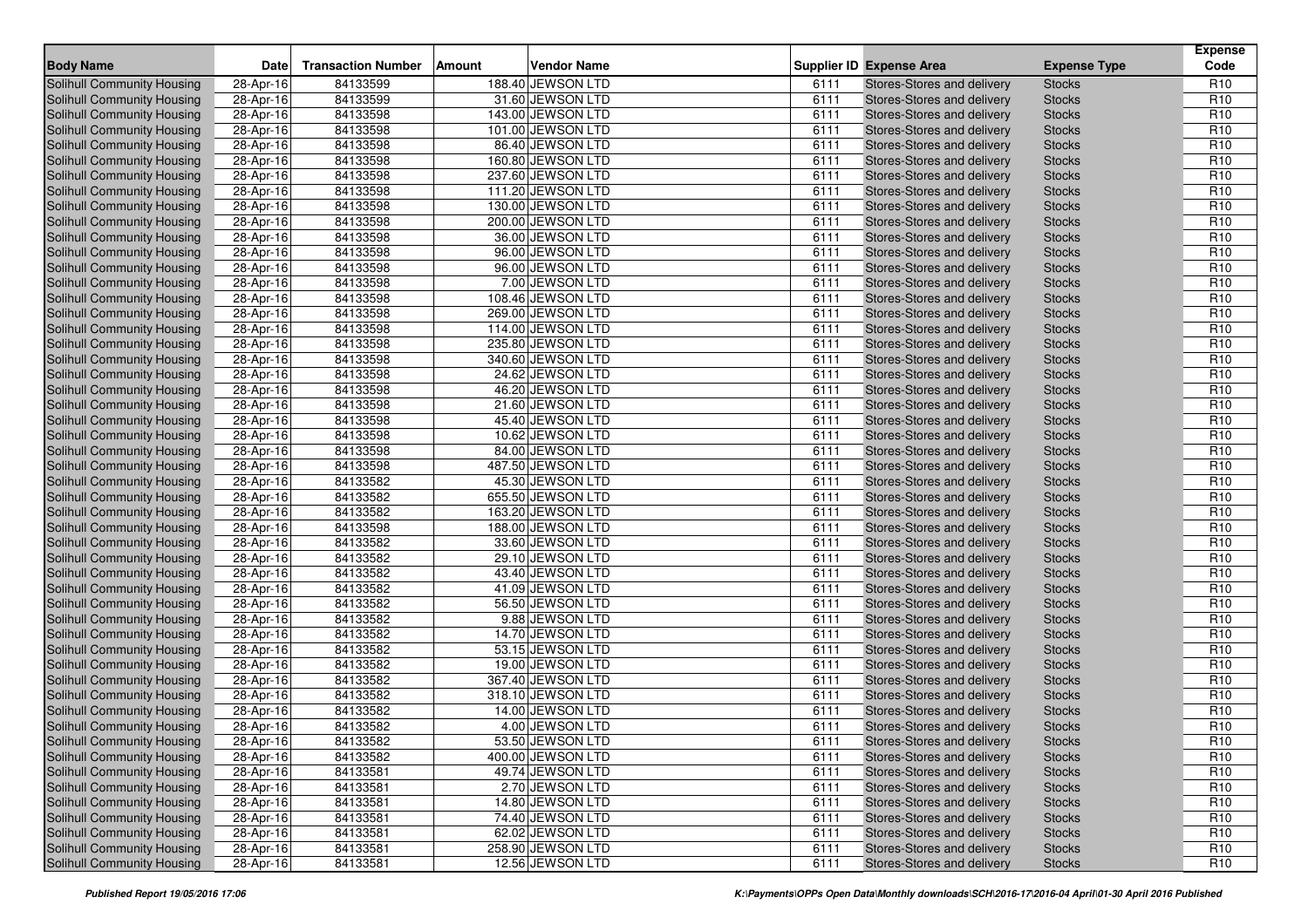| <b>Body Name</b>                  | <b>Date</b>             | <b>Transaction Number</b> | <b>Amount</b> | <b>Vendor Name</b> |      | <b>Supplier ID Expense Area</b> | <b>Expense Type</b> | <b>Expense</b><br>Code |
|-----------------------------------|-------------------------|---------------------------|---------------|--------------------|------|---------------------------------|---------------------|------------------------|
| <b>Solihull Community Housing</b> | 28-Apr-16               | 84133581                  |               | 156.80 JEWSON LTD  | 6111 | Stores-Stores and delivery      | <b>Stocks</b>       | R <sub>10</sub>        |
| Solihull Community Housing        | 28-Apr-16               | 84133581                  |               | 195.00 JEWSON LTD  | 6111 | Stores-Stores and delivery      | <b>Stocks</b>       | R <sub>10</sub>        |
| Solihull Community Housing        | 28-Apr-16               | 84133581                  |               | 150.96 JEWSON LTD  | 6111 | Stores-Stores and delivery      | <b>Stocks</b>       | R <sub>10</sub>        |
| <b>Solihull Community Housing</b> | 28-Apr-16               | 84133578                  |               | 643.25 JEWSON LTD  | 6111 | Stores-Stores and delivery      | <b>Stocks</b>       | R <sub>10</sub>        |
| Solihull Community Housing        | 28-Apr-16               | 84133577                  |               | 61.72 JEWSON LTD   | 6111 | Stores-Stores and delivery      | <b>Stocks</b>       | R <sub>10</sub>        |
| Solihull Community Housing        | 28-Apr-16               | 84133577                  |               | 95.00 JEWSON LTD   | 6111 | Stores-Stores and delivery      | <b>Stocks</b>       | R <sub>10</sub>        |
| Solihull Community Housing        | 28-Apr-16               | 84133577                  |               | 29.28 JEWSON LTD   | 6111 | Stores-Stores and delivery      | <b>Stocks</b>       | R <sub>10</sub>        |
| Solihull Community Housing        | 28-Apr-16               | 84133577                  |               | 46.20 JEWSON LTD   | 6111 | Stores-Stores and delivery      | <b>Stocks</b>       | R <sub>10</sub>        |
| Solihull Community Housing        | 28-Apr-16               | 84133577                  |               | 170.80 JEWSON LTD  | 6111 | Stores-Stores and delivery      | <b>Stocks</b>       | R <sub>10</sub>        |
| <b>Solihull Community Housing</b> | 28-Apr-16               | 84133577                  |               | 164.00 JEWSON LTD  | 6111 | Stores-Stores and delivery      | <b>Stocks</b>       | R <sub>10</sub>        |
| Solihull Community Housing        | 28-Apr-16               | 84133577                  |               | 57.00 JEWSON LTD   | 6111 | Stores-Stores and delivery      | <b>Stocks</b>       | R <sub>10</sub>        |
| <b>Solihull Community Housing</b> | 28-Apr-16               | 84133577                  |               | 471.10 JEWSON LTD  | 6111 | Stores-Stores and delivery      | <b>Stocks</b>       | R <sub>10</sub>        |
| Solihull Community Housing        | 28-Apr-16               | 84133577                  |               | 268.40 JEWSON LTD  | 6111 | Stores-Stores and delivery      | <b>Stocks</b>       | R <sub>10</sub>        |
| Solihull Community Housing        | 28-Apr-16               | 84133577                  |               | 5.60 JEWSON LTD    | 6111 | Stores-Stores and delivery      | <b>Stocks</b>       | R <sub>10</sub>        |
| <b>Solihull Community Housing</b> | 28-Apr-16               | 84133577                  |               | 43.28 JEWSON LTD   | 6111 | Stores-Stores and delivery      | <b>Stocks</b>       | R <sub>10</sub>        |
| Solihull Community Housing        | 28-Apr-16               | 84133577                  |               | 50.20 JEWSON LTD   | 6111 | Stores-Stores and delivery      | <b>Stocks</b>       | R <sub>10</sub>        |
| Solihull Community Housing        | 28-Apr-16               | 84133577                  |               | 364.86 JEWSON LTD  | 6111 | Stores-Stores and delivery      | <b>Stocks</b>       | R <sub>10</sub>        |
| <b>Solihull Community Housing</b> | 28-Apr-16               | 84133577                  |               | 201.90 JEWSON LTD  | 6111 | Stores-Stores and delivery      | <b>Stocks</b>       | R <sub>10</sub>        |
| Solihull Community Housing        | 28-Apr-16               | 84133577                  |               | 138.96 JEWSON LTD  | 6111 | Stores-Stores and delivery      | <b>Stocks</b>       | R <sub>10</sub>        |
| Solihull Community Housing        | 28-Apr-16               | 84133576                  |               | 623.33 JEWSON LTD  | 6111 | Stores-Stores and delivery      | <b>Stocks</b>       | R <sub>10</sub>        |
| Solihull Community Housing        | 21-Apr-16               | 83936621                  |               | 600.39 JEWSON LTD  | 6111 | Stores-Stores and delivery      | <b>Stocks</b>       | R <sub>10</sub>        |
| Solihull Community Housing        | 21-Apr-16               | 83936620                  |               | 568.25 JEWSON LTD  | 6111 | Stores-Stores and delivery      | <b>Stocks</b>       | R <sub>10</sub>        |
| Solihull Community Housing        | 21-Apr-16               | 83936609                  |               | 22.65 JEWSON LTD   | 6111 | Stores-Stores and delivery      | <b>Stocks</b>       | R <sub>10</sub>        |
| Solihull Community Housing        | 21-Apr-16               | 83936609                  |               | 843.76 JEWSON LTD  | 6111 | Stores-Stores and delivery      | <b>Stocks</b>       | R <sub>10</sub>        |
| Solihull Community Housing        | $21-Apr-16$             | 83936609                  |               | 13.85 JEWSON LTD   | 6111 | Stores-Stores and delivery      | <b>Stocks</b>       | R <sub>10</sub>        |
| Solihull Community Housing        | 21-Apr-16               | 83936609                  |               | 93.00 JEWSON LTD   | 6111 | Stores-Stores and delivery      | <b>Stocks</b>       | R <sub>10</sub>        |
| Solihull Community Housing        | 21-Apr-16               | 83936609                  |               | 23.73 JEWSON LTD   | 6111 | Stores-Stores and delivery      | <b>Stocks</b>       | R <sub>10</sub>        |
| Solihull Community Housing        | 21-Apr-16               | 83936609                  |               | 268.20 JEWSON LTD  | 6111 | Stores-Stores and delivery      | <b>Stocks</b>       | R <sub>10</sub>        |
| <b>Solihull Community Housing</b> | 21-Apr-16               | 83936609                  |               | 26.80 JEWSON LTD   | 6111 | Stores-Stores and delivery      | <b>Stocks</b>       | R <sub>10</sub>        |
| Solihull Community Housing        | 21-Apr-16               | 83936609                  |               | 24.80 JEWSON LTD   | 6111 | Stores-Stores and delivery      | <b>Stocks</b>       | R <sub>10</sub>        |
| Solihull Community Housing        | 21-Apr-16               | 83936609                  |               | 7.00 JEWSON LTD    | 6111 | Stores-Stores and delivery      | <b>Stocks</b>       | R <sub>10</sub>        |
| Solihull Community Housing        | 21-Apr-16               | 83936609                  |               | 3.80 JEWSON LTD    | 6111 | Stores-Stores and delivery      | <b>Stocks</b>       | R <sub>10</sub>        |
| Solihull Community Housing        | 21-Apr-16               | 83936609                  |               | 10.00 JEWSON LTD   | 6111 | Stores-Stores and delivery      | <b>Stocks</b>       | R <sub>10</sub>        |
| Solihull Community Housing        | 21-Apr-16               | 83936609                  |               | 34.00 JEWSON LTD   | 6111 | Stores-Stores and delivery      | <b>Stocks</b>       | R <sub>10</sub>        |
| <b>Solihull Community Housing</b> | 21-Apr-16               | 83936609                  |               | 12.00 JEWSON LTD   | 6111 | Stores-Stores and delivery      | <b>Stocks</b>       | R <sub>10</sub>        |
| Solihull Community Housing        | 21-Apr-16               | 83936609                  |               | 5.40 JEWSON LTD    | 6111 | Stores-Stores and delivery      | <b>Stocks</b>       | R <sub>10</sub>        |
| <b>Solihull Community Housing</b> | 21-Apr-16               | 83936609                  |               | 62.55 JEWSON LTD   | 6111 | Stores-Stores and delivery      | <b>Stocks</b>       | R <sub>10</sub>        |
| <b>Solihull Community Housing</b> | 21-Apr-16               | 83936609                  |               | 367.40 JEWSON LTD  | 6111 | Stores-Stores and delivery      | <b>Stocks</b>       | R <sub>10</sub>        |
| Solihull Community Housing        | 21-Apr-16               | 83936609                  |               | 64.50 JEWSON LTD   | 6111 | Stores-Stores and delivery      | <b>Stocks</b>       | R <sub>10</sub>        |
| Solihull Community Housing        | 21-Apr-16               | 83936609                  |               | 19.00 JEWSON LTD   | 6111 | Stores-Stores and delivery      | <b>Stocks</b>       | R <sub>10</sub>        |
| Solihull Community Housing        | 21-Apr-16               | 83936609                  |               | 61.20 JEWSON LTD   | 6111 | Stores-Stores and delivery      | <b>Stocks</b>       | R <sub>10</sub>        |
| Solihull Community Housing        | 21-Apr-16               | 83936609                  |               | 37.80 JEWSON LTD   | 6111 | Stores-Stores and delivery      | <b>Stocks</b>       | R <sub>10</sub>        |
| Solihull Community Housing        | 21-Apr-16               | 83936609                  |               | 27.00 JEWSON LTD   | 6111 | Stores-Stores and delivery      | <b>Stocks</b>       | R <sub>10</sub>        |
| Solihull Community Housing        | 21-Apr-16               | 83936609                  |               | 22.20 JEWSON LTD   | 6111 | Stores-Stores and delivery      | <b>Stocks</b>       | R <sub>10</sub>        |
| <b>Solihull Community Housing</b> | 21-Apr-16               | 83936609                  |               | 93.40 JEWSON LTD   | 6111 | Stores-Stores and delivery      | <b>Stocks</b>       | R <sub>10</sub>        |
| <b>Solihull Community Housing</b> | $21-Apr-16$             | 83936609                  |               | 15.40 JEWSON LTD   | 6111 | Stores-Stores and delivery      | <b>Stocks</b>       | R <sub>10</sub>        |
| Solihull Community Housing        | 21-Apr-16               | 83936609                  |               | 246.60 JEWSON LTD  | 6111 | Stores-Stores and delivery      | <b>Stocks</b>       | R <sub>10</sub>        |
| <b>Solihull Community Housing</b> | 21-Apr-16               | 83936609                  |               | 27.40 JEWSON LTD   | 6111 | Stores-Stores and delivery      | <b>Stocks</b>       | R <sub>10</sub>        |
| Solihull Community Housing        | 21-Apr-16               | 83936609                  |               | 13.75 JEWSON LTD   | 6111 | Stores-Stores and delivery      | <b>Stocks</b>       | R <sub>10</sub>        |
| Solihull Community Housing        | 21-Apr-16               | 83936609                  |               | 146.00 JEWSON LTD  | 6111 | Stores-Stores and delivery      | <b>Stocks</b>       | R <sub>10</sub>        |
| <b>Solihull Community Housing</b> | $\overline{21}$ -Apr-16 | 83936609                  |               | 34.50 JEWSON LTD   | 6111 | Stores-Stores and delivery      | <b>Stocks</b>       | R <sub>10</sub>        |
| Solihull Community Housing        | 21-Apr-16               | 83936609                  |               | 12.60 JEWSON LTD   | 6111 | Stores-Stores and delivery      | <b>Stocks</b>       | R <sub>10</sub>        |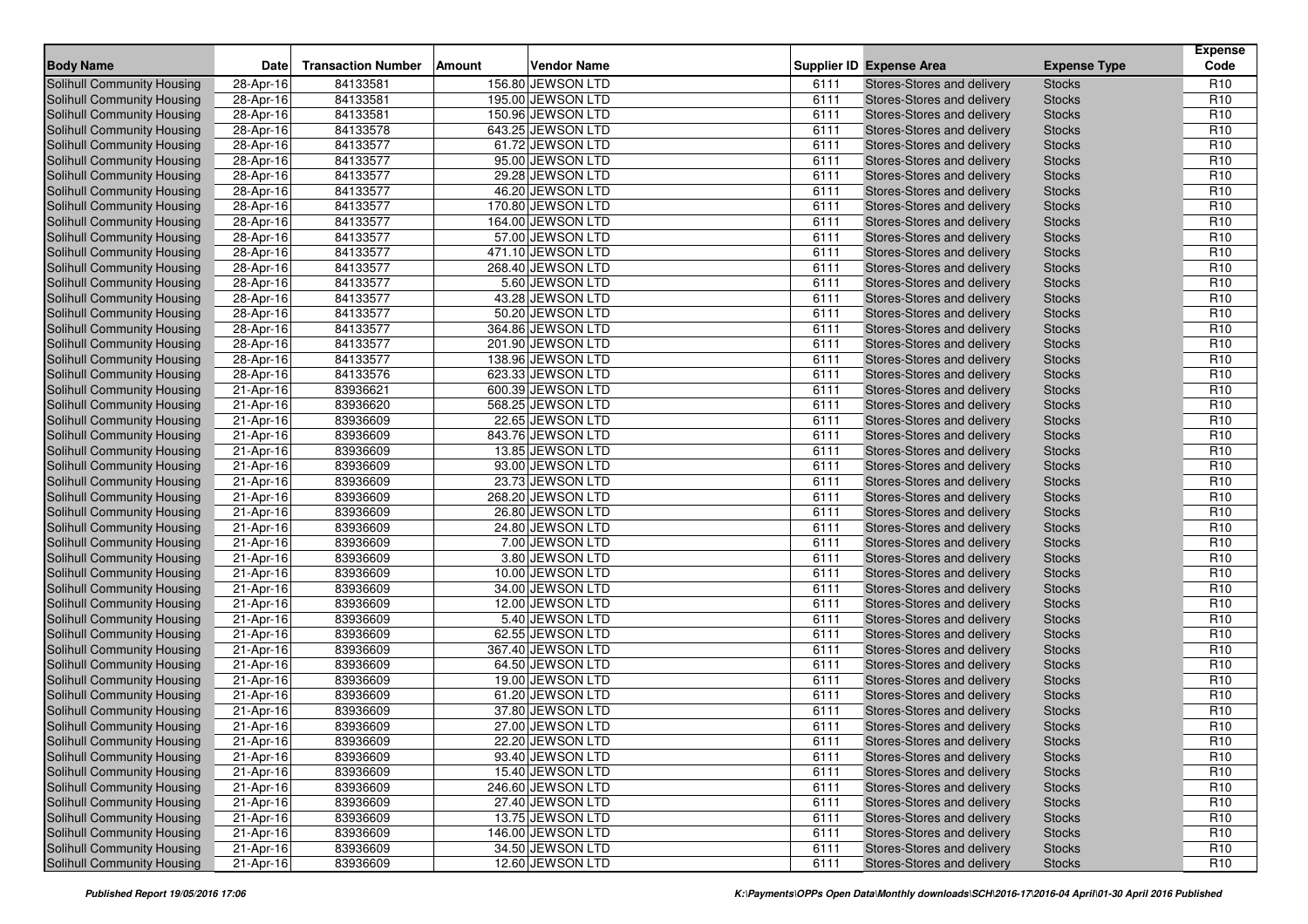| <b>Body Name</b>                                                | Date        | <b>Transaction Number</b> | Amount | <b>Vendor Name</b>                   |      | <b>Supplier ID Expense Area</b>                          | <b>Expense Type</b> | <b>Expense</b><br>Code             |
|-----------------------------------------------------------------|-------------|---------------------------|--------|--------------------------------------|------|----------------------------------------------------------|---------------------|------------------------------------|
| Solihull Community Housing                                      | 21-Apr-16   | 83936609                  |        | 12.39 JEWSON LTD                     | 6111 | Stores-Stores and delivery                               | <b>Stocks</b>       | R <sub>10</sub>                    |
| Solihull Community Housing                                      | 21-Apr-16   | 83936609                  |        | 11.00 JEWSON LTD                     | 6111 | Stores-Stores and delivery                               | <b>Stocks</b>       | R <sub>10</sub>                    |
| Solihull Community Housing                                      | 21-Apr-16   | 83936609                  |        | 8.50 JEWSON LTD                      | 6111 | <b>Stores-Stores and delivery</b>                        | <b>Stocks</b>       | R <sub>10</sub>                    |
| Solihull Community Housing                                      | 21-Apr-16   | 83936609                  |        | 6.70 JEWSON LTD                      | 6111 | Stores-Stores and delivery                               | <b>Stocks</b>       | R <sub>10</sub>                    |
| Solihull Community Housing                                      | $21-Apr-16$ | 83936609                  |        | 31.80 JEWSON LTD                     | 6111 | Stores-Stores and delivery                               | <b>Stocks</b>       | R <sub>10</sub>                    |
| Solihull Community Housing                                      | 21-Apr-16   | 83936609                  |        | 24.30 JEWSON LTD                     | 6111 | Stores-Stores and delivery                               | <b>Stocks</b>       | R <sub>10</sub>                    |
| Solihull Community Housing                                      | 21-Apr-16   | 83936609                  |        | 3.60 JEWSON LTD                      | 6111 | Stores-Stores and delivery                               | <b>Stocks</b>       | R <sub>10</sub>                    |
| Solihull Community Housing                                      | 21-Apr-16   | 83936609                  |        | 377.16 JEWSON LTD                    | 6111 | Stores-Stores and delivery                               | <b>Stocks</b>       | R <sub>10</sub>                    |
| Solihull Community Housing                                      | 21-Apr-16   | 83936609                  |        | 84.70 JEWSON LTD                     | 6111 | Stores-Stores and delivery                               | <b>Stocks</b>       | R <sub>10</sub>                    |
| Solihull Community Housing                                      | 21-Apr-16   | 83936609                  |        | 484.00 JEWSON LTD                    | 6111 | Stores-Stores and delivery                               | <b>Stocks</b>       | R <sub>10</sub>                    |
| Solihull Community Housing                                      | 21-Apr-16   | 83936609                  |        | 6.32 JEWSON LTD                      | 6111 | Stores-Stores and delivery                               | <b>Stocks</b>       | R <sub>10</sub>                    |
| <b>Solihull Community Housing</b>                               | 21-Apr-16   | 83936609                  |        | 395.70 JEWSON LTD                    | 6111 | Stores-Stores and delivery                               | <b>Stocks</b>       | R <sub>10</sub>                    |
| Solihull Community Housing                                      | 21-Apr-16   | 83936609                  |        | 22.50 JEWSON LTD                     | 6111 | Stores-Stores and delivery                               | <b>Stocks</b>       | R <sub>10</sub>                    |
| Solihull Community Housing                                      | 21-Apr-16   | 83936609                  |        | 19.83 JEWSON LTD                     | 6111 | Stores-Stores and delivery                               | <b>Stocks</b>       | R <sub>10</sub>                    |
| <b>Solihull Community Housing</b>                               | 21-Apr-16   | 83936609                  |        | 274.00 JEWSON LTD                    | 6111 | Stores-Stores and delivery                               | <b>Stocks</b>       | R <sub>10</sub>                    |
| Solihull Community Housing                                      | 21-Apr-16   | 83936609                  |        | 29.16 JEWSON LTD                     | 6111 | Stores-Stores and delivery                               | <b>Stocks</b>       | R <sub>10</sub>                    |
| Solihull Community Housing                                      | 21-Apr-16   | 83936609                  |        | 11.60 JEWSON LTD                     | 6111 | Stores-Stores and delivery                               | <b>Stocks</b>       | R <sub>10</sub>                    |
| <b>Solihull Community Housing</b>                               | 21-Apr-16   | 83936609                  |        | 30.00 JEWSON LTD                     | 6111 | Stores-Stores and delivery                               | <b>Stocks</b>       | R <sub>10</sub>                    |
| Solihull Community Housing                                      | 21-Apr-16   | 83936609                  |        | 125.20 JEWSON LTD                    | 6111 | Stores-Stores and delivery                               | <b>Stocks</b>       | R <sub>10</sub>                    |
| Solihull Community Housing                                      | 21-Apr-16   | 83936609                  |        | 173.80 JEWSON LTD                    | 6111 | Stores-Stores and delivery                               | <b>Stocks</b>       | R <sub>10</sub>                    |
| <b>Solihull Community Housing</b>                               | 21-Apr-16   | 83936609                  |        | 243.05 JEWSON LTD                    | 6111 | Stores-Stores and delivery                               | <b>Stocks</b>       | R <sub>10</sub>                    |
| Solihull Community Housing                                      | 21-Apr-16   | 83936609                  |        | 51.10 JEWSON LTD                     | 6111 | Stores-Stores and delivery                               | <b>Stocks</b>       | R <sub>10</sub>                    |
| Solihull Community Housing                                      | 21-Apr-16   | 83936609                  |        | 348.95 JEWSON LTD                    | 6111 | Stores-Stores and delivery                               | <b>Stocks</b>       | R <sub>10</sub>                    |
| Solihull Community Housing                                      | 21-Apr-16   | 83936604                  |        | 326.00 JEWSON LTD                    | 6111 | Stores-Stores and delivery                               | <b>Stocks</b>       | R <sub>10</sub>                    |
| Solihull Community Housing                                      | 21-Apr-16   | 83936604                  |        | 975.00 JEWSON LTD                    | 6111 | Stores-Stores and delivery                               | <b>Stocks</b>       | R <sub>10</sub>                    |
| Solihull Community Housing                                      | 21-Apr-16   | 83936604                  |        | 53.50 JEWSON LTD                     | 6111 | Stores-Stores and delivery                               | <b>Stocks</b>       | R <sub>10</sub>                    |
| Solihull Community Housing                                      | 21-Apr-16   | 83936604                  |        | 100.64 JEWSON LTD                    | 6111 | Stores-Stores and delivery                               | <b>Stocks</b>       | R <sub>10</sub>                    |
| Solihull Community Housing                                      | 21-Apr-16   | 83936604                  |        | 173.20 JEWSON LTD                    | 6111 | Stores-Stores and delivery                               | <b>Stocks</b>       | R <sub>10</sub>                    |
| Solihull Community Housing                                      | 21-Apr-16   | 83936604                  |        | 318.10 JEWSON LTD                    | 6111 | Stores-Stores and delivery                               | <b>Stocks</b>       | R <sub>10</sub>                    |
| Solihull Community Housing                                      | 21-Apr-16   | 83936604                  |        | 257.40 JEWSON LTD                    | 6111 | Stores-Stores and delivery                               | <b>Stocks</b>       | R <sub>10</sub>                    |
| Solihull Community Housing                                      | 21-Apr-16   | 83936604                  |        | 64.00 JEWSON LTD                     | 6111 | Stores-Stores and delivery                               | <b>Stocks</b>       | R <sub>10</sub>                    |
| Solihull Community Housing                                      | 21-Apr-16   | 83936604                  |        | 170.50 JEWSON LTD                    | 6111 | Stores-Stores and delivery                               | <b>Stocks</b>       | R <sub>10</sub>                    |
| Solihull Community Housing                                      | 21-Apr-16   | 83936604                  |        | 212.50 JEWSON LTD                    | 6111 | Stores-Stores and delivery                               | <b>Stocks</b>       | R <sub>10</sub>                    |
| Solihull Community Housing                                      | 21-Apr-16   | 83936604                  |        | 46.62 JEWSON LTD                     | 6111 | Stores-Stores and delivery                               | <b>Stocks</b>       | R <sub>10</sub>                    |
| Solihull Community Housing                                      | 21-Apr-16   | 83936604                  |        | 59.85 JEWSON LTD                     | 6111 | Stores-Stores and delivery                               | <b>Stocks</b>       | R <sub>10</sub>                    |
| Solihull Community Housing                                      | 21-Apr-16   | 83936604                  |        | 141.50 JEWSON LTD                    | 6111 | Stores-Stores and delivery                               | <b>Stocks</b>       | R <sub>10</sub>                    |
| <b>Solihull Community Housing</b>                               | 21-Apr-16   | 83936604                  |        | 48.00 JEWSON LTD                     | 6111 | Stores-Stores and delivery                               | <b>Stocks</b>       | R <sub>10</sub>                    |
| Solihull Community Housing                                      | 21-Apr-16   | 83936604                  |        | 104.00 JEWSON LTD                    | 6111 | Stores-Stores and delivery                               | <b>Stocks</b>       | R <sub>10</sub>                    |
| Solihull Community Housing                                      | 21-Apr-16   | 83936604                  |        | 3.50 JEWSON LTD                      | 6111 | Stores-Stores and delivery                               | <b>Stocks</b>       | R <sub>10</sub>                    |
| <b>Solihull Community Housing</b>                               | 21-Apr-16   | 83936604                  |        | 78.00 JEWSON LTD                     | 6111 | Stores-Stores and delivery                               | <b>Stocks</b>       | R <sub>10</sub>                    |
| Solihull Community Housing                                      | 21-Apr-16   | 83936603                  |        | 502.53 JEWSON LTD                    | 6111 | Stores-Stores and delivery                               | <b>Stocks</b>       | R <sub>10</sub>                    |
| Solihull Community Housing                                      | 21-Apr-16   | 83936619                  |        | 1.41 JEWSON LTD                      | 6111 | Stores-Stores and delivery                               | <b>Stocks</b>       | R <sub>10</sub>                    |
| Solihull Community Housing                                      | 21-Apr-16   | 83936619                  |        | 13.46 JEWSON LTD                     | 6111 | Stores-Stores and delivery                               | <b>Stocks</b>       | R <sub>10</sub>                    |
| Solihull Community Housing                                      | 21-Apr-16   | 83936619                  |        | 12.24 JEWSON LTD                     | 6111 | Stores-Stores and delivery                               | <b>Stocks</b>       | R <sub>10</sub>                    |
| Solihull Community Housing                                      | 21-Apr-16   | 83936619                  |        | 41.96 JEWSON LTD                     | 6111 | Stores-Stores and delivery                               | <b>Stocks</b>       | R <sub>10</sub>                    |
| <b>Solihull Community Housing</b>                               | 21-Apr-16   | 83936619                  |        | 59.58 JEWSON LTD                     | 6111 | Stores-Stores and delivery                               | <b>Stocks</b>       | R <sub>10</sub>                    |
| <b>Solihull Community Housing</b>                               | 21-Apr-16   | 83936619                  |        | 37.38 JEWSON LTD                     | 6111 | Stores-Stores and delivery                               | <b>Stocks</b>       | R <sub>10</sub>                    |
| <b>Solihull Community Housing</b>                               | 21-Apr-16   | 83936619                  |        | 92.58 JEWSON LTD                     | 6111 | Stores-Stores and delivery                               | <b>Stocks</b>       | R <sub>10</sub>                    |
| Solihull Community Housing<br><b>Solihull Community Housing</b> | 21-Apr-16   | 83936619<br>83936619      |        | 92.58 JEWSON LTD<br>34.68 JEWSON LTD | 6111 | Stores-Stores and delivery<br>Stores-Stores and delivery | <b>Stocks</b>       | R <sub>10</sub><br>R <sub>10</sub> |
| <b>Solihull Community Housing</b>                               | 21-Apr-16   |                           |        |                                      | 6111 | Stores-Stores and delivery                               | <b>Stocks</b>       |                                    |
|                                                                 | 21-Apr-16   | 83936619                  |        | 15.14 JEWSON LTD                     | 6111 |                                                          | <b>Stocks</b>       | R <sub>10</sub>                    |
| Solihull Community Housing                                      | 21-Apr-16   | 83936618                  |        | 1066.70 JEWSON LTD                   | 6111 | Stores-Stores and delivery                               | <b>Stocks</b>       | R <sub>10</sub>                    |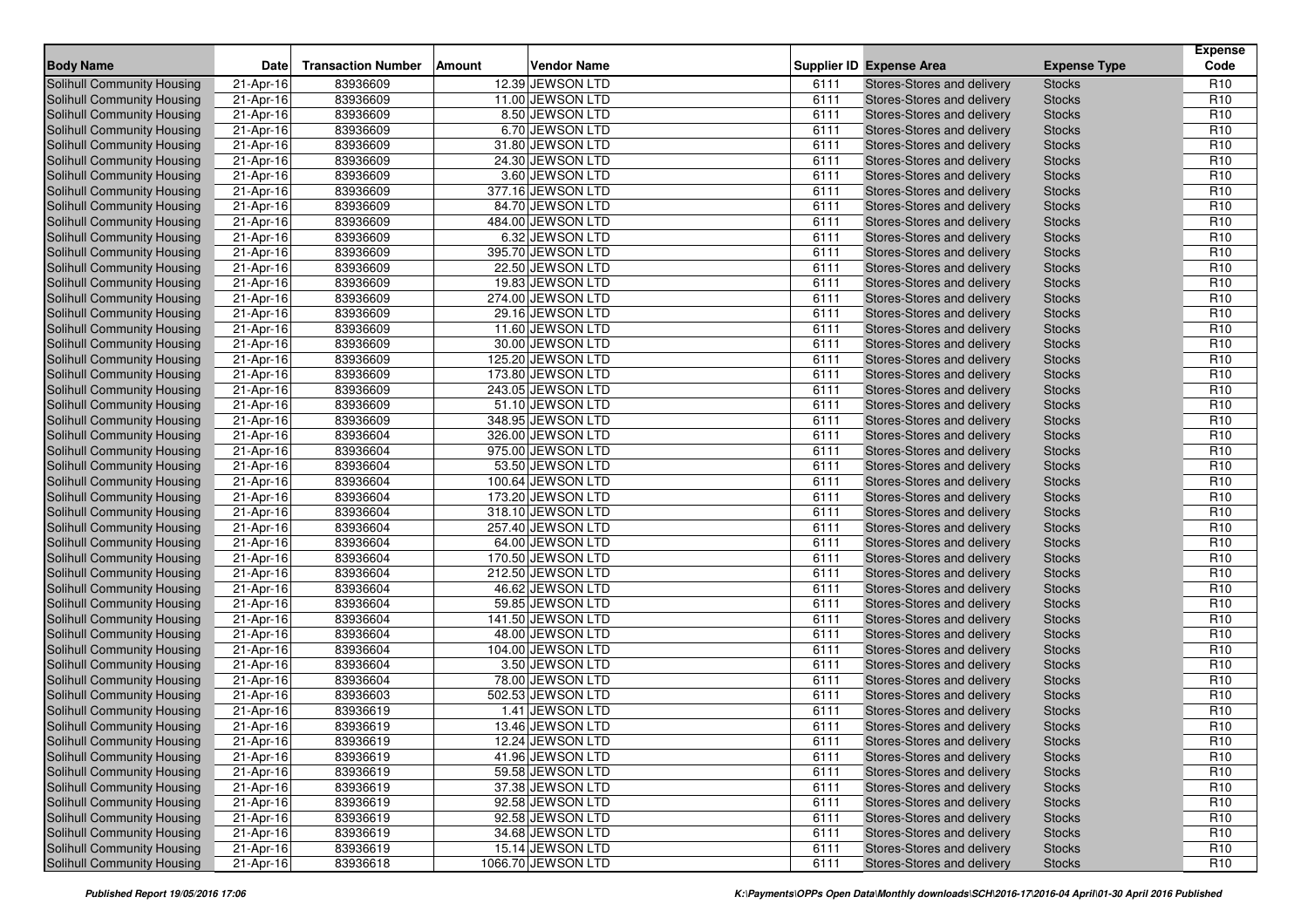| <b>Body Name</b>                  | Date      | <b>Transaction Number</b> | Amount | <b>Vendor Name</b> |      | <b>Supplier ID Expense Area</b> | <b>Expense Type</b> | <b>Expense</b><br>Code |
|-----------------------------------|-----------|---------------------------|--------|--------------------|------|---------------------------------|---------------------|------------------------|
| Solihull Community Housing        | 21-Apr-16 | 83936627                  |        | 2350.00 JEWSON LTD | 6111 | Stores-Stores and delivery      | <b>Stocks</b>       | R <sub>10</sub>        |
| <b>Solihull Community Housing</b> | 21-Apr-16 | 83936626                  |        | 366.16 JEWSON LTD  | 6111 | Stores-Stores and delivery      | <b>Stocks</b>       | R <sub>10</sub>        |
| <b>Solihull Community Housing</b> | 21-Apr-16 | 83936630                  |        | 72.50 JEWSON LTD   | 6111 | Stores-Stores and delivery      | <b>Stocks</b>       | R <sub>10</sub>        |
| Solihull Community Housing        | 21-Apr-16 | 83936630                  |        | 1503.00 JEWSON LTD | 6111 | Stores-Stores and delivery      | <b>Stocks</b>       | R <sub>10</sub>        |
| Solihull Community Housing        | 12-Apr-16 | 83637638                  |        | 72.80 JEWSON LTD   | 6111 | Stores-Stores and delivery      | <b>Stocks</b>       | R <sub>10</sub>        |
| Solihull Community Housing        | 12-Apr-16 | 83637638                  |        | 192.00 JEWSON LTD  | 6111 | Stores-Stores and delivery      | <b>Stocks</b>       | R <sub>10</sub>        |
| Solihull Community Housing        | 12-Apr-16 | 83637638                  |        | 164.00 JEWSON LTD  | 6111 | Stores-Stores and delivery      | <b>Stocks</b>       | R <sub>10</sub>        |
| Solihull Community Housing        | 12-Apr-16 | 83637638                  |        | 235.80 JEWSON LTD  | 6111 | Stores-Stores and delivery      | <b>Stocks</b>       | R <sub>10</sub>        |
| Solihull Community Housing        | 12-Apr-16 | 83637638                  |        | 49.74 JEWSON LTD   | 6111 | Stores-Stores and delivery      | <b>Stocks</b>       | R <sub>10</sub>        |
| Solihull Community Housing        | 12-Apr-16 | 83637638                  |        | 800.00 JEWSON LTD  | 6111 | Stores-Stores and delivery      | <b>Stocks</b>       | R <sub>10</sub>        |
| Solihull Community Housing        | 12-Apr-16 | 83637638                  |        | 40.00 JEWSON LTD   | 6111 | Stores-Stores and delivery      | <b>Stocks</b>       | R <sub>10</sub>        |
| Solihull Community Housing        | 12-Apr-16 | 83637638                  |        | 81.60 JEWSON LTD   | 6111 | Stores-Stores and delivery      | <b>Stocks</b>       | R <sub>10</sub>        |
| <b>Solihull Community Housing</b> | 12-Apr-16 | 83637638                  |        | 127.70 JEWSON LTD  | 6111 | Stores-Stores and delivery      | <b>Stocks</b>       | R <sub>10</sub>        |
| <b>Solihull Community Housing</b> | 12-Apr-16 | 83637638                  |        | 72.60 JEWSON LTD   | 6111 | Stores-Stores and delivery      | <b>Stocks</b>       | R <sub>10</sub>        |
| Solihull Community Housing        | 12-Apr-16 | 83637638                  |        | 35.04 JEWSON LTD   | 6111 | Stores-Stores and delivery      | <b>Stocks</b>       | R <sub>10</sub>        |
| Solihull Community Housing        | 12-Apr-16 | 83637638                  |        | 260.00 JEWSON LTD  | 6111 | Stores-Stores and delivery      | <b>Stocks</b>       | R <sub>10</sub>        |
| Solihull Community Housing        | 12-Apr-16 | 83637638                  |        | 371.20 JEWSON LTD  | 6111 | Stores-Stores and delivery      | <b>Stocks</b>       | R <sub>10</sub>        |
| Solihull Community Housing        | 12-Apr-16 | 83637638                  |        | 2638.00 JEWSON LTD | 6111 | Stores-Stores and delivery      | <b>Stocks</b>       | R <sub>10</sub>        |
| Solihull Community Housing        | 12-Apr-16 | 83637638                  |        | 28.20 JEWSON LTD   | 6111 | Stores-Stores and delivery      | <b>Stocks</b>       | R <sub>10</sub>        |
| Solihull Community Housing        | 12-Apr-16 | 83637638                  |        | 29.28 JEWSON LTD   | 6111 | Stores-Stores and delivery      | <b>Stocks</b>       | R <sub>10</sub>        |
| Solihull Community Housing        | 12-Apr-16 | 83637638                  |        | 243.60 JEWSON LTD  | 6111 | Stores-Stores and delivery      | <b>Stocks</b>       | R <sub>10</sub>        |
| Solihull Community Housing        | 12-Apr-16 | 83637638                  |        | 23.50 JEWSON LTD   | 6111 | Stores-Stores and delivery      | <b>Stocks</b>       | R <sub>10</sub>        |
| Solihull Community Housing        | 12-Apr-16 | 83637638                  |        | 655.50 JEWSON LTD  | 6111 | Stores-Stores and delivery      | <b>Stocks</b>       | R <sub>10</sub>        |
| <b>Solihull Community Housing</b> | 12-Apr-16 | 83637638                  |        | 188.50 JEWSON LTD  | 6111 | Stores-Stores and delivery      | <b>Stocks</b>       | R <sub>10</sub>        |
| <b>Solihull Community Housing</b> | 12-Apr-16 | 83637638                  |        | 166.80 JEWSON LTD  | 6111 | Stores-Stores and delivery      | <b>Stocks</b>       | R <sub>10</sub>        |
| Solihull Community Housing        | 12-Apr-16 | 83637638                  |        | 159.50 JEWSON LTD  | 6111 | Stores-Stores and delivery      | <b>Stocks</b>       | R <sub>10</sub>        |
| Solihull Community Housing        | 12-Apr-16 | 83637638                  |        | 36.00 JEWSON LTD   | 6111 | Stores-Stores and delivery      | <b>Stocks</b>       | R <sub>10</sub>        |
| Solihull Community Housing        | 12-Apr-16 | 83637638                  |        | 188.40 JEWSON LTD  | 6111 | Stores-Stores and delivery      | <b>Stocks</b>       | R <sub>10</sub>        |
| Solihull Community Housing        | 12-Apr-16 | 83637638                  |        | 300.20 JEWSON LTD  | 6111 | Stores-Stores and delivery      | <b>Stocks</b>       | R <sub>10</sub>        |
| Solihull Community Housing        | 12-Apr-16 | 83637638                  |        | 84.00 JEWSON LTD   | 6111 | Stores-Stores and delivery      | <b>Stocks</b>       | R <sub>10</sub>        |
| Solihull Community Housing        | 12-Apr-16 | 83637638                  |        | 146.88 JEWSON LTD  | 6111 | Stores-Stores and delivery      | <b>Stocks</b>       | R <sub>10</sub>        |
| Solihull Community Housing        | 12-Apr-16 | 83637638                  |        | 230.00 JEWSON LTD  | 6111 | Stores-Stores and delivery      | <b>Stocks</b>       | R <sub>10</sub>        |
| Solihull Community Housing        | 12-Apr-16 | 83637638                  |        | 117.10 JEWSON LTD  | 6111 | Stores-Stores and delivery      | <b>Stocks</b>       | R <sub>10</sub>        |
| Solihull Community Housing        | 12-Apr-16 | 83637638                  |        | 105.00 JEWSON LTD  | 6111 | Stores-Stores and delivery      | <b>Stocks</b>       | R <sub>10</sub>        |
| Solihull Community Housing        | 12-Apr-16 | 83637638                  |        | 47.50 JEWSON LTD   | 6111 | Stores-Stores and delivery      | <b>Stocks</b>       | R <sub>10</sub>        |
| Solihull Community Housing        | 12-Apr-16 | 83637638                  |        | 34.25 JEWSON LTD   | 6111 | Stores-Stores and delivery      | <b>Stocks</b>       | R <sub>10</sub>        |
| Solihull Community Housing        | 12-Apr-16 | 83637638                  |        | 504.50 JEWSON LTD  | 6111 | Stores-Stores and delivery      | <b>Stocks</b>       | R <sub>10</sub>        |
| Solihull Community Housing        | 12-Apr-16 | 83637638                  |        | 258.00 JEWSON LTD  | 6111 | Stores-Stores and delivery      | <b>Stocks</b>       | R <sub>10</sub>        |
| Solihull Community Housing        | 12-Apr-16 | 83637638                  |        | 6.40 JEWSON LTD    | 6111 | Stores-Stores and delivery      | <b>Stocks</b>       | R <sub>10</sub>        |
| Solihull Community Housing        | 12-Apr-16 | 83637638                  |        | 78.75 JEWSON LTD   | 6111 | Stores-Stores and delivery      | <b>Stocks</b>       | R <sub>10</sub>        |
| Solihull Community Housing        | 12-Apr-16 | 83637635                  |        | 446.00 JEWSON LTD  | 6111 | Stores-Stores and delivery      | <b>Stocks</b>       | R <sub>10</sub>        |
| Solihull Community Housing        | 12-Apr-16 | 83637632                  |        | 156.60 JEWSON LTD  | 6111 | Stores-Stores and delivery      | <b>Stocks</b>       | R <sub>10</sub>        |
| Solihull Community Housing        | 12-Apr-16 | 83637632                  |        | 75.92 JEWSON LTD   | 6111 | Stores-Stores and delivery      | <b>Stocks</b>       | R <sub>10</sub>        |
| Solihull Community Housing        | 12-Apr-16 | 83637637                  |        | 223.00 JEWSON LTD  | 6111 | Stores-Stores and delivery      | <b>Stocks</b>       | R <sub>10</sub>        |
| Solihull Community Housing        | 12-Apr-16 | 83637630                  |        | 475.77 JEWSON LTD  | 6111 | Stores-Stores and delivery      | <b>Stocks</b>       | R <sub>10</sub>        |
| Solihull Community Housing        | 12-Apr-16 | 83637629                  |        | 599.11 JEWSON LTD  | 6111 | Stores-Stores and delivery      | <b>Stocks</b>       | R <sub>10</sub>        |
| Solihull Community Housing        | 12-Apr-16 | 83637631                  |        | 37.20 JEWSON LTD   | 6111 | Stores-Stores and delivery      | <b>Stocks</b>       | R <sub>10</sub>        |
| Solihull Community Housing        | 12-Apr-16 | 83637631                  |        | 8.00 JEWSON LTD    | 6111 | Stores-Stores and delivery      | <b>Stocks</b>       | R <sub>10</sub>        |
| Solihull Community Housing        | 12-Apr-16 | 83637631                  |        | 26.80 JEWSON LTD   | 6111 | Stores-Stores and delivery      | <b>Stocks</b>       | R <sub>10</sub>        |
| Solihull Community Housing        | 12-Apr-16 | 83637631                  |        | 28.80 JEWSON LTD   | 6111 | Stores-Stores and delivery      | <b>Stocks</b>       | R <sub>10</sub>        |
| Solihull Community Housing        | 12-Apr-16 | 83637631                  |        | 193.10 JEWSON LTD  | 6111 | Stores-Stores and delivery      | <b>Stocks</b>       | R <sub>10</sub>        |
| Solihull Community Housing        | 12-Apr-16 | 83637631                  |        | 23.48 JEWSON LTD   | 6111 | Stores-Stores and delivery      | <b>Stocks</b>       | R <sub>10</sub>        |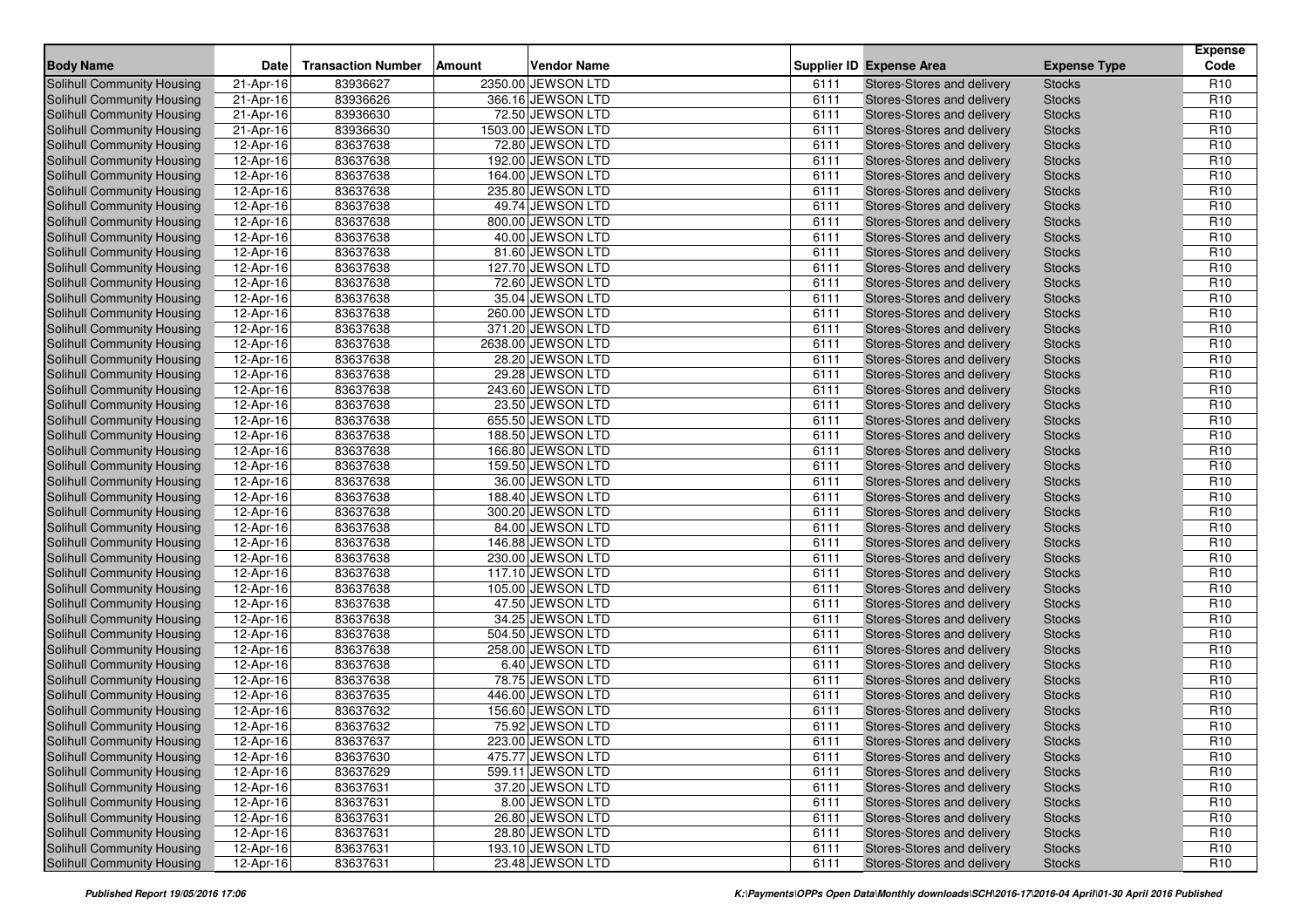| <b>Body Name</b>                  | Date        | <b>Transaction Number</b> | Amount | <b>Vendor Name</b> |      | <b>Supplier ID Expense Area</b>   | <b>Expense Type</b> | <b>Expense</b><br>Code |
|-----------------------------------|-------------|---------------------------|--------|--------------------|------|-----------------------------------|---------------------|------------------------|
| Solihull Community Housing        | 12-Apr-16   | 83637631                  |        | 31.52 JEWSON LTD   | 6111 | Stores-Stores and delivery        | <b>Stocks</b>       | R <sub>10</sub>        |
| <b>Solihull Community Housing</b> | 12-Apr-16   | 83637631                  |        | 94.50 JEWSON LTD   | 6111 | Stores-Stores and delivery        | <b>Stocks</b>       | R <sub>10</sub>        |
| <b>Solihull Community Housing</b> | 12-Apr-16   | 83637631                  |        | 329.20 JEWSON LTD  | 6111 | <b>Stores-Stores and delivery</b> | <b>Stocks</b>       | R <sub>10</sub>        |
| Solihull Community Housing        | 12-Apr-16   | 83637631                  |        | 210.00 JEWSON LTD  | 6111 | Stores-Stores and delivery        | <b>Stocks</b>       | R <sub>10</sub>        |
| Solihull Community Housing        | 12-Apr-16   | 83637631                  |        | 2.70 JEWSON LTD    | 6111 | Stores-Stores and delivery        | <b>Stocks</b>       | R <sub>10</sub>        |
| Solihull Community Housing        | 12-Apr-16   | 83637631                  |        | 29.10 JEWSON LTD   | 6111 | Stores-Stores and delivery        | <b>Stocks</b>       | R <sub>10</sub>        |
| Solihull Community Housing        | 12-Apr-16   | 83637631                  |        | 56.10 JEWSON LTD   | 6111 | Stores-Stores and delivery        | <b>Stocks</b>       | R <sub>10</sub>        |
| Solihull Community Housing        | 12-Apr-16   | 83637631                  |        | 59.77 JEWSON LTD   | 6111 | Stores-Stores and delivery        | <b>Stocks</b>       | R <sub>10</sub>        |
| Solihull Community Housing        | $12-Apr-16$ | 83637631                  |        | 16.00 JEWSON LTD   | 6111 | Stores-Stores and delivery        | <b>Stocks</b>       | R <sub>10</sub>        |
| Solihull Community Housing        | 12-Apr-16   | 83637631                  |        | 62.50 JEWSON LTD   | 6111 | Stores-Stores and delivery        | <b>Stocks</b>       | R <sub>10</sub>        |
| Solihull Community Housing        | 12-Apr-16   | 83637631                  |        | 50.82 JEWSON LTD   | 6111 | Stores-Stores and delivery        | <b>Stocks</b>       | R <sub>10</sub>        |
| Solihull Community Housing        | 12-Apr-16   | 83637631                  |        | 9.80 JEWSON LTD    | 6111 | Stores-Stores and delivery        | <b>Stocks</b>       | R <sub>10</sub>        |
| <b>Solihull Community Housing</b> | 12-Apr-16   | 83637631                  |        | 57.00 JEWSON LTD   | 6111 | Stores-Stores and delivery        | <b>Stocks</b>       | R <sub>10</sub>        |
| <b>Solihull Community Housing</b> | 12-Apr-16   | 83637631                  |        | 123.48 JEWSON LTD  | 6111 | Stores-Stores and delivery        | <b>Stocks</b>       | R <sub>10</sub>        |
| Solihull Community Housing        | 12-Apr-16   | 83637631                  |        | 137.16 JEWSON LTD  | 6111 | Stores-Stores and delivery        | <b>Stocks</b>       | R <sub>10</sub>        |
| Solihull Community Housing        | 12-Apr-16   | 83637631                  |        | 142.56 JEWSON LTD  | 6111 | Stores-Stores and delivery        | <b>Stocks</b>       | R <sub>10</sub>        |
| Solihull Community Housing        | 12-Apr-16   | 83637631                  |        | 127.00 JEWSON LTD  | 6111 | Stores-Stores and delivery        | <b>Stocks</b>       | R <sub>10</sub>        |
| Solihull Community Housing        | 12-Apr-16   | 83637631                  |        | 160.80 JEWSON LTD  | 6111 | Stores-Stores and delivery        | <b>Stocks</b>       | R <sub>10</sub>        |
| Solihull Community Housing        | 12-Apr-16   | 83637631                  |        | 54.00 JEWSON LTD   | 6111 | Stores-Stores and delivery        | <b>Stocks</b>       | R <sub>10</sub>        |
| Solihull Community Housing        | 12-Apr-16   | 83637631                  |        | 67.20 JEWSON LTD   | 6111 | Stores-Stores and delivery        | <b>Stocks</b>       | R <sub>10</sub>        |
| Solihull Community Housing        | 12-Apr-16   | 83637631                  |        | 86.40 JEWSON LTD   | 6111 | Stores-Stores and delivery        | <b>Stocks</b>       | R <sub>10</sub>        |
| Solihull Community Housing        | 12-Apr-16   | 83637631                  |        | 326.00 JEWSON LTD  | 6111 | Stores-Stores and delivery        | <b>Stocks</b>       | R <sub>10</sub>        |
| Solihull Community Housing        | 12-Apr-16   | 83637631                  |        | 267.00 JEWSON LTD  | 6111 | Stores-Stores and delivery        | <b>Stocks</b>       | R <sub>10</sub>        |
| <b>Solihull Community Housing</b> | 12-Apr-16   | 83637631                  |        | 3.00 JEWSON LTD    | 6111 | Stores-Stores and delivery        | <b>Stocks</b>       | R <sub>10</sub>        |
| <b>Solihull Community Housing</b> | 12-Apr-16   | 83637631                  |        | 46.07 JEWSON LTD   | 6111 | Stores-Stores and delivery        | <b>Stocks</b>       | R <sub>10</sub>        |
| Solihull Community Housing        | 12-Apr-16   | 83637631                  |        | 280.00 JEWSON LTD  | 6111 | Stores-Stores and delivery        | <b>Stocks</b>       | R <sub>10</sub>        |
| Solihull Community Housing        | 12-Apr-16   | 83637631                  |        | 153.40 JEWSON LTD  | 6111 | Stores-Stores and delivery        | <b>Stocks</b>       | R <sub>10</sub>        |
| Solihull Community Housing        | 12-Apr-16   | 83637628                  |        | 74.30 JEWSON LTD   | 6111 | Stores-Stores and delivery        | <b>Stocks</b>       | R <sub>10</sub>        |
| Solihull Community Housing        | 12-Apr-16   | 83637628                  |        | 10.00 JEWSON LTD   | 6111 | Stores-Stores and delivery        | <b>Stocks</b>       | R <sub>10</sub>        |
| Solihull Community Housing        | 12-Apr-16   | 83637628                  |        | 95.00 JEWSON LTD   | 6111 | Stores-Stores and delivery        | <b>Stocks</b>       | R <sub>10</sub>        |
| Solihull Community Housing        | 12-Apr-16   | 83637628                  |        | 154.40 JEWSON LTD  | 6111 | Stores-Stores and delivery        | <b>Stocks</b>       | R <sub>10</sub>        |
| Solihull Community Housing        | 12-Apr-16   | 83637628                  |        | 249.20 JEWSON LTD  | 6111 | Stores-Stores and delivery        | <b>Stocks</b>       | R <sub>10</sub>        |
| Solihull Community Housing        | 12-Apr-16   | 83637628                  |        | 29.00 JEWSON LTD   | 6111 | Stores-Stores and delivery        | <b>Stocks</b>       | R <sub>10</sub>        |
| Solihull Community Housing        | 12-Apr-16   | 83637628                  |        | 574.40 JEWSON LTD  | 6111 | Stores-Stores and delivery        | <b>Stocks</b>       | R <sub>10</sub>        |
| Solihull Community Housing        | 12-Apr-16   | 83637628                  |        | 10.60 JEWSON LTD   | 6111 | Stores-Stores and delivery        | <b>Stocks</b>       | R <sub>10</sub>        |
| Solihull Community Housing        | 12-Apr-16   | 83637628                  |        | 15.10 JEWSON LTD   | 6111 | Stores-Stores and delivery        | <b>Stocks</b>       | R <sub>10</sub>        |
| Solihull Community Housing        | 12-Apr-16   | 83637628                  |        | 94.80 JEWSON LTD   | 6111 | Stores-Stores and delivery        | <b>Stocks</b>       | R <sub>10</sub>        |
| Solihull Community Housing        | 12-Apr-16   | 83637628                  |        | 25.20 JEWSON LTD   | 6111 | Stores-Stores and delivery        | <b>Stocks</b>       | R <sub>10</sub>        |
| Solihull Community Housing        | 12-Apr-16   | 83637628                  |        | 160.00 JEWSON LTD  | 6111 | Stores-Stores and delivery        | <b>Stocks</b>       | R <sub>10</sub>        |
| Solihull Community Housing        | 12-Apr-16   | 83637628                  |        | 10.62 JEWSON LTD   | 6111 | Stores-Stores and delivery        | <b>Stocks</b>       | R <sub>10</sub>        |
| Solihull Community Housing        | 12-Apr-16   | 83637628                  |        | 45.40 JEWSON LTD   | 6111 | Stores-Stores and delivery        | <b>Stocks</b>       | R <sub>10</sub>        |
| Solihull Community Housing        | 12-Apr-16   | 83637626                  |        | 673.08 JEWSON LTD  | 6111 | Stores-Stores and delivery        | <b>Stocks</b>       | R <sub>10</sub>        |
| Solihull Community Housing        | 12-Apr-16   | 83637628                  |        | 114.40 JEWSON LTD  | 6111 | Stores-Stores and delivery        | <b>Stocks</b>       | R <sub>10</sub>        |
| Solihull Community Housing        | 12-Apr-16   | 83637619                  |        | 55.00 JEWSON LTD   | 6111 | Stores-Stores and delivery        | <b>Stocks</b>       | R <sub>10</sub>        |
| Solihull Community Housing        | 12-Apr-16   | 83637619                  |        | 2630.10 JEWSON LTD | 6111 | Stores-Stores and delivery        | <b>Stocks</b>       | R <sub>10</sub>        |
| Solihull Community Housing        | 12-Apr-16   | 83637619                  |        | 1309.95 JEWSON LTD | 6111 | Stores-Stores and delivery        | <b>Stocks</b>       | R <sub>10</sub>        |
| Solihull Community Housing        | 12-Apr-16   | 83637619                  |        | 1350.00 JEWSON LTD | 6111 | Stores-Stores and delivery        | <b>Stocks</b>       | R <sub>10</sub>        |
| Solihull Community Housing        | 12-Apr-16   | 83637613                  |        | 33.60 JEWSON LTD   | 6111 | Stores-Stores and delivery        | <b>Stocks</b>       | R <sub>10</sub>        |
| Solihull Community Housing        | 12-Apr-16   | 83637613                  |        | 53.50 JEWSON LTD   | 6111 | Stores-Stores and delivery        | <b>Stocks</b>       | R <sub>10</sub>        |
| Solihull Community Housing        | 12-Apr-16   | 83637613                  |        | 123.48 JEWSON LTD  | 6111 | Stores-Stores and delivery        | <b>Stocks</b>       | R <sub>10</sub>        |
| Solihull Community Housing        | 12-Apr-16   | 83637613                  |        | 395.70 JEWSON LTD  | 6111 | Stores-Stores and delivery        | <b>Stocks</b>       | R <sub>10</sub>        |
| Solihull Community Housing        | 12-Apr-16   | 83637613                  |        | 66.54 JEWSON LTD   | 6111 | Stores-Stores and delivery        | <b>Stocks</b>       | R <sub>10</sub>        |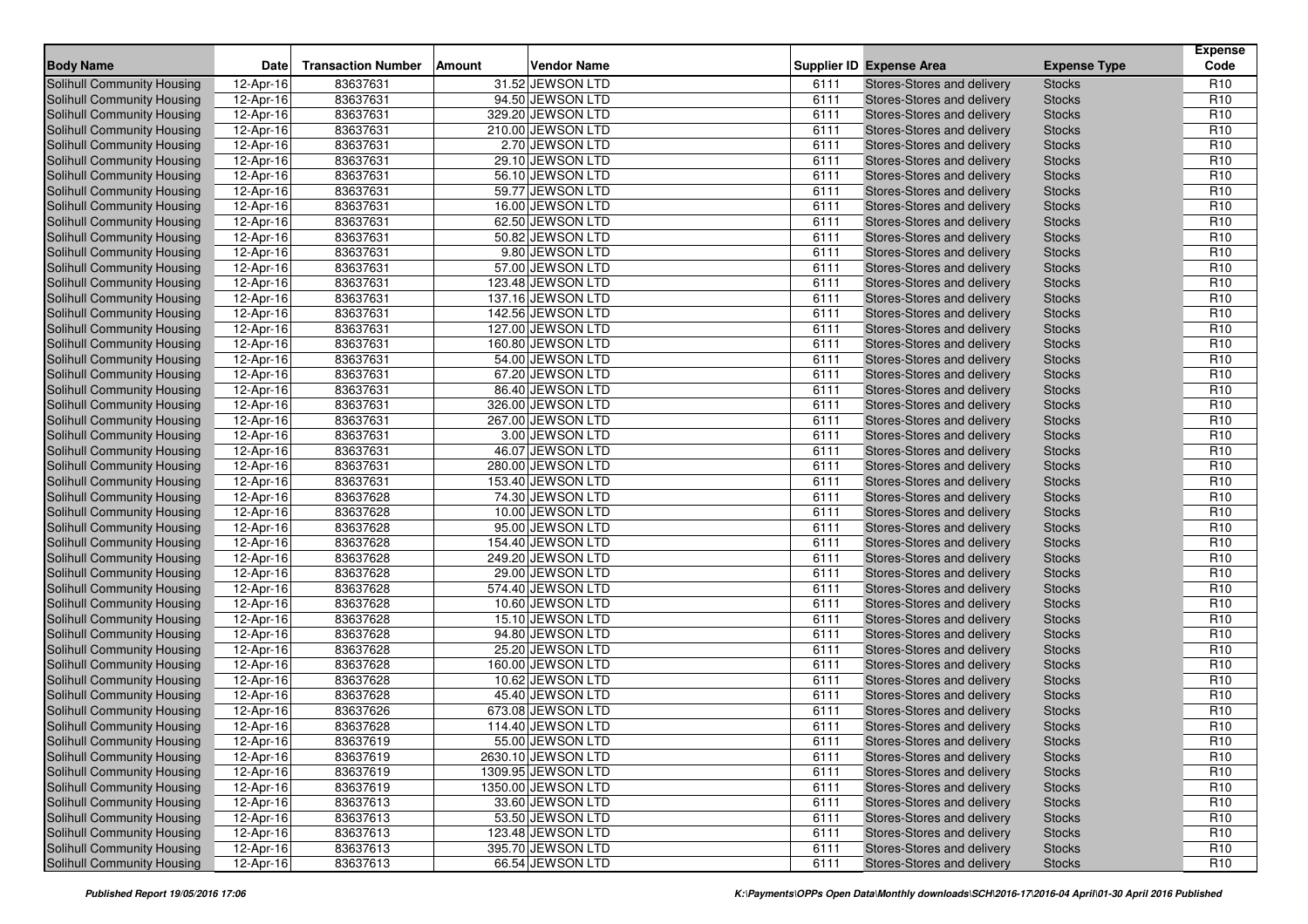| <b>Body Name</b>                  | Date            | <b>Transaction Number</b> | Vendor Name<br>Amount                      |         | <b>Supplier ID Expense Area</b>                    | <b>Expense Type</b>               | <b>Expense</b><br>Code |
|-----------------------------------|-----------------|---------------------------|--------------------------------------------|---------|----------------------------------------------------|-----------------------------------|------------------------|
| Solihull Community Housing        | 12-Apr-16       | 83637613                  | 93.80 JEWSON LTD                           | 6111    | Stores-Stores and delivery                         | <b>Stocks</b>                     | R <sub>10</sub>        |
| Solihull Community Housing        | 12-Apr-16       | 83637613                  | 192.00 JEWSON LTD                          | 6111    | Stores-Stores and delivery                         | <b>Stocks</b>                     | R <sub>10</sub>        |
| Solihull Community Housing        | 12-Apr-16       | 83637613                  | 142.60 JEWSON LTD                          | 6111    | Stores-Stores and delivery                         | <b>Stocks</b>                     | R <sub>10</sub>        |
| Solihull Community Housing        | 12-Apr-16       | 83637613                  | 471.10 JEWSON LTD                          | 6111    | Stores-Stores and delivery                         | <b>Stocks</b>                     | R <sub>10</sub>        |
| Solihull Community Housing        | 12-Apr-16       | 83637613                  | 69.50 JEWSON LTD                           | 6111    | Stores-Stores and delivery                         | <b>Stocks</b>                     | R <sub>10</sub>        |
| Solihull Community Housing        | 12-Apr-16       | 83637608                  | 509.56 JEWSON LTD                          | 6111    | Stores-Stores and delivery                         | <b>Stocks</b>                     | R <sub>10</sub>        |
| Solihull Community Housing        | 12-Apr-16       | 83637605                  | 288.00 JEWSON LTD                          | 6111    | Stores-Stores and delivery                         | <b>Stocks</b>                     | R <sub>10</sub>        |
| Solihull Community Housing        | 12-Apr-16       | 83637604                  | 232.80 JEWSON LTD                          | 6111    | Stores-Stores and delivery                         | <b>Stocks</b>                     | R <sub>10</sub>        |
| Solihull Community Housing        | 12-Apr-16       | 83637603                  | 331.64 JEWSON LTD                          | 6111    | Stores-Stores and delivery                         | <b>Stocks</b>                     | R <sub>10</sub>        |
| Solihull Community Housing        | 12-Apr-16       | 83637605                  | 191.88 JEWSON LTD                          | 6111    | Stores-Stores and delivery                         | <b>Stocks</b>                     | R <sub>10</sub>        |
| Solihull Community Housing        | 12-Apr-16       | 83637597                  | 151.50 JEWSON LTD                          | 6111    | Stores-Stores and delivery                         | <b>Stocks</b>                     | R <sub>10</sub>        |
| <b>Solihull Community Housing</b> | 12-Apr-16       | 83637597                  | 151.50 JEWSON LTD                          | 6111    | Stores-Stores and delivery                         | <b>Stocks</b>                     | R <sub>10</sub>        |
| Solihull Community Housing        | 12-Apr-16       | 83637597                  | 280.00 JEWSON LTD                          | 6111    | Stores-Stores and delivery                         | <b>Stocks</b>                     | R <sub>10</sub>        |
| Solihull Community Housing        | 12-Apr-16       | 83637607                  | 220.75 JEWSON LTD                          | 6111    | Stores-Stores and delivery                         | <b>Stocks</b>                     | R <sub>10</sub>        |
| <b>Solihull Community Housing</b> | 12-Apr-16       | 83637597                  | 280.00 JEWSON LTD                          | 6111    | Stores-Stores and delivery                         | <b>Stocks</b>                     | R <sub>10</sub>        |
| Solihull Community Housing        | 06-Apr-16       | 83544548                  | 596.67 JEWSON LTD                          | 6111    | Stores-Stores and delivery                         | <b>Stocks</b>                     | R <sub>10</sub>        |
| Solihull Community Housing        | 05-Apr-16       | 83481587                  | 869.16 JMG ROOFING LTD                     | 2076651 | Flat Re-roofing                                    | <b>Contractor Payments</b>        | <b>B70</b>             |
| <b>Solihull Community Housing</b> | 05-Apr-16       | 83481586                  | 55923.65 JMG ROOFING LTD                   | 2076651 | Flat Re-roofing                                    | <b>Contractor Payments</b>        | <b>B70</b>             |
| Solihull Community Housing        | 05-Apr-16       | 83481583                  | 36066.75 JMG ROOFING LTD                   | 2076651 | Flat Re-roofing                                    | <b>Contractor Payments</b>        | <b>B70</b>             |
| Solihull Community Housing        | 05-Apr-16       | 83481582                  | 20348.26 JMG ROOFING LTD                   | 2076651 | Flat Re-roofing                                    | <b>Contractor Payments</b>        | <b>B70</b>             |
| Solihull Community Housing        | 05-Apr-16       | 83481581                  | 9443.83 JMG ROOFING LTD                    | 2076651 | Flat Re-roofing                                    | <b>Contractor Payments</b>        | <b>B70</b>             |
| Solihull Community Housing        | 05-Apr-16       | 83481579                  | 731.45 JMG ROOFING LTD                     | 2076651 | Flat Re-roofing                                    | <b>Contractor Payments</b>        | <b>B70</b>             |
| Solihull Community Housing        | $05-Apr-16$     | 83481585                  | 9264.93 JMG ROOFING LTD                    | 2076651 | Structural Works - Non MST                         | <b>Contractor Payments</b>        | <b>B70</b>             |
| Solihull Community Housing        | 20-Apr-16       | 83887550                  | 395.00 JOCELYNE FILDES                     | 222213  | <b>Central Administration</b>                      | <b>Publicity &amp; Promotions</b> | D93                    |
| Solihull Community Housing        | 08-Apr-16       | 83588555                  | 1320.00 KIRONA SOLUTIONS LIMITED           | 250764  | Anti Graffiti Team                                 | Telephones                        | D40                    |
| Solihull Community Housing        | 27-Apr-16       | 84077558                  | 23276.31 LEX AUTOLEASE LIMITED             | 5540686 | Client - Fleet Management                          | <b>Vehicle Hire</b>               | C30                    |
| Solihull Community Housing        | 22-Apr-16       | 83954558                  | 460.04 LEX AUTOLEASE LIMITED               | 5540686 | Client - Fleet Management                          | Vehicle Hire                      | C <sub>30</sub>        |
| Solihull Community Housing        | 14-Apr-16       | 83738555                  | 565.75 LEX AUTOLEASE LIMITED               | 5540686 | Client - Fleet Management                          | <b>Vehicle Hire</b>               | C <sub>30</sub>        |
| Solihull Community Housing        | 12-Apr-16       | 83650774                  | 1364.69 LEX AUTOLEASE LIMITED              | 5540686 | Client - Fleet Management                          | <b>Vehicle Hire</b>               | C <sub>30</sub>        |
| Solihull Community Housing        | 06-Apr-16       | 83519552                  | -483.67 LEX AUTOLEASE LIMITED              | 5540686 | Client - Fleet Management                          | Vehicle Hire                      | C30                    |
| Solihull Community Housing        | 06-Apr-16       | 83519552                  | 483.67 LEX AUTOLEASE LIMITED               | 5540686 | Client - Fleet Management                          | <b>Vehicle Hire</b>               | C30                    |
| Solihull Community Housing        | 06-Apr-16       | 83519552                  | 483.67 LEX AUTOLEASE LIMITED               | 5540686 | Client - Fleet Management                          | <b>Vehicle Hire</b>               | C <sub>30</sub>        |
| Solihull Community Housing        | 06-Apr-16       | 83519550                  | 565.75 LEX AUTOLEASE LIMITED               | 5540686 | Client - Fleet Management                          | Vehicle Hire                      | C <sub>30</sub>        |
| Solihull Community Housing        | 06-Apr-16       | 83519548                  | 589.93 LEX AUTOLEASE LIMITED               | 5540686 | Client - Fleet Management                          | <b>Vehicle Hire</b>               | C30                    |
| Solihull Community Housing        | 06-Apr-16       | 83519547                  | 565.75 LEX AUTOLEASE LIMITED               | 5540686 | Client - Fleet Management                          | <b>Vehicle Hire</b>               | C <sub>30</sub>        |
| Solihull Community Housing        | 06-Apr-16       | 83518550                  | 565.75 LEX AUTOLEASE LIMITED               | 5540686 | Client - Fleet Management                          | <b>Vehicle Hire</b>               | C <sub>30</sub>        |
| <b>Solihull Community Housing</b> | 06-Apr-16       | 83518548                  | 21579.06 LEX AUTOLEASE LIMITED             | 5540686 | Client - Fleet Management                          | <b>Vehicle Hire</b>               | C <sub>30</sub>        |
| Solihull Community Housing        | 06-Apr-16       | 83519551                  | 1046.86 LEX AUTOLEASE LIMITED              | 5540686 | Client - Fleet Management                          | Vehicle Hire                      | C <sub>30</sub>        |
| Solihull Community Housing        | 04-Apr-16       | 83461581                  | 416.08 LEX AUTOLEASE LIMITED               | 5540686 | Client - Fleet Management                          | <b>Vehicle Hire</b>               | C30                    |
| <b>Solihull Community Housing</b> | 19-Apr-16       | 83867547                  | 6000.00 LIBERATA UK LIMITED                | 260485  | Income Collection Team                             | <b>Court Fees</b>                 | D <sub>54</sub>        |
| Solihull Community Housing        | 12-Apr-16       | 83652675                  | 543.77 LIFT & ENGINEERING SERVICES         | 1656614 | <b>Mechanical &amp; Electrical</b>                 | <b>Utility Related Works</b>      | <b>B34</b>             |
| Solihull Community Housing        | 12-Apr-16       | 83652664                  | 296.43 LIFT & ENGINEERING SERVICES         | 1656614 | <b>Mechanical &amp; Electrical</b>                 | <b>Utility Related Works</b>      | <b>B34</b>             |
| Solihull Community Housing        | 07-Apr-16       | 83560551                  | 3873.29 LIFT & ENGINEERING SERVICES        | 1656614 | <b>Mechanical &amp; Electrical</b>                 | <b>Utility Related Works</b>      | <b>B34</b>             |
| Solihull Community Housing        | 11-Apr-16       | 83622093                  | 259.73 LYRECO UK LTD                       | 74691   | <b>Endeavour House</b>                             | Stationery                        | D <sub>25</sub>        |
| Solihull Community Housing        | 11-Apr-16       | 83622092                  | 276.53 LYRECO UK LTD                       | 74691   | <b>Endeavour House</b>                             | Stationery                        | D <sub>25</sub>        |
| Solihull Community Housing        | 11-Apr-16       | 83623573                  | 523.25 MAN COMMERCIAL PROTECTION LTD       | 946596  | Housing Aid & Homelessness                         | <b>Agency Staff</b>               | A60                    |
| Solihull Community Housing        | 11-Apr-16       | 83623571                  | 442.00 MAN COMMERCIAL PROTECTION LTD       | 946596  | Housing Aid & Homelessness                         | <b>Agency Staff</b>               | A60                    |
| Solihull Community Housing        | $26 - Apr - 16$ | 84033559                  | 17240.43 MAN COMMERCIAL PROTECTION LTD     | 946596  | <b>CCTV</b>                                        | Security                          | <b>B43</b>             |
| <b>Solihull Community Housing</b> | 14-Apr-16       | 83734549                  | 10106.46 MAN COMMERCIAL PROTECTION LTD     | 946596  | <b>CCTV</b>                                        | Security                          | <b>B43</b>             |
| Solihull Community Housing        | 26-Apr-16       | 84034551                  | 15402.28 MITIE PROPERTY SERVICES MIDS LTD  | 6724    | High Rise - Communal Decoratiı Contractor Payments |                                   | <b>B70</b>             |
| Solihull Community Housing        | 20-Apr-16       | 83882598                  | 1238.36 MOSSVALE MAINTENANCE & SEALING SER | 48908   | <b>Mechanical &amp; Electrical</b>                 | Utility Related Works             | <b>B34</b>             |
| <b>Solihull Community Housing</b> | 20-Apr-16       | 83882592                  | 1838.85 MOSSVALE MAINTENANCE & SEALING SER | 48908   | Mechanical & Electrical                            | <b>Utility Related Works</b>      | <b>B34</b>             |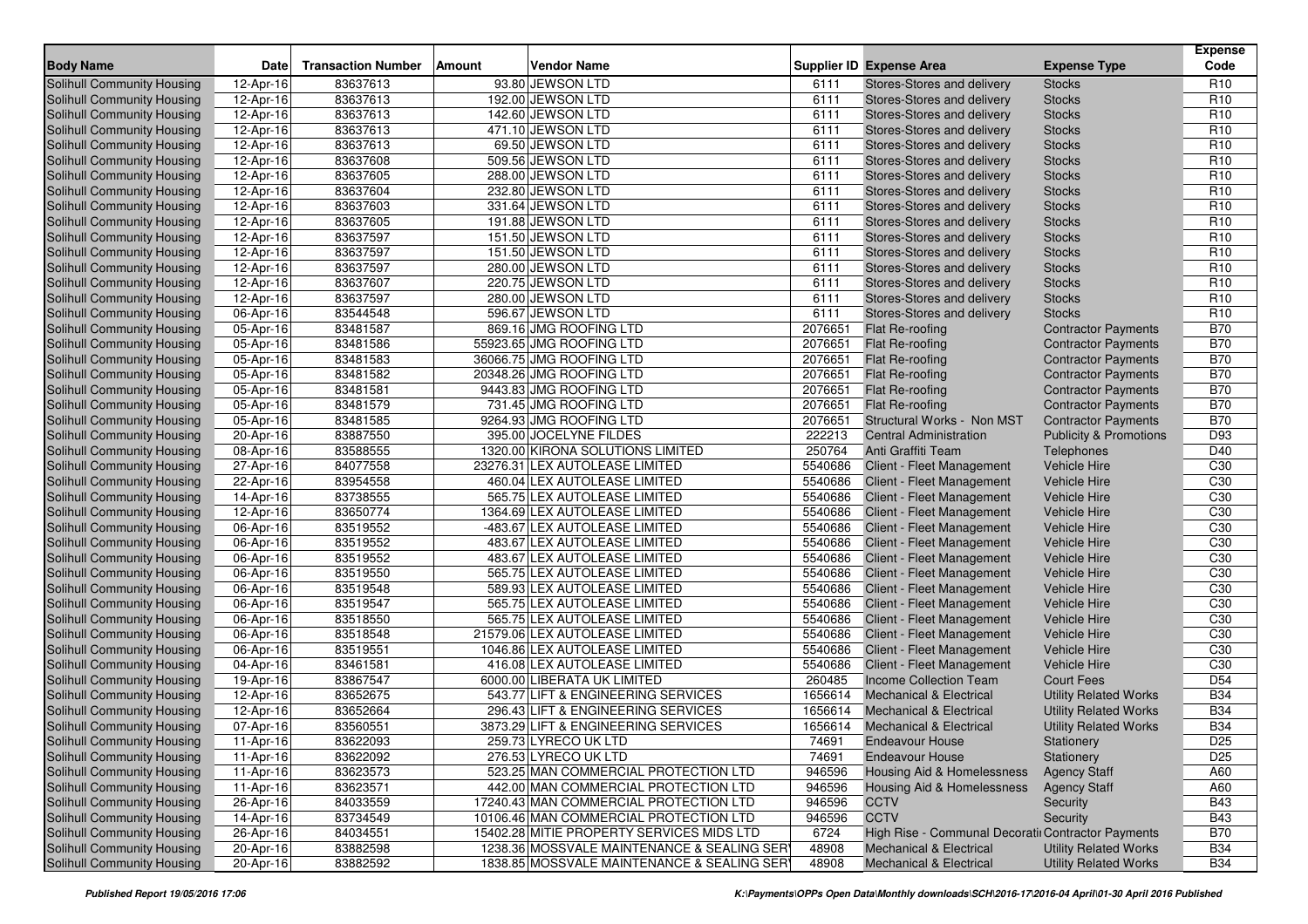|                                                                 |                         |                           |                                                                   |                    |                                                          |                                | <b>Expense</b>                     |
|-----------------------------------------------------------------|-------------------------|---------------------------|-------------------------------------------------------------------|--------------------|----------------------------------------------------------|--------------------------------|------------------------------------|
| <b>Body Name</b>                                                | <b>Date</b>             | <b>Transaction Number</b> | <b>Amount</b><br>Vendor Name                                      |                    | <b>Supplier ID Expense Area</b>                          | <b>Expense Type</b>            | Code                               |
| <b>Solihull Community Housing</b>                               | 20-Apr-16               | 83882597                  | -1838.85 MOSSVALE MAINTENANCE & SEALING SER                       | 48908              | Mechanical & Electrical                                  | <b>Utility Related Works</b>   | <b>B34</b>                         |
| Solihull Community Housing                                      | 20-Apr-16               | 83882602                  | -1238.36 MOSSVALE MAINTENANCE & SEALING SER                       | 48908              | <b>Mechanical &amp; Electrical</b>                       | <b>Utility Related Works</b>   | <b>B34</b>                         |
| Solihull Community Housing                                      | 20-Apr-16               | 83899564                  | 385.35 MTD SCAFFOLDING LTD                                        | 233945             | North Property Repairs-Day to d External Structures      |                                | <b>B33</b>                         |
| Solihull Community Housing                                      | 20-Apr-16               | 83899561                  | 385.35 MTD SCAFFOLDING LTD                                        | 233945             | North Property Repairs-Day to d External Structures      |                                | <b>B33</b>                         |
| Solihull Community Housing                                      | 26-Apr-16               | 84026547                  | 622.64 NATIONAL GRID GAS PLC                                      | 153829             | <b>Electrical Sub Mains</b>                              | <b>Contractor Payments</b>     | <b>B70</b>                         |
| Solihull Community Housing                                      | 28-Apr-16               | 84133572                  | 308.00 NATIONAL PLASTICS                                          | 206818             | Stores-Stores and delivery                               | <b>Stocks</b>                  | R <sub>10</sub>                    |
| Solihull Community Housing                                      | 28-Apr-16               | 84133617                  | 223.50 NATIONAL SAFETY SUPPLIES                                   | 8072696            | Stores-Stores and delivery                               | <b>Stocks</b>                  | R <sub>10</sub>                    |
| Solihull Community Housing                                      | 28-Apr-16               | 84133617                  | 18.50 NATIONAL SAFETY SUPPLIES<br>144.12 NATIONAL SAFETY SUPPLIES | 8072696<br>8072696 | Stores-Stores and delivery<br>Stores-Stores and delivery | <b>Stocks</b>                  | R <sub>10</sub>                    |
| Solihull Community Housing                                      | 21-Apr-16               | 83936632                  |                                                                   |                    |                                                          | <b>Stocks</b>                  | R <sub>10</sub>                    |
| Solihull Community Housing<br><b>Solihull Community Housing</b> | 21-Apr-16               | 83936632                  | 30.00 NATIONAL SAFETY SUPPLIES                                    | 8072696            | Stores-Stores and delivery                               | <b>Stocks</b>                  | R <sub>10</sub><br>R <sub>10</sub> |
| Solihull Community Housing                                      | 21-Apr-16               | 83936632<br>83936632      | 20.00 NATIONAL SAFETY SUPPLIES<br>3.45 NATIONAL SAFETY SUPPLIES   | 8072696<br>8072696 | Stores-Stores and delivery<br>Stores-Stores and delivery | <b>Stocks</b><br><b>Stocks</b> | R <sub>10</sub>                    |
| Solihull Community Housing                                      | 21-Apr-16               | 83936632                  | 3.18 NATIONAL SAFETY SUPPLIES                                     | 8072696            |                                                          | <b>Stocks</b>                  | R <sub>10</sub>                    |
| Solihull Community Housing                                      | 21-Apr-16<br>21-Apr-16  | 83936632                  | 38.40 NATIONAL SAFETY SUPPLIES                                    | 8072696            | Stores-Stores and delivery<br>Stores-Stores and delivery | <b>Stocks</b>                  | R <sub>10</sub>                    |
| Solihull Community Housing                                      | 21-Apr-16               | 83936632                  | 12.20 NATIONAL SAFETY SUPPLIES                                    | 8072696            | Stores-Stores and delivery                               | <b>Stocks</b>                  | R <sub>10</sub>                    |
| Solihull Community Housing                                      | $\overline{04}$ -Apr-16 | 83461582                  | 5140.80 NAVMAN WIRELESS UK LTD                                    | 6765686            | Client - Fleet Management                                | <b>Vehicle Hire</b>            | C <sub>30</sub>                    |
| Solihull Community Housing                                      | 21-Apr-16               | 83936573                  | 210.00 NICHOLLS & CLARKE BUILDING PRODUCTS                        | 176278             | Stores-Stores and delivery                               | <b>Stocks</b>                  | R <sub>10</sub>                    |
| Solihull Community Housing                                      | 21-Apr-16               | 83936572                  | 210.00 NICHOLLS & CLARKE BUILDING PRODUCTS                        | 176278             | Stores-Stores and delivery                               | <b>Stocks</b>                  | R <sub>10</sub>                    |
| Solihull Community Housing                                      | 21-Apr-16               | 83936571                  | 214.20 NICHOLLS & CLARKE BUILDING PRODUCTS                        | 176278             | Stores-Stores and delivery                               | <b>Stocks</b>                  | R <sub>10</sub>                    |
| Solihull Community Housing                                      | 21-Apr-16               | 83936571                  | 214.20 NICHOLLS & CLARKE BUILDING PRODUCTS                        | 176278             | Stores-Stores and delivery                               | <b>Stocks</b>                  | R <sub>10</sub>                    |
| Solihull Community Housing                                      | 12-Apr-16               | 83637547                  | -210.00 NICHOLLS & CLARKE BUILDING PRODUCTS                       | 176278             | Stores-Stores and delivery                               | <b>Stocks</b>                  | R <sub>10</sub>                    |
| Solihull Community Housing                                      | 22-Apr-16               | 83956548                  | 552.78 NIYAA PEOPLE                                               | 1651616            | <b>Direct-Adaptations-Showers</b>                        | <b>Agency Staff</b>            | A60                                |
| Solihull Community Housing                                      | 15-Apr-16               | 83767719                  | 552.78 NIYAA PEOPLE                                               | 1651616            | <b>Direct-Adaptations-Showers</b>                        | <b>Agency Staff</b>            | A60                                |
| Solihull Community Housing                                      | 15-Apr-16               | 83767718                  | 552.78 NIYAA PEOPLE                                               | 1651616            | <b>Direct-Adaptations-Showers</b>                        | <b>Agency Staff</b>            | A60                                |
| Solihull Community Housing                                      | 12-Apr-16               | 83665554                  | 435.69 NIYAA PEOPLE                                               | 1651616            | <b>Direct-Adaptations-Showers</b>                        | <b>Agency Staff</b>            | A60                                |
| Solihull Community Housing                                      | 12-Apr-16               | 83665554                  | 117.09 NIYAA PEOPLE                                               | 1651616            | <b>Direct-Adaptations-Showers</b>                        | <b>Agency Staff</b>            | A60                                |
| Solihull Community Housing                                      | 06-Apr-16               | 83523547                  | 440.73 NIYAA PEOPLE                                               | 1651616            | <b>Direct-Adaptations-Showers</b>                        | <b>Agency Staff</b>            | A60                                |
| Solihull Community Housing                                      | $26$ -Apr-16            | 84034553                  | 518.74 NIYAA PEOPLE                                               | 1651616            | <b>Capital Programmes</b>                                | <b>Agency Staff</b>            | A60                                |
| Solihull Community Housing                                      | 15-Apr-16               | 83771568                  | 413.59 NIYAA PEOPLE                                               | 1651616            | <b>Capital Programmes</b>                                | <b>Agency Staff</b>            | A60                                |
| Solihull Community Housing                                      | 08-Apr-16               | 83589570                  | 413.59 NIYAA PEOPLE                                               | 1651616            | <b>Capital Programmes</b>                                | <b>Agency Staff</b>            | A60                                |
| Solihull Community Housing                                      | 04-Apr-16               | 83461585                  | 420.60 NIYAA PEOPLE                                               | 1651616            | <b>Capital Programmes</b>                                | <b>Agency Staff</b>            | A60                                |
| Solihull Community Housing                                      | 27-Apr-16               | 84078000                  | 224.10 NIYAA PEOPLE                                               | 1651616            | North Property Repairs-Voids                             | <b>Agency Staff</b>            | A60                                |
| Solihull Community Housing                                      | 27-Apr-16               | 84077559                  | 552.78 NIYAA PEOPLE                                               | 1651616            | North Property Repairs-Voids                             | <b>Agency Staff</b>            | A60                                |
| Solihull Community Housing                                      | 22-Apr-16               | 83962549                  | 552.78 NIYAA PEOPLE                                               | 1651616            | North Property Repairs-Voids                             | <b>Agency Staff</b>            | A60                                |
| <b>Solihull Community Housing</b>                               | 22-Apr-16               | 83962548                  | 552.78 NIYAA PEOPLE                                               | 1651616            | North Property Repairs-Voids                             | <b>Agency Staff</b>            | A60                                |
| Solihull Community Housing                                      | 22-Apr-16               | 83957548                  | 552.78 NIYAA PEOPLE                                               | 1651616            | North Property Repairs-Voids                             | <b>Agency Staff</b>            | A60                                |
| Solihull Community Housing                                      | 22-Apr-16               | 83962550                  | 444.00 NIYAA PEOPLE                                               | 1651616            | North Property Repairs-Voids                             | <b>Agency Staff</b>            | A60                                |
| Solihull Community Housing                                      | 15-Apr-16               | 83767724                  | 552.78 NIYAA PEOPLE                                               | 1651616            | North Property Repairs-Voids                             | <b>Agency Staff</b>            | A60                                |
| Solihull Community Housing                                      | 12-Apr-16               | 83665562                  | 552.78 NIYAA PEOPLE                                               | 1651616            | North Property Repairs-Voids                             | <b>Agency Staff</b>            | A60                                |
| Solihull Community Housing                                      | 12-Apr-16               | 83665565                  | 444.00 NIYAA PEOPLE                                               | 1651616            | North Property Repairs-Voids                             | <b>Agency Staff</b>            | A60                                |
| <b>Solihull Community Housing</b>                               | 12-Apr-16               | 83665557                  | 448.20 NIYAA PEOPLE                                               | 1651616            | North Property Repairs-Voids                             | <b>Agency Staff</b>            | A60                                |
| <b>Solihull Community Housing</b>                               | 12-Apr-16               | 83651185                  | 552.78 NIYAA PEOPLE                                               | 1651616            | North Property Repairs-Voids                             | <b>Agency Staff</b>            | A60                                |
| Solihull Community Housing                                      | 06-Apr-16               | 83525550                  | 440.73 NIYAA PEOPLE                                               | 1651616            | North Property Repairs-Voids                             | <b>Agency Staff</b>            | A60                                |
| <b>Solihull Community Housing</b>                               | 06-Apr-16               | 83523551                  | 440.73 NIYAA PEOPLE                                               |                    | 1651616 North Property Repairs-Voids                     | <b>Agency Staff</b>            | A60                                |
| Solihull Community Housing                                      | 06-Apr-16               | 83523549                  | 440.73 NIYAA PEOPLE                                               |                    | 1651616 North Property Repairs-Voids                     | <b>Agency Staff</b>            | A60                                |
| Solihull Community Housing                                      | 06-Apr-16               | 83523548                  | 440.73 NIYAA PEOPLE                                               | 1651616            | North Property Repairs-Voids                             | <b>Agency Staff</b>            | A60                                |
| Solihull Community Housing                                      | 06-Apr-16               | 83523550                  | 440.73 NIYAA PEOPLE                                               | 1651616            | North Property Repairs-Voids                             | <b>Agency Staff</b>            | A60                                |
| Solihull Community Housing                                      | 04-Apr-16               | 83461596                  | 440.73 NIYAA PEOPLE                                               | 1651616            | North Property Repairs-Voids                             | <b>Agency Staff</b>            | A60                                |
| Solihull Community Housing                                      | 04-Apr-16               | 83461595                  | 444.00 NIYAA PEOPLE                                               | 1651616            | North Property Repairs-Voids                             | <b>Agency Staff</b>            | A60                                |
| Solihull Community Housing                                      | 04-Apr-16               | 83461594                  | 552.78 NIYAA PEOPLE                                               | 1651616            | North Property Repairs-Voids                             | <b>Agency Staff</b>            | A60                                |
| Solihull Community Housing                                      | 04-Apr-16               | 83461592                  | 552.78 NIYAA PEOPLE                                               | 1651616            | North Property Repairs-Voids                             | <b>Agency Staff</b>            | A60                                |
| Solihull Community Housing                                      | 04-Apr-16               | 83461590                  | 552.78 NIYAA PEOPLE                                               | 1651616            | North Property Repairs-Voids                             | <b>Agency Staff</b>            | A60                                |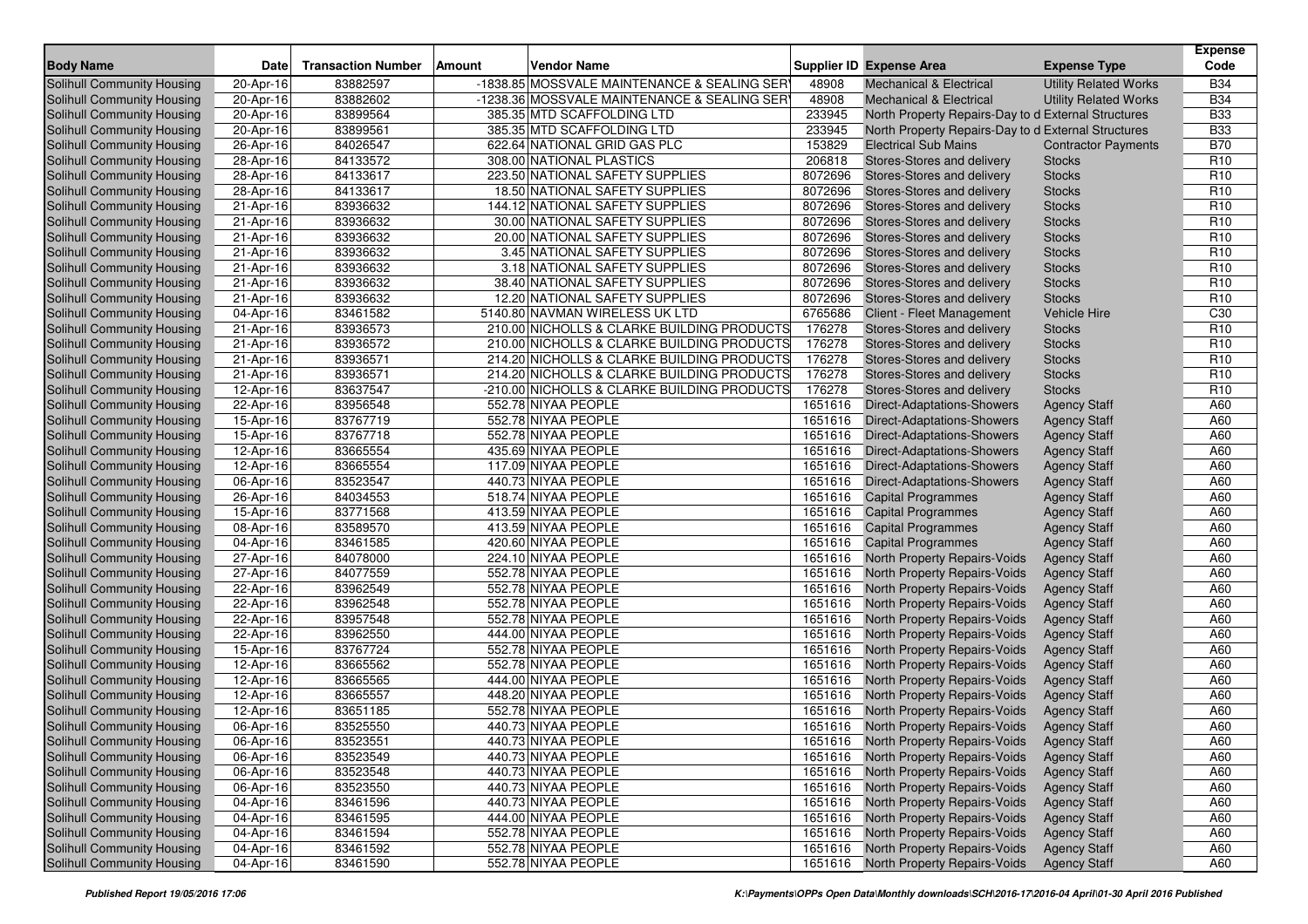| <b>Body Name</b>                  | <b>Date</b> | <b>Transaction Number</b> | Amount<br>Vendor Name                     |         | Supplier ID Expense Area                               | <b>Expense Type</b>          | <b>Expense</b><br>Code |
|-----------------------------------|-------------|---------------------------|-------------------------------------------|---------|--------------------------------------------------------|------------------------------|------------------------|
| Solihull Community Housing        | 04-Apr-16   | 83461586                  | 336.15 NIYAA PEOPLE                       | 1651616 | North Property Repairs-Voids                           | <b>Agency Staff</b>          | A60                    |
| <b>Solihull Community Housing</b> | 04-Apr-16   | 83461588                  | 552.78 NIYAA PEOPLE                       | 1651616 | North Property Repairs-Voids                           | <b>Agency Staff</b>          | A60                    |
| Solihull Community Housing        | 06-Apr-16   | 83527547                  | 573.50 NIYAA PEOPLE                       | 1651616 | North Property Repairs-Day to d Agency Staff           |                              | A60                    |
| Solihull Community Housing        | 06-Apr-16   | 83527549                  | 434.00 NIYAA PEOPLE                       | 1651616 | North Property Repairs-Day to d Agency Staff           |                              | A60                    |
| Solihull Community Housing        | 06-Apr-16   | 83527548                  | 558.00 NIYAA PEOPLE                       | 1651616 | North Property Repairs-Day to d Agency Staff           |                              | A60                    |
| Solihull Community Housing        | 22-Apr-16   | 83957547                  | 552.78 NIYAA PEOPLE                       | 1651616 | Decent Homes Prog - Internal                           | <b>Agency Staff</b>          | A60                    |
| Solihull Community Housing        | 15-Apr-16   | 83767716                  | 552.78 NIYAA PEOPLE                       | 1651616 | Decent Homes Prog - Internal                           | <b>Agency Staff</b>          | A60                    |
| Solihull Community Housing        | 12-Apr-16   | 83665556                  | 552.78 NIYAA PEOPLE                       | 1651616 | Decent Homes Prog - Internal                           | <b>Agency Staff</b>          | A60                    |
| Solihull Community Housing        | 06-Apr-16   | 83525554                  | 440.73 NIYAA PEOPLE                       | 1651616 | Decent Homes Prog - Internal                           | <b>Agency Staff</b>          | A60                    |
| Solihull Community Housing        | 12-Apr-16   | 83652714                  | 1135.97 NOVUS PROPERTY SOLUTIONS          | 3522686 | North Property Repairs-Voids                           | Voids                        | <b>B38</b>             |
| Solihull Community Housing        | 20-Apr-16   | 83899581                  | 591.94 NOVUS PROPERTY SOLUTIONS           | 3522686 | North Property Repairs-Day to d Internal Works         |                              | <b>B31</b>             |
| Solihull Community Housing        | 12-Apr-16   | 83652732                  | 400.43 NOVUS PROPERTY SOLUTIONS           | 3522686 | North Property Repairs-Day to d Internal Works         |                              | <b>B31</b>             |
| Solihull Community Housing        | 12-Apr-16   | 83652730                  | 226.33 NOVUS PROPERTY SOLUTIONS           | 3522686 | North Property Repairs-Day to d Internal Works         |                              | <b>B31</b>             |
| Solihull Community Housing        | 12-Apr-16   | 83652723                  | 208.92 NOVUS PROPERTY SOLUTIONS           | 3522686 | North Property Repairs-Day to d Internal Works         |                              | <b>B31</b>             |
| Solihull Community Housing        | 12-Apr-16   | 83652724                  | 348.20 NOVUS PROPERTY SOLUTIONS           | 3522686 | North Property Repairs-Day to d Internal Works         |                              | <b>B31</b>             |
| Solihull Community Housing        | 12-Apr-16   | 83652713                  | 470.07 NOVUS PROPERTY SOLUTIONS           | 3522686 | North Property Repairs-Day to d Internal Works         |                              | <b>B31</b>             |
| Solihull Community Housing        | 12-Apr-16   | 83652712                  | 522.30 NOVUS PROPERTY SOLUTIONS           | 3522686 | North Property Repairs-Day to d Internal Works         |                              | <b>B31</b>             |
| Solihull Community Housing        | 04-Apr-16   | 83463548                  | 5178.04 NOVUS PROPERTY SOLUTIONS          | 3522686 | Environmental & Estate Works Contractor Payments       |                              | <b>B70</b>             |
| Solihull Community Housing        | 27-Apr-16   | 84077560                  | 452.30 OFFICE DEPOT UK LTD                | 115453  | <b>Endeavour House</b>                                 | Stationery                   | D <sub>25</sub>        |
| Solihull Community Housing        | 27-Apr-16   | 84077560                  | 47.67 OFFICE DEPOT UK LTD                 | 115453  | <b>Endeavour House</b>                                 | <b>Catering Provisions</b>   | D75                    |
| Solihull Community Housing        | 27-Apr-16   | 84077560                  | 117.00 OFFICE DEPOT UK LTD                | 115453  | <b>Endeavour House</b>                                 | <b>ICT Consumables</b>       | D33                    |
| Solihull Community Housing        | 12-Apr-16   | 83652679                  | 325.36 OPENVIEW SECURITY SOLUTIONS LTD    | 2385686 | <b>Mechanical &amp; Electrical</b>                     | <b>Utility Related Works</b> | <b>B34</b>             |
| Solihull Community Housing        | 12-Apr-16   | 83652694                  | 293.40 OPENVIEW SECURITY SOLUTIONS LTD    | 2385686 | <b>Mechanical &amp; Electrical</b>                     | <b>Utility Related Works</b> | <b>B34</b>             |
| Solihull Community Housing        | 12-Apr-16   | 83652692                  | 545.66 OPENVIEW SECURITY SOLUTIONS LTD    | 2385686 | <b>Mechanical &amp; Electrical</b>                     | <b>Utility Related Works</b> | <b>B34</b>             |
| Solihull Community Housing        | 12-Apr-16   | 83652690                  | 325.36 OPENVIEW SECURITY SOLUTIONS LTD    | 2385686 | <b>Mechanical &amp; Electrical</b>                     | <b>Utility Related Works</b> | <b>B34</b>             |
| Solihull Community Housing        | 15-Apr-16   | 83767721                  | 2600.00 ORBIS PROTECT LIMITED             | 6049687 | <b>Call Centre</b>                                     | Other Fees and Charges       | D <sub>59</sub>        |
| Solihull Community Housing        | 07-Apr-16   | 83576595                  | 269.46 ORBIS PROTECT LIMITED              | 6049687 | North Property Repairs-Voids                           | Voids                        | <b>B38</b>             |
| Solihull Community Housing        | 07-Apr-16   | 83576589                  | 269.61 ORBIS PROTECT LIMITED              | 6049687 | North Property Repairs-Voids                           | Voids                        | <b>B38</b>             |
| Solihull Community Housing        | 07-Apr-16   | 83576759                  | 263.92 ORBIS PROTECT LIMITED              | 6049687 | North Property Repairs-Voids                           | Voids                        | <b>B38</b>             |
| Solihull Community Housing        | 07-Apr-16   | 83576758                  | 411.65 ORBIS PROTECT LIMITED              | 6049687 | North Property Repairs-Voids                           | Voids                        | <b>B38</b>             |
| Solihull Community Housing        | 07-Apr-16   | 83576756                  | 241.75 ORBIS PROTECT LIMITED              | 6049687 | North Property Repairs-Voids                           | Voids                        | <b>B38</b>             |
| Solihull Community Housing        | 07-Apr-16   | 83576650                  | 298.42 ORBIS PROTECT LIMITED              | 6049687 | North Property Repairs-Voids                           | Voids                        | <b>B38</b>             |
| Solihull Community Housing        | 07-Apr-16   | 83576584                  | 326.77 ORBIS PROTECT LIMITED              | 6049687 | North Property Repairs-Voids                           | Voids                        | <b>B38</b>             |
| Solihull Community Housing        | 07-Apr-16   | 83576818                  | 278.50 ORBIS PROTECT LIMITED              | 6049687 | North Property Repairs-Voids                           | Voids                        | <b>B38</b>             |
| Solihull Community Housing        | 07-Apr-16   | 83576811                  | 235.00 ORBIS PROTECT LIMITED              | 6049687 | North Property Repairs-Voids                           | Voids                        | <b>B38</b>             |
| Solihull Community Housing        | 07-Apr-16   | 83576808                  | 238.17 ORBIS PROTECT LIMITED              | 6049687 | North Property Repairs-Voids                           | Voids                        | <b>B38</b>             |
| Solihull Community Housing        | 07-Apr-16   | 83576807                  | 382.20 ORBIS PROTECT LIMITED              | 6049687 | North Property Repairs-Voids                           | Voids                        | <b>B38</b>             |
| Solihull Community Housing        | 07-Apr-16   | 83576805                  | 322.81 ORBIS PROTECT LIMITED              | 6049687 | North Property Repairs-Voids                           | Voids                        | <b>B38</b>             |
| Solihull Community Housing        | 07-Apr-16   | 83576804                  | 317.80 ORBIS PROTECT LIMITED              | 6049687 | North Property Repairs-Voids                           | Voids                        | <b>B38</b>             |
| Solihull Community Housing        | 07-Apr-16   | 83576604                  | 218.11 ORBIS PROTECT LIMITED              | 6049687 | North Property Repairs-Voids                           | Voids                        | <b>B38</b>             |
| Solihull Community Housing        | 11-Apr-16   | 83630547                  | 6.00 PARK RETAIL LTD                      | 218404  | <b>Endeavour House</b>                                 | Postages                     | D <sub>21</sub>        |
| <b>Solihull Community Housing</b> | 11-Apr-16   | 83630547                  | 550.00 PARK RETAIL LTD                    | 218404  | <b>Balance Sheet</b>                                   | <b>High Street Vouchers</b>  | R51                    |
| Solihull Community Housing        | 14-Apr-16   | 83738557                  | 1521.78 PENNINGTON CHOICE LTD             | 227134  | Energy Performance Certificates Other Fees and Charges |                              | D <sub>59</sub>        |
| Solihull Community Housing        | 05-Apr-16   | 83481592                  | 240.68 PERTEMPS RECRUITMENT PARTNERSHIP L | 105176  | <b>Capital Programmes</b>                              | <b>Agency Staff</b>          | A60                    |
| Solihull Community Housing        | 11-Apr-16   | 83631548                  | 342.68 PHS GROUP PLC                      | 82208   | <b>Endeavour House</b>                                 | <b>Other Premises Costs</b>  | <b>B90</b>             |
| Solihull Community Housing        | 11-Apr-16   | 83631547                  | 1130.44 PHS GROUP PLC                     | 82208   | Endeavour House                                        | <b>Other Premises Costs</b>  | <b>B90</b>             |
| Solihull Community Housing        | 11-Apr-16   | 83631547                  | 1000.00 PHS GROUP PLC                     | 82208   | <b>Endeavour House</b>                                 | <b>Other Premises Costs</b>  | <b>B90</b>             |
| Solihull Community Housing        | 11-Apr-16   | 83631549                  | -213.20 PHS GROUP PLC                     | 82208   | <b>Endeavour House</b>                                 | <b>Other Premises Costs</b>  | <b>B90</b>             |
| Solihull Community Housing        | 05-Apr-16   | 83481593                  | 1650.25 QUALITY GAS AUDIT SERVICES LTD    | 118053  | <b>Mechanical &amp; Electrical</b>                     | <b>Utility Related Works</b> | <b>B34</b>             |
| Solihull Community Housing        | 26-Apr-16   | 84034557                  | 435.86 RANDSTAD EMPLOYMENT BUREAU LTD     | 54515   | Safe and Sound Operational                             | <b>Agency Staff</b>          | A60                    |
| Solihull Community Housing        | 22-Apr-16   | 83964547                  | 428.83 RANDSTAD EMPLOYMENT BUREAU LTD     | 54515   | Safe and Sound Operational                             | <b>Agency Staff</b>          | A60                    |
| Solihull Community Housing        | 15-Apr-16   | 83771575                  | 428.83 RANDSTAD EMPLOYMENT BUREAU LTD     | 54515   | Safe and Sound Operational                             | <b>Agency Staff</b>          | A60                    |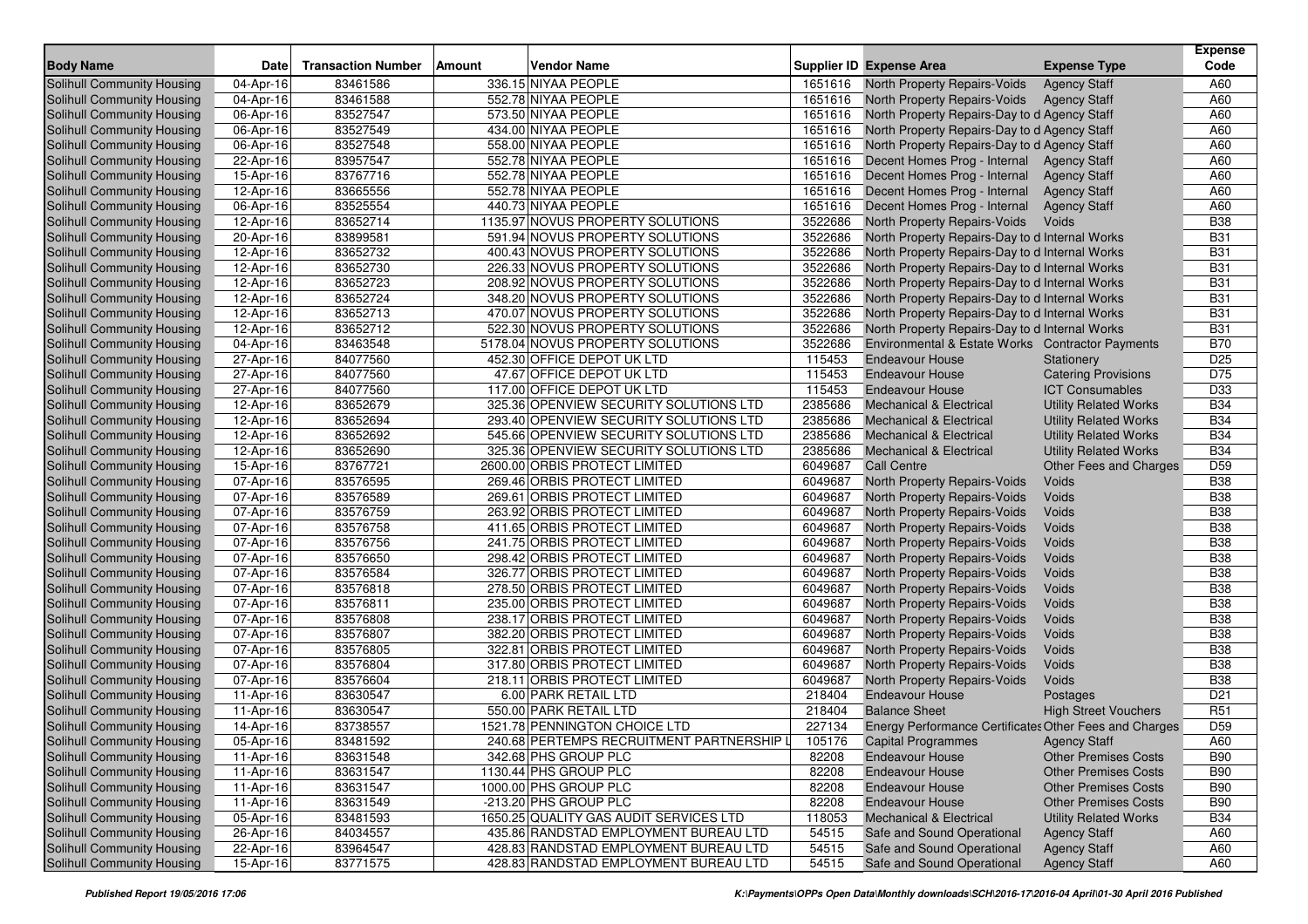| <b>Body Name</b>                                         | Date                    | <b>Transaction Number</b> | <b>Amount</b><br>Vendor Name                                                   |                 | Supplier ID Expense Area                                              | <b>Expense Type</b>               | <b>Expense</b><br>Code |
|----------------------------------------------------------|-------------------------|---------------------------|--------------------------------------------------------------------------------|-----------------|-----------------------------------------------------------------------|-----------------------------------|------------------------|
|                                                          |                         | 83482548                  |                                                                                |                 |                                                                       |                                   | A60                    |
| Solihull Community Housing<br>Solihull Community Housing | 05-Apr-16<br>04-Apr-16  |                           | 347.70 RANDSTAD EMPLOYMENT BUREAU LTD<br>428.83 RANDSTAD EMPLOYMENT BUREAU LTD | 54515           | Safe and Sound Operational                                            | <b>Agency Staff</b>               | A60                    |
|                                                          |                         | 83464547                  | 456.21 RANDSTAD EMPLOYMENT BUREAU LTD                                          | 54515<br>54515  | Safe and Sound Operational                                            | <b>Agency Staff</b>               |                        |
| Solihull Community Housing                               | 26-Apr-16               | 84034556                  |                                                                                |                 | <b>Housing Aid &amp; Homelessness</b>                                 | <b>Agency Staff</b>               | A60                    |
| Solihull Community Housing                               | 15-Apr-16               | 83771576                  | 363.74 RANDSTAD EMPLOYMENT BUREAU LTD<br>456.21 RANDSTAD EMPLOYMENT BUREAU LTD | 54515           | Housing Aid & Homelessness                                            | <b>Agency Staff</b>               | A60<br>A60             |
| Solihull Community Housing                               | 11-Apr-16               | 83623554<br>83623551      | 326.75 RANDSTAD EMPLOYMENT BUREAU LTD                                          | 54515           | Housing Aid & Homelessness                                            | <b>Agency Staff</b>               | A60                    |
| Solihull Community Housing<br>Solihull Community Housing | 11-Apr-16               |                           |                                                                                | 54515           | <b>Housing Aid &amp; Homelessness</b>                                 | <b>Agency Staff</b>               | A60                    |
| Solihull Community Housing                               | 04-Apr-16<br>08-Apr-16  | 83464549<br>83589548      | 443.88 RANDSTAD EMPLOYMENT BUREAU LTD<br>361.65 RAPIDE COMMUNICATION LIMITED   | 54515<br>219590 | Housing Aid & Homelessness                                            | <b>Agency Staff</b>               | D41                    |
| Solihull Community Housing                               | 11-Apr-16               | 83607548                  | 1972.31 REDACTED PERSONAL DATA                                                 | 4724686         | North Property Repairs-Day to d Mobile Phones<br><b>Balance Sheet</b> | Movement Incentive Sche           | U32                    |
| Solihull Community Housing                               | 18-Apr-16               | 83812547                  | 1543.53 REDACTED PERSONAL DATA                                                 | 10583688        | <b>Balance Sheet</b>                                                  | Movement Incentive Sche           | U32                    |
| Solihull Community Housing                               | 12-Apr-16               | 83651550                  | 3206.50 REDACTED PERSONAL DATA                                                 | 10507687        | Private Sector - Disabled Faciliti Contractor Payments                |                                   | <b>B70</b>             |
| Solihull Community Housing                               | $\overline{05}$ -Apr-16 | 83477547                  | 3206.50 REDACTED PERSONAL DATA                                                 | 10507687        | Private Sector - Disabled Faciliti Contractor Payments                |                                   | <b>B70</b>             |
| Solihull Community Housing                               | 27-Apr-16               | 84077547                  | 9430.48 REDACTED PERSONAL DATA                                                 | 10073687        | Private Sector - Disabled Faciliti Contractor Payments                |                                   | <b>B70</b>             |
| Solihull Community Housing                               | 18-Apr-16               | 83812553                  | 3000.00 REDACTED PERSONAL DATA                                                 | 10583687        | <b>Balance Sheet</b>                                                  | Movement Incentive Sche           | U32                    |
| Solihull Community Housing                               | 18-Apr-16               | 83812552                  | 2000.00 REDACTED PERSONAL DATA                                                 | 10446687        | <b>Balance Sheet</b>                                                  | Movement Incentive Sche           | U32                    |
| Solihull Community Housing                               | 18-Apr-16               | 83822547                  | 500.00 REDACTED PERSONAL DATA                                                  | 10658688        | Income Collection Team                                                | <b>Tenant Expenses</b>            | D61                    |
| Solihull Community Housing                               | 18-Apr-16               | 83812550                  | 745.64 REDACTED PERSONAL DATA                                                  | 80026           | <b>Balance Sheet</b>                                                  | Movement Incentive Sche           | U32                    |
| Solihull Community Housing                               | 15-Apr-16               | 83775754                  | 296.55 REED                                                                    | 260459          | <b>Call Centre</b>                                                    | <b>Agency Staff</b>               | A60                    |
| Solihull Community Housing                               | 15-Apr-16               | 83775753                  | 371.40 REED                                                                    | 260459          | <b>Call Centre</b>                                                    | <b>Agency Staff</b>               | A60                    |
| Solihull Community Housing                               | 15-Apr-16               | 83775752                  | 371.40 REED                                                                    | 260459          | <b>Call Centre</b>                                                    | <b>Agency Staff</b>               | A60                    |
| Solihull Community Housing                               | 15-Apr-16               | 83775751                  | 371.40 REED                                                                    | 260459          | <b>Call Centre</b>                                                    | <b>Agency Staff</b>               | A60                    |
| Solihull Community Housing                               | 15-Apr-16               | 83775592                  | 296.55 REED                                                                    | 260459          | <b>Call Centre</b>                                                    | <b>Agency Staff</b>               | A60                    |
| Solihull Community Housing                               | 15-Apr-16               | 83775756                  | 371.40 REED                                                                    | 260459          | <b>Call Centre</b>                                                    | <b>Agency Staff</b>               | A60                    |
| Solihull Community Housing                               | 04-Apr-16               | 83464550                  | 480.00 REED                                                                    | 260459          | Business Support - MST Back O Agency Staff                            |                                   | A60                    |
| Solihull Community Housing                               | 26-Apr-16               | 84034576                  | 306.91 REED                                                                    | 260459          | North Property Repairs-Day to d Agency Staff                          |                                   | A60                    |
| Solihull Community Housing                               | 04-Apr-16               | 83464551                  | 404.86 REED                                                                    | 260459          | North Property Repairs-Day to d Agency Staff                          |                                   | A60                    |
| Solihull Community Housing                               | 26-Apr-16               | 84034584                  | 700.00 RESOLVE ANTISOCIAL BEHAVIOUR                                            | 8418687         | Anti-Social Behaviour Team                                            | <b>Professional Fees</b>          | D <sub>50</sub>        |
| Solihull Community Housing                               | 27-Apr-16               | 84077563                  | 266.00 RESOURCE PRINT SOLUTIONS                                                | 1030596         | <b>Commercial Activity</b>                                            | <b>Publicity &amp; Promotions</b> | D93                    |
| Solihull Community Housing                               | 27-Apr-16               | 84077564                  | 1405.00 RESOURCE PRINT SOLUTIONS                                               | 1030596         | <b>Commercial Activity</b>                                            | <b>Publicity &amp; Promotions</b> | D93                    |
| Solihull Community Housing                               | 29-Apr-16               | 84148551                  | 870.00 RESOURCING GROUP                                                        | 131156          | <b>Capital Programmes</b>                                             | <b>Agency Staff</b>               | A60                    |
| Solihull Community Housing                               | 26-Apr-16               | 84034578                  | 870.00 RESOURCING GROUP                                                        | 131156          | <b>Capital Programmes</b>                                             | <b>Agency Staff</b>               | A60                    |
| Solihull Community Housing                               | 20-Apr-16               | 83890565                  | 450.00 RESOURCING GROUP                                                        | 131156          | <b>Capital Programmes</b>                                             | <b>Agency Staff</b>               | A60                    |
| Solihull Community Housing                               | 20-Apr-16               | 83890557                  | 783.00 RESOURCING GROUP                                                        | 131156          | <b>Capital Programmes</b>                                             | <b>Agency Staff</b>               | A60                    |
| Solihull Community Housing                               | 22-Apr-16               | 83964548                  | 2187.20 ROYAL MAIL                                                             | 7602            | <b>Endeavour House</b>                                                | Postages                          | D <sub>21</sub>        |
| Solihull Community Housing                               | 11-Apr-16               | 83623561                  | 1026.73 ROYAL MAIL                                                             | 7602            | <b>Endeavour House</b>                                                | Postages                          | D <sub>21</sub>        |
| Solihull Community Housing                               | 11-Apr-16               | 83623560                  | 2623.86 ROYAL MAIL                                                             | 7602            | <b>Endeavour House</b>                                                | Postages                          | D <sub>21</sub>        |
| Solihull Community Housing                               | 11-Apr-16               | 83623578                  | 300.00 RSM UK TAX & ACCOUNTING LTD                                             | 10562687        | <b>Board Administration</b>                                           | <b>Professional Fees</b>          | D <sub>50</sub>        |
| Solihull Community Housing                               | 08-Apr-16               | 83589551                  | 3500.00 RSM UK TAX & ACCOUNTING LTD                                            | 10562687        | <b>SMBC Support Services</b>                                          | <b>Audit Fees</b>                 | D <sub>51</sub>        |
| Solihull Community Housing                               | 12-Apr-16               | 83651552                  | 1536.68 SCCI ALPHATRACK LTD                                                    | 2490687         | <b>Mechanical &amp; Electrical</b>                                    | <b>Utility Related Works</b>      | <b>B34</b>             |
| Solihull Community Housing                               | 01-Apr-16               | 83441550                  | 534.20 SEVERN TRENT WATER LTD                                                  | 7745            | <b>Endeavour House</b>                                                | Water                             | <b>B12</b>             |
| Solihull Community Housing                               | 01-Apr-16               | 83441550                  | 4677.22 SEVERN TRENT WATER LTD                                                 | 7745            | <b>Laundry Service</b>                                                | Water                             | <b>B12</b>             |
| Solihull Community Housing                               | 01-Apr-16               | 83441549                  | 324.92 SEVERN TRENT WATER LTD                                                  | 7745            | <b>Private Sector Leasing</b>                                         | Water                             | <b>B12</b>             |
| Solihull Community Housing                               | 01-Apr-16               | 83441550                  | 1008.98 SEVERN TRENT WATER LTD                                                 | 7745            | Low Rise (inc. Safe & Sound)                                          | Water                             | <b>B12</b>             |
| Solihull Community Housing                               | 25-Apr-16               | 83990560                  | 24.00 SOLIHULL COMMUNITY HOUSING                                               | 102685          | Housing Aid & Homelessness                                            | <b>Officer Expenses</b>           | D60                    |
| Solihull Community Housing                               | 25-Apr-16               | 83990560                  | 362.00 SOLIHULL COMMUNITY HOUSING                                              | 102685          | Homelessness                                                          | Electricity                       | <b>B11</b>             |
| Solihull Community Housing                               | 12-Apr-16               | 83651548                  | 2668.69 SOLIHULL MBC                                                           | 80026           | Payroll - Payable to SMBC                                             | Creditor: Solihull MBC            | S09                    |
| Solihull Community Housing                               | 12-Apr-16               | 83651548                  | 496.78 SOLIHULL MBC                                                            | 80026           | Payroll - Payable to SMBC                                             | Creditor: Solihull MBC            | S09                    |
| Solihull Community Housing                               | $12-Apr-16$             | 83651548                  | 46.31 SOLIHULL MBC                                                             | 80026           | Payroll - Payable to SMBC                                             | Creditor: Solihull MBC            | S09                    |
| Solihull Community Housing                               | 12-Apr-16               | 83651548                  | 2.00 SOLIHULL MBC                                                              | 80026           | Payroll - Payable to SMBC                                             | Creditor: Solihull MBC            | S09                    |
| Solihull Community Housing                               | 11-Apr-16               | 83618551                  | 1467.13 SOLIHULL MBC                                                           | 80026           | <b>Balance Sheet</b>                                                  | Movement Incentive Sche           | U32                    |
| Solihull Community Housing                               | 13-Apr-16               | 83687612                  | 4338.57 SOLIHULL MBC                                                           | 80026           | Home Improvement Agency                                               | Head Office: Charges              | H <sub>10</sub>        |
| Solihull Community Housing                               | 20-Apr-16               | 83890571                  | 6460.00 SOLIHULL MBC                                                           | 80026           | <b>Capital Programmes</b>                                             | Head Office: Charges              | H <sub>10</sub>        |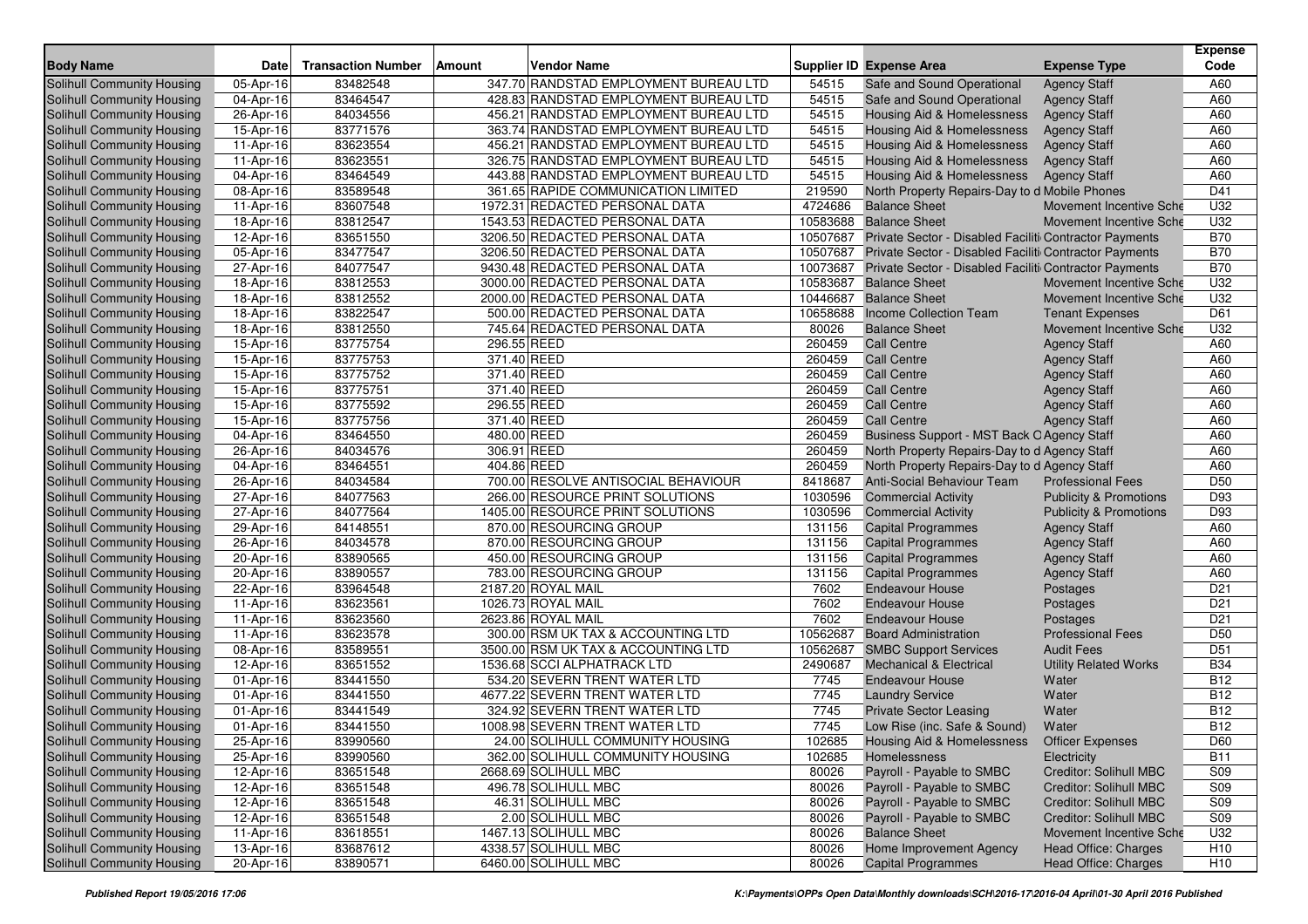| <b>Body Name</b>                  | <b>Date</b>            | <b>Transaction Number</b> | Amount<br>Vendor Name                       |         | <b>Supplier ID Expense Area</b>                    | <b>Expense Type</b>           | <b>Expense</b><br>Code |
|-----------------------------------|------------------------|---------------------------|---------------------------------------------|---------|----------------------------------------------------|-------------------------------|------------------------|
| Solihull Community Housing        | 07-Apr-16              | 83560552                  | 325.00 SOLIHULL METROPOLITAN BOROUGH COU    | 9466    | Flat Re-roofing                                    | <b>Contractor Payments</b>    | <b>B70</b>             |
| <b>Solihull Community Housing</b> | 05-Apr-16              | 83476560                  | 5590.00 SOLIHULL METROPOLITAN BOROUGH COU   | 9466    | Customer, Communication & Inf Head Office: Charges |                               | H <sub>10</sub>        |
| Solihull Community Housing        | 05-Apr-16              | 83476560                  | 25576.00 SOLIHULL METROPOLITAN BOROUGH COU  | 9466    | <b>SMBC Support Services</b>                       | <b>Head Office: Charges</b>   | H <sub>10</sub>        |
| Solihull Community Housing        | 05-Apr-16              | 83476560                  | 4796.00 SOLIHULL METROPOLITAN BOROUGH COU   | 9466    | <b>SMBC Support Services</b>                       | Head Office: Charges          | H <sub>10</sub>        |
| Solihull Community Housing        | 05-Apr-16              | 83476560                  | 18375.00 SOLIHULL METROPOLITAN BOROUGH COU  | 9466    | <b>SMBC Support Services</b>                       | <b>Head Office: Charges</b>   | H <sub>10</sub>        |
| Solihull Community Housing        | 05-Apr-16              | 83476560                  | 544838.00 SOLIHULL METROPOLITAN BOROUGH COU | 9466    | <b>SMBC Support Services</b>                       | #N/A                          | D <sub>14</sub>        |
| Solihull Community Housing        | 20-Apr-16              | 83883548                  | 1354.20 SOUTHERN ELECTRIC PLC               | 76903   | <b>Endeavour House</b>                             | Electricity                   | <b>B11</b>             |
| Solihull Community Housing        | 20-Apr-16              | 83883548                  | 4.92 SOUTHERN ELECTRIC PLC                  | 76903   | Homelessness                                       | Electricity                   | <b>B11</b>             |
| Solihull Community Housing        | 20-Apr-16              | 83883548                  | 1398.92 SOUTHERN ELECTRIC PLC               | 76903   | Low Rise (inc. Safe & Sound)                       | Electricity                   | <b>B11</b>             |
| Solihull Community Housing        | 20-Apr-16              | 83883548                  | 24571.97 SOUTHERN ELECTRIC PLC              | 76903   | Low Rise (inc. Safe & Sound)                       | Electricity                   | <b>B11</b>             |
| Solihull Community Housing        | 11-Apr-16              | 83623580                  | 2241.26 SOUTHERN ELECTRIC PLC               | 76903   | Low Rise (inc. Safe & Sound)                       | Electricity                   | <b>B11</b>             |
| Solihull Community Housing        | 20-Apr-16              | 83883548                  | 376.25 SOUTHERN ELECTRIC PLC                | 76903   | <b>Biomass System</b>                              | Electricity                   | <b>B11</b>             |
| Solihull Community Housing        | 20-Apr-16              | 83883548                  | 513.82 SOUTHERN ELECTRIC PLC                | 76903   | <b>Frontline Offices</b>                           | Electricity                   | <b>B11</b>             |
| Solihull Community Housing        | 20-Apr-16              | 83883548                  | 175.95 SOUTHERN ELECTRIC PLC                | 76903   | <b>Cesspool Emptying</b>                           | Electricity                   | <b>B11</b>             |
| Solihull Community Housing        | 13-Apr-16              | 83687613                  | 216.04 STOR-A-FILE-LTD                      | 152189  | <b>Endeavour House</b>                             | <b>File Storage</b>           | D <sub>26</sub>        |
| Solihull Community Housing        | 28-Apr-16              | 84133629                  | 2517.48 SUPRA UK LTD                        | 73055   | Stores-Stores and delivery                         | <b>Stocks</b>                 | R <sub>10</sub>        |
| Solihull Community Housing        | 22-Apr-16              | 83964549                  | 219.84 SWIFT FIRE & SECURITY                | 116287  | <b>Endeavour House</b>                             | Security                      | <b>B43</b>             |
| Solihull Community Housing        | 18-Apr-16              | 83807548                  | 462.86 TOTAL GAS & POWER LTD                | 687955  | <b>Endeavour House</b>                             | Gas                           | <b>B10</b>             |
| Solihull Community Housing        | 18-Apr-16              | 83807548                  | 124.62 TOTAL GAS & POWER LTD                | 687955  | <b>Endeavour House</b>                             | Gas                           | <b>B10</b>             |
| Solihull Community Housing        | $18 - Apr - 16$        | 83807548                  | 218.41 TOTAL GAS & POWER LTD                | 687955  | Homelessness                                       | Gas                           | <b>B10</b>             |
| Solihull Community Housing        | 18-Apr-16              | 83807548                  | 2527.00 TOTAL GAS & POWER LTD               | 687955  | Safe and Sound General                             | Gas                           | <b>B10</b>             |
| Solihull Community Housing        | 18-Apr-16              | 83807548                  | 1602.31 TOTAL GAS & POWER LTD               | 687955  | Safe and Sound General                             | Gas                           | <b>B10</b>             |
| Solihull Community Housing        | 18-Apr-16              | 83807548                  | 433.70 TOTAL GAS & POWER LTD                | 687955  | Business Support - MST Back O Gas                  |                               | <b>B10</b>             |
| Solihull Community Housing        | 18-Apr-16              | 83807548                  | 124.62 TOTAL GAS & POWER LTD                | 687955  | Business Support - MST Back OGas                   |                               | <b>B10</b>             |
| Solihull Community Housing        | 18-Apr-16              | 83807548                  | 33.24 TOTAL GAS & POWER LTD                 | 687955  | <b>Greenfield Centre</b>                           | Gas                           | <b>B10</b>             |
| Solihull Community Housing        | 18-Apr-16              | 83807548                  | 21.39 TOTAL GAS & POWER LTD                 | 687955  | <b>Birbeck House</b>                               | Gas                           | <b>B10</b>             |
| Solihull Community Housing        | 18-Apr-16              | 83807548                  | 82.75 TOTAL GAS & POWER LTD                 | 687955  | Whar Hall Farm Community Hall Gas                  |                               | <b>B10</b>             |
| Solihull Community Housing        | 18-Apr-16              | 83807548                  | 47.06 TOTAL GAS & POWER LTD                 | 687955  | <b>Crabtree Hall</b>                               | Gas                           | <b>B10</b>             |
| Solihull Community Housing        | 05-Apr-16              | 83483554                  | 13812.50 TRANSPUTEC COMPUTERS LTD           | 5477686 | <b>IT Strategy</b>                                 | <b>ICT</b> - General          | D30                    |
| Solihull Community Housing        | 05-Apr-16              | 83483551                  | 6000.00 TRANSPUTEC COMPUTERS LTD            | 5477686 | <b>IT Strategy</b>                                 | ICT - General                 | D30                    |
| Solihull Community Housing        | 11-Apr-16              | 83623565                  | 6000.00 TRANSPUTEC COMPUTERS PLC            | 127678  | <b>IT Strategy</b>                                 | ICT - General                 | D30                    |
| Solihull Community Housing        | 11-Apr-16              | 83623563                  | 13812.50 TRANSPUTEC COMPUTERS PLC           | 127678  | <b>IT Strategy</b>                                 | ICT - General                 | D30                    |
| Solihull Community Housing        | 11-Apr-16              | 83623567                  | 5000.00 TROWERS & HAMLINS                   | 60731   | <b>Board Administration</b>                        | <b>Professional Fees</b>      | D <sub>50</sub>        |
| Solihull Community Housing        | 01-Apr-16              | 83441575                  | 4394.52 TYNETEC LTD                         | 2050832 | Safe and Sound Operational                         | <b>Equipment Rental/Lease</b> | D <sub>18</sub>        |
| Solihull Community Housing        | 01-Apr-16              | 83441574                  | 5265.66 TYNETEC LTD                         | 2050832 | Safe and Sound Operational                         | <b>Equipment Rental/Lease</b> | D <sub>18</sub>        |
| Solihull Community Housing        | 01-Apr-16              | 83441573                  | 4209.92 TYNETEC LTD                         | 2050832 | Safe and Sound Operational                         | <b>Equipment Rental/Lease</b> | D <sub>18</sub>        |
| Solihull Community Housing        | 01-Apr-16              | 83441571                  | 4318.60 TYNETEC LTD                         | 2050832 | Safe and Sound Operational                         | <b>Equipment Rental/Lease</b> | D <sub>18</sub>        |
| Solihull Community Housing        | 01-Apr-16              | 83441572                  | 4119.70 TYNETEC LTD                         | 2050832 | Safe and Sound Operational                         | <b>Equipment Rental/Lease</b> | D <sub>18</sub>        |
| Solihull Community Housing        | 22-Apr-16              | 83964551                  | 3931.07 TYNETEC LTD                         | 2050832 | Safe and Sound Operational                         | Other Supplies And Servi      | D90                    |
| Solihull Community Housing        | 22-Apr-16              | 83964550                  | 4384.90 TYNETEC LTD                         | 2050832 | Safe and Sound Operational                         | Equipment Rental/Lease        | D <sub>18</sub>        |
| Solihull Community Housing        | 12-Apr-16              | 83651270                  | 47.00 TYNETEC LTD                           | 2050832 | Safe and Sound Operational                         | <b>Equipment Rental/Lease</b> | D <sub>18</sub>        |
| Solihull Community Housing        | 12-Apr-16              | 83651270                  | 1512.05 TYNETEC LTD                         | 2050832 | Safe and Sound Operational                         | Equipment Rental/Lease        | D <sub>18</sub>        |
| Solihull Community Housing        | 12-Apr-16              | 83651269                  | 256.27 TYNETEC LTD                          | 2050832 | Safe and Sound Operational                         | <b>Equipment Rental/Lease</b> | D <sub>18</sub>        |
| Solihull Community Housing        | 12-Apr-16              | 83651267                  | 1717.48 TYNETEC LTD                         |         | 2050832 Safe and Sound Operational                 | <b>Equipment Rental/Lease</b> | D18                    |
| Solihull Community Housing        | 12-Apr-16              | 83651268                  | 1514.20 TYNETEC LTD                         |         | 2050832 Safe and Sound Operational                 | <b>Equipment Rental/Lease</b> | D <sub>18</sub>        |
| Solihull Community Housing        | 01-Apr-16              | 83441569                  | 522.51 TYNETEC LTD                          | 2050832 | Safe and Sound Operational                         | <b>Equipment Rental/Lease</b> | D <sub>18</sub>        |
| Solihull Community Housing        | 01-Apr-16              | 83441566                  | 3335.93 TYNETEC LTD                         | 2050832 | Safe and Sound Operational                         | <b>Equipment Rental/Lease</b> | D18                    |
| Solihull Community Housing        | $\overline{01-Apr-16}$ | 83441565                  | 3335.93 TYNETEC LTD                         |         | 2050832 Safe and Sound Operational                 | Equipment Rental/Lease        | D18                    |
| Solihull Community Housing        | 01-Apr-16              | 83441563                  | 2575.46 TYNETEC LTD                         | 2050832 | Safe and Sound Operational                         | Equipment Rental/Lease        | D18                    |
| Solihull Community Housing        | 01-Apr-16              | 83441561                  | 2391.27 TYNETEC LTD                         | 2050832 | Safe and Sound Operational                         | <b>Equipment Rental/Lease</b> | D18                    |
| Solihull Community Housing        | 01-Apr-16              | 83441558                  | 3664.31 TYNETEC LTD                         | 2050832 | Safe and Sound Operational                         | Equipment Rental/Lease        | D18                    |
| Solihull Community Housing        | 01-Apr-16              | 83441560                  | 3144.47 TYNETEC LTD                         | 2050832 | Safe and Sound Operational                         | <b>Equipment Rental/Lease</b> | D <sub>18</sub>        |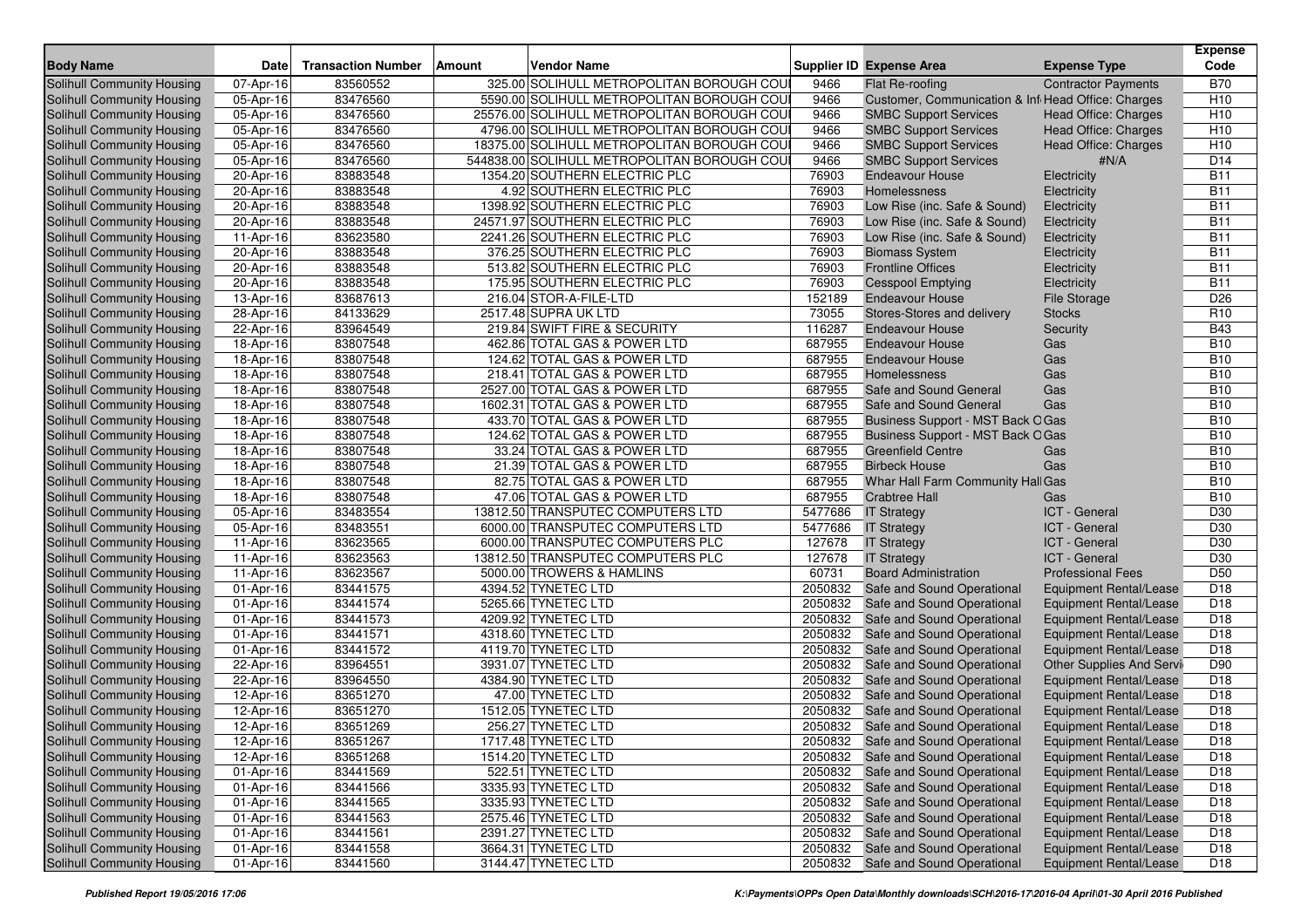|                                   |           |                           |               |                                        |         |                                                        |                              | <b>Expense</b><br>Code |
|-----------------------------------|-----------|---------------------------|---------------|----------------------------------------|---------|--------------------------------------------------------|------------------------------|------------------------|
| <b>Body Name</b>                  | Date      | <b>Transaction Number</b> | <b>Amount</b> | <b>Vendor Name</b>                     |         | <b>Supplier ID Expense Area</b>                        | <b>Expense Type</b>          |                        |
| <b>Solihull Community Housing</b> | 20-Apr-16 | 83899585                  |               | 623.66 TYRER BUILDING CONTRACTORS      | 104269  | <b>MST</b> -Structural Works                           | <b>Contractor Payments</b>   | <b>B70</b>             |
| <b>Solihull Community Housing</b> | 20-Apr-16 | 83899586                  |               | 1712.65 TYRER BUILDING CONTRACTORS     | 104269  | North Property Repairs-Day to d Internal Works         |                              | <b>B31</b>             |
| <b>Solihull Community Housing</b> | 29-Apr-16 | 84150547                  |               | 269.78 VENN GROUP                      | 115628  | Direct - Asbestos                                      | <b>Agency Staff</b>          | A60                    |
| Solihull Community Housing        | 26-Apr-16 | 84034586                  |               | 420.32 VENN GROUP                      | 115628  | Direct - Asbestos                                      | <b>Agency Staff</b>          | A60                    |
| Solihull Community Housing        | 22-Apr-16 | 83964553                  |               | 428.64 VENN GROUP                      | 115628  | Direct - Asbestos                                      | <b>Agency Staff</b>          | A60                    |
| Solihull Community Housing        | 22-Apr-16 | 83964552                  |               | 443.63 VENN GROUP                      | 115628  | Direct - Asbestos                                      | <b>Agency Staff</b>          | A60                    |
| Solihull Community Housing        | 18-Apr-16 | 83813552                  |               | 359.70 VENN GROUP                      | 115628  | Direct - Asbestos                                      | <b>Agency Staff</b>          | A60                    |
| Solihull Community Housing        | 18-Apr-16 | 83813553                  |               | 443.63 VENN GROUP                      | 115628  | Direct - Asbestos                                      | <b>Agency Staff</b>          | A60                    |
| Solihull Community Housing        | 08-Apr-16 | 83589576                  |               | 336.26 VENN GROUP                      | 115628  | Direct - Asbestos                                      | <b>Agency Staff</b>          | A60                    |
| Solihull Community Housing        | 08-Apr-16 | 83589574                  |               | 386.24 VENN GROUP                      | 115628  | Direct - Asbestos                                      | <b>Agency Staff</b>          | A60                    |
| Solihull Community Housing        | 05-Apr-16 | 83484548                  |               | 386.24 VENN GROUP                      | 115628  | Direct - Asbestos                                      | <b>Agency Staff</b>          | A60                    |
| Solihull Community Housing        | 05-Apr-16 | 83484547                  |               | 336.26 VENN GROUP                      | 115628  | Direct - Asbestos                                      | <b>Agency Staff</b>          | A60                    |
| Solihull Community Housing        | 11-Apr-16 | 83623569                  |               | 467.08 VENNGROUP RECRUITMENT SOLUTIONS | 120630  | Money Advice Team                                      | <b>Agency Staff</b>          | A60                    |
| Solihull Community Housing        | 18-Apr-16 | 83813562                  |               | 5500.00 VIRGIN MEDIA PAYMENTS LTD      | 172138  | <b>CCTV</b>                                            | <b>Utility Related Works</b> | <b>B34</b>             |
| Solihull Community Housing        | 18-Apr-16 | 83813563                  |               | 5500.00 VIRGIN MEDIA PAYMENTS LTD      | 172138  | <b>CCTV</b>                                            | <b>Utility Related Works</b> | <b>B34</b>             |
| Solihull Community Housing        | 18-Apr-16 | 83813560                  |               | 4400.00 VIRGIN MEDIA PAYMENTS LTD      | 172138  | <b>CCTV</b>                                            | <b>Utility Related Works</b> | <b>B34</b>             |
| <b>Solihull Community Housing</b> | 18-Apr-16 | 83813559                  |               | 9900.00 VIRGIN MEDIA PAYMENTS LTD      | 172138  | <b>CCTV</b>                                            | <b>Utility Related Works</b> | <b>B34</b>             |
| Solihull Community Housing        | 18-Apr-16 | 83813557                  |               | 8800.00 VIRGIN MEDIA PAYMENTS LTD      | 172138  | <b>CCTV</b>                                            | <b>Utility Related Works</b> | <b>B34</b>             |
| Solihull Community Housing        | 18-Apr-16 | 83813556                  |               | 2200.00 VIRGIN MEDIA PAYMENTS LTD      | 172138  | <b>CCTV</b>                                            | <b>Utility Related Works</b> | <b>B34</b>             |
| Solihull Community Housing        | 18-Apr-16 | 83813555                  |               | 2200.00 VIRGIN MEDIA PAYMENTS LTD      | 172138  | <b>CCTV</b>                                            | <b>Utility Related Works</b> | <b>B34</b>             |
| Solihull Community Housing        | 18-Apr-16 | 83813554                  |               | 7700.00 VIRGIN MEDIA PAYMENTS LTD      | 172138  | <b>CCTV</b>                                            | <b>Utility Related Works</b> | <b>B34</b>             |
| Solihull Community Housing        | 18-Apr-16 | 83813565                  |               | -8800.00 VIRGIN MEDIA PAYMENTS LTD     | 172138  | <b>CCTV</b>                                            | <b>Utility Related Works</b> | <b>B34</b>             |
| Solihull Community Housing        | 18-Apr-16 | 83813565                  |               | -7700.00 VIRGIN MEDIA PAYMENTS LTD     | 172138  | <b>CCTV</b>                                            | <b>Utility Related Works</b> | <b>B34</b>             |
| Solihull Community Housing        | 18-Apr-16 | 83813565                  |               | -2200.00 VIRGIN MEDIA PAYMENTS LTD     | 172138  | <b>CCTV</b>                                            | <b>Utility Related Works</b> | <b>B34</b>             |
| Solihull Community Housing        | 18-Apr-16 | 83813565                  |               | -2200.00 VIRGIN MEDIA PAYMENTS LTD     | 172138  | <b>CCTV</b>                                            | <b>Utility Related Works</b> | <b>B34</b>             |
| Solihull Community Housing        | 18-Apr-16 | 83813565                  |               | -549.97 VIRGIN MEDIA PAYMENTS LTD      | 172138  | <b>CCTV</b>                                            | <b>Utility Related Works</b> | <b>B34</b>             |
| Solihull Community Housing        | 26-Apr-16 | 84034587                  |               | 354699.08 WATES CONSTRUCTION LTD       | 272406  | Low Rise - Envelope Programm Contractor Payments       |                              | <b>B70</b>             |
| Solihull Community Housing        | 28-Apr-16 | 84128547                  |               | -9320.00 WESSEX LIFT CO LTD            | 177799  | Public Sector - Major Adaptation Contractor Payments   |                              | <b>B70</b>             |
| Solihull Community Housing        | 28-Apr-16 | 84128547                  |               | 9320.00 WESSEX LIFT CO LTD             | 177799  | Public Sector - Major Adaptation Contractor Payments   |                              | <b>B70</b>             |
| Solihull Community Housing        | 27-Apr-16 | 84077550                  |               | 9767.85 WESSEX LIFT CO LTD             | 177799  | Private Sector - Disabled Faciliti Contractor Payments |                              | <b>B70</b>             |
| Solihull Community Housing        | 27-Apr-16 | 84077552                  |               | 9071.35 WESSEX LIFT CO LTD             | 177799  | Private Sector - Disabled Faciliti Contractor Payments |                              | <b>B70</b>             |
| Solihull Community Housing        | 27-Apr-16 | 84077551                  |               | -300.00 WESSEX LIFT CO LTD             | 177799  | Private Sector - Disabled Faciliti Contractor Payments |                              | <b>B70</b>             |
| Solihull Community Housing        | 11-Apr-16 | 83623583                  |               | 1310.90 WETTONS CLEANING SERVICES LTD  | 239471  | Low Rise (inc. Safe & Sound)                           | Cleaning                     | <b>B50</b>             |
| Solihull Community Housing        | 11-Apr-16 | 83623582                  |               | 52267.60 WETTONS CLEANING SERVICES LTD | 239471  | Low Rise (inc. Safe & Sound)                           | Cleaning                     | <b>B50</b>             |
| Solihull Community Housing        | 14-Apr-16 | 83738560                  |               | 230.41 WETTONS CLEANING SERVICES LTD   | 239471  | 82 Warwick Road Intensive Sup Internal Works           |                              | <b>B31</b>             |
| Solihull Community Housing        | 01-Apr-16 | 83441576                  |               | 294.41 WIRELESS INNOVATION LTD         | 2404686 | Low Rise (inc. Safe & Sound)                           | Telephones                   | D40                    |
| Solihull Community Housing        | 11-Apr-16 | 83610547                  |               | 93501.00 WMMAPF                        | 11815   | <b>Central Administration</b>                          | <b>Other Employee Costs</b>  | A90                    |
| Solihull Community Housing        | 20-Apr-16 | 83899560                  |               | 312.35 WOODHULL ROOFING LTD            | 221070  | North Property Repairs-Day to d External Structures    |                              | <b>B33</b>             |
| Solihull Community Housing        | 12-Apr-16 | 83652576                  |               | 400.49 WOODHULL ROOFING LTD            | 221070  | North Property Repairs-Day to d External Structures    |                              | <b>B33</b>             |
| Solihull Community Housing        | 12-Apr-16 | 83652575                  |               | 341.49 WOODHULL ROOFING LTD            | 221070  | North Property Repairs-Day to d External Structures    |                              | <b>B33</b>             |
| Solihull Community Housing        | 12-Apr-16 | 83652574                  |               | 341.49 WOODHULL ROOFING LTD            | 221070  | North Property Repairs-Day to d External Structures    |                              | <b>B33</b>             |
| <b>Solihull Community Housing</b> | 12-Apr-16 | 83652573                  |               | 281.06 WOODHULL ROOFING LTD            | 221070  | North Property Repairs-Day to d External Structures    |                              | <b>B33</b>             |
| Solihull Community Housing        | 12-Apr-16 | 83652572                  |               | 307.28 WOODHULL ROOFING LTD            | 221070  | North Property Repairs-Day to d External Structures    |                              | <b>B33</b>             |
| Solihull Community Housing        | 12-Apr-16 | 83652571                  |               | 455.33 WOODHULL ROOFING LTD            | 221070  | North Property Repairs-Day to d External Structures    |                              | <b>B33</b>             |
| Solihull Community Housing        | 12-Apr-16 | 83652565                  |               | 368.01 WOODHULL ROOFING LTD            | 221070  | North Property Repairs-Day to d External Structures    |                              | <b>B33</b>             |
| Solihull Community Housing        | 12-Apr-16 | 83652564                  |               | 523.69 WOODHULL ROOFING LTD            | 221070  | North Property Repairs-Day to d External Structures    |                              | <b>B33</b>             |
| Solihull Community Housing        | 12-Apr-16 | 83652563                  |               | 269.12 WOODHULL ROOFING LTD            | 221070  | North Property Repairs-Day to d External Structures    |                              | <b>B33</b>             |
| Solihull Community Housing        | 12-Apr-16 | 83652562                  |               | 398.66 WOODHULL ROOFING LTD            | 221070  | North Property Repairs-Day to d External Structures    |                              | <b>B33</b>             |
| Solihull Community Housing        | 07-Apr-16 | 83576572                  |               | 315.94 WOODHULL ROOFING LTD            | 221070  | North Property Repairs-Day to d External Structures    |                              | <b>B33</b>             |
| Solihull Community Housing        | 07-Apr-16 | 83576571                  |               | 315.94 WOODHULL ROOFING LTD            | 221070  | North Property Repairs-Day to d External Structures    |                              | <b>B33</b>             |
| Solihull Community Housing        | 07-Apr-16 | 83576570                  |               | 315.94 WOODHULL ROOFING LTD            | 221070  | North Property Repairs-Day to d External Structures    |                              | <b>B33</b>             |
| Solihull Community Housing        | 07-Apr-16 | 83576569                  |               | 334.00 WOODHULL ROOFING LTD            | 221070  | North Property Repairs-Day to d External Structures    |                              | <b>B33</b>             |